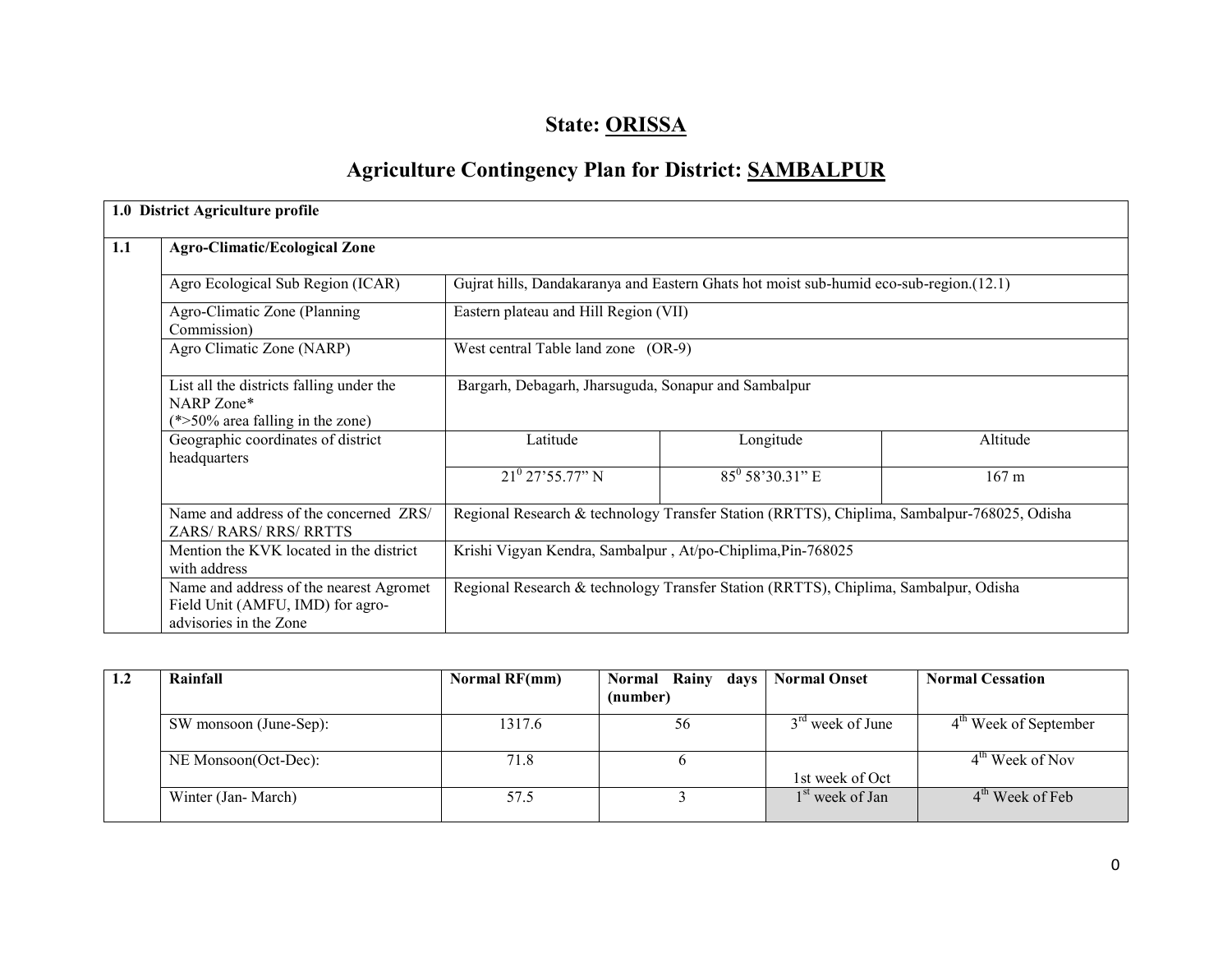| Summer (Apr-May) | 48.8   |    | 1st week of April | 1st Week of May |
|------------------|--------|----|-------------------|-----------------|
| Annual           | 1495.7 | 68 |                   |                 |

| 1.3 | <b>Land use</b>  |         | Geographical | Cultivated | Forest | Land under   | Permanent | Cultivable | Land   | Barren and   | Current | Other   |
|-----|------------------|---------|--------------|------------|--------|--------------|-----------|------------|--------|--------------|---------|---------|
|     | pattern of the   |         | Area         | area       | area   | non-         | pastures  | wasteland  | under  | uncultivable | fallows | fallows |
|     | district         | (latest |              |            |        | agricultural |           |            | Misc.  | land         |         |         |
|     | statistics)      |         |              |            |        | use          |           |            | tree   |              |         |         |
|     |                  |         |              |            |        |              |           |            | crops  |              |         |         |
|     |                  |         |              |            |        |              |           |            | and    |              |         |         |
|     |                  |         |              |            |        |              |           |            | groves |              |         |         |
|     | Area $('000 ha)$ |         | 666          | 194        | 363    | 38           | 13        | 19         |        | 18           | 30      | 17      |
|     |                  |         |              |            |        |              |           |            |        |              |         |         |

\*Source- Odisha, Agricultural statistics , 2008-09

| 1.4 | Major Soils (common names like red sandy loam deep | Area $('000 ha)$ | Percent (%) of total |
|-----|----------------------------------------------------|------------------|----------------------|
|     | soils (etc)                                        |                  |                      |
|     | Mixed red and black soil                           |                  |                      |
|     | Red sandy soil                                     |                  |                      |
|     | Mixed red and yellow                               |                  |                      |
|     | Lateritic soil                                     |                  |                      |

| 1.5 | <b>Agricultural land use</b>                     | Area $('000 ha)$ | Cropping intensity $\%$ |
|-----|--------------------------------------------------|------------------|-------------------------|
|     | Net sown area                                    | 164              | 175.1                   |
|     | Area sown more than once                         | 118              |                         |
|     | Gross cropped area                               | 282              |                         |
|     | *Source-Odisha, Agricultural statistics, 2008-09 |                  |                         |
|     |                                                  |                  |                         |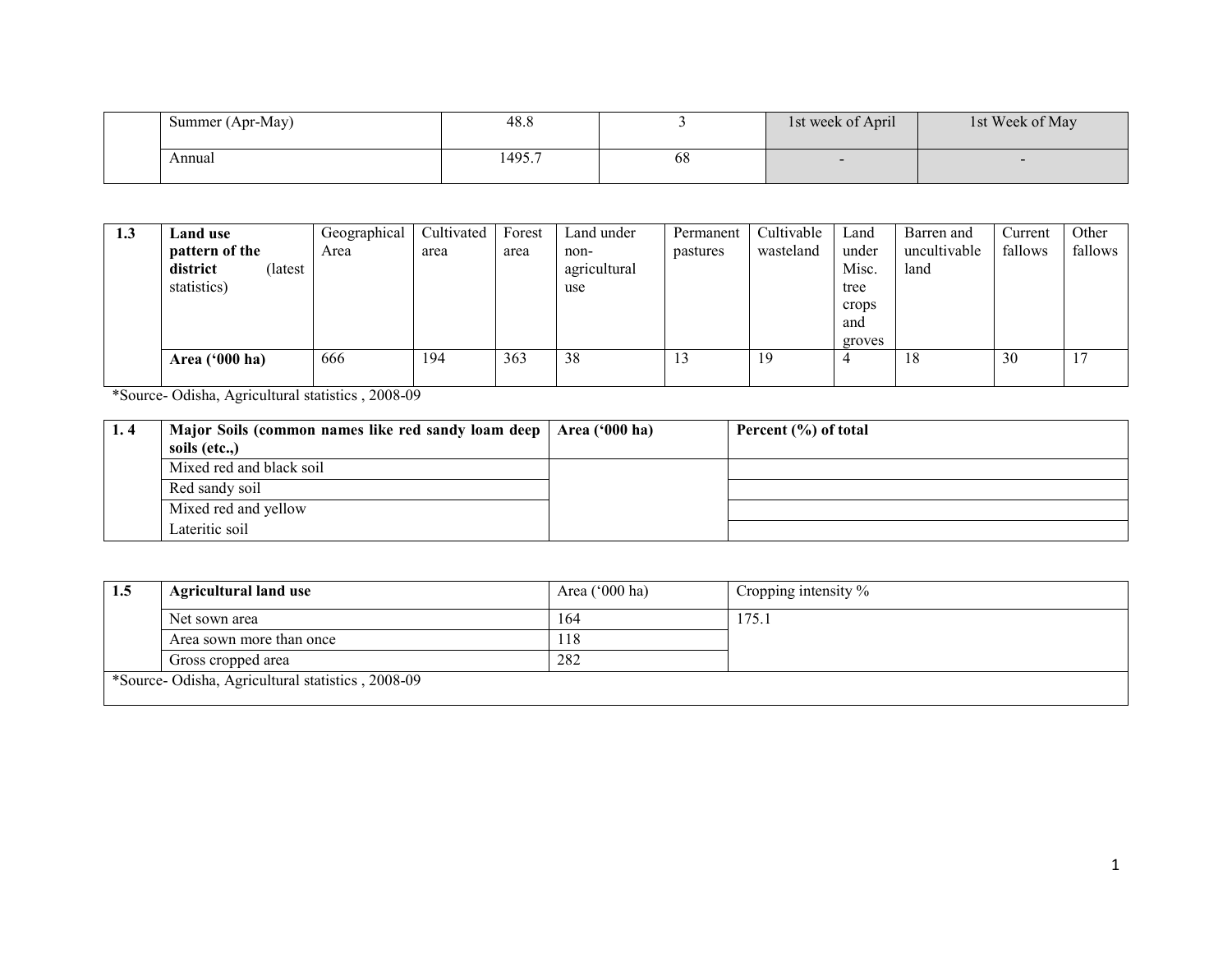| Irrigation                                                                                                 |                       | Area ('000 ha) |                                                                                                   |  |  |  |  |  |
|------------------------------------------------------------------------------------------------------------|-----------------------|----------------|---------------------------------------------------------------------------------------------------|--|--|--|--|--|
| Net irrigated area                                                                                         |                       | 61.38          |                                                                                                   |  |  |  |  |  |
| Gross irrigated area                                                                                       | 100.97                |                |                                                                                                   |  |  |  |  |  |
| Rainfed area                                                                                               |                       | 103            |                                                                                                   |  |  |  |  |  |
| <b>Sources of Irrigation</b>                                                                               | <b>Number</b>         | Area ('000 ha) | Percentage of total irrigated area                                                                |  |  |  |  |  |
| Canals (Major/Minor)                                                                                       |                       | 19.1           | 54.0                                                                                              |  |  |  |  |  |
| Tanks                                                                                                      |                       |                |                                                                                                   |  |  |  |  |  |
| Open wells                                                                                                 | 9871                  | 5.3            | 15.1                                                                                              |  |  |  |  |  |
| Bore wells                                                                                                 |                       | 0.3            | 1.0                                                                                               |  |  |  |  |  |
| Lift irrigation schemes                                                                                    | 238                   | 3.8            | 11.0                                                                                              |  |  |  |  |  |
| Micro-irrigation(Drip/sprinkler)                                                                           | 41/264                | 0.8            | 2.5                                                                                               |  |  |  |  |  |
| Other sources (please specify)                                                                             |                       | 5.7            | 16.1                                                                                              |  |  |  |  |  |
| Total Irrigated Area                                                                                       |                       | 35.3           |                                                                                                   |  |  |  |  |  |
| Pump sets                                                                                                  | 1036                  |                |                                                                                                   |  |  |  |  |  |
| No. of Tractors                                                                                            | 97                    |                |                                                                                                   |  |  |  |  |  |
| Groundwater availability and use* (Data<br>source: State/Central Ground water<br><b>Department /Board)</b> | No. of blocks/Tehsils | $(\%)$ area    | Quality of water (specify the problem<br>such as high levels of arsenic,<br>fluoride, saline etc) |  |  |  |  |  |
| Over exploited                                                                                             |                       |                |                                                                                                   |  |  |  |  |  |
| Critical                                                                                                   |                       |                |                                                                                                   |  |  |  |  |  |
| Semi-critical                                                                                              |                       |                |                                                                                                   |  |  |  |  |  |
| Safe                                                                                                       | All blocks            |                |                                                                                                   |  |  |  |  |  |
| Wastewater availability and use                                                                            |                       |                |                                                                                                   |  |  |  |  |  |
| Ground water quality                                                                                       |                       |                |                                                                                                   |  |  |  |  |  |

Source-Ground water board Sambalpur district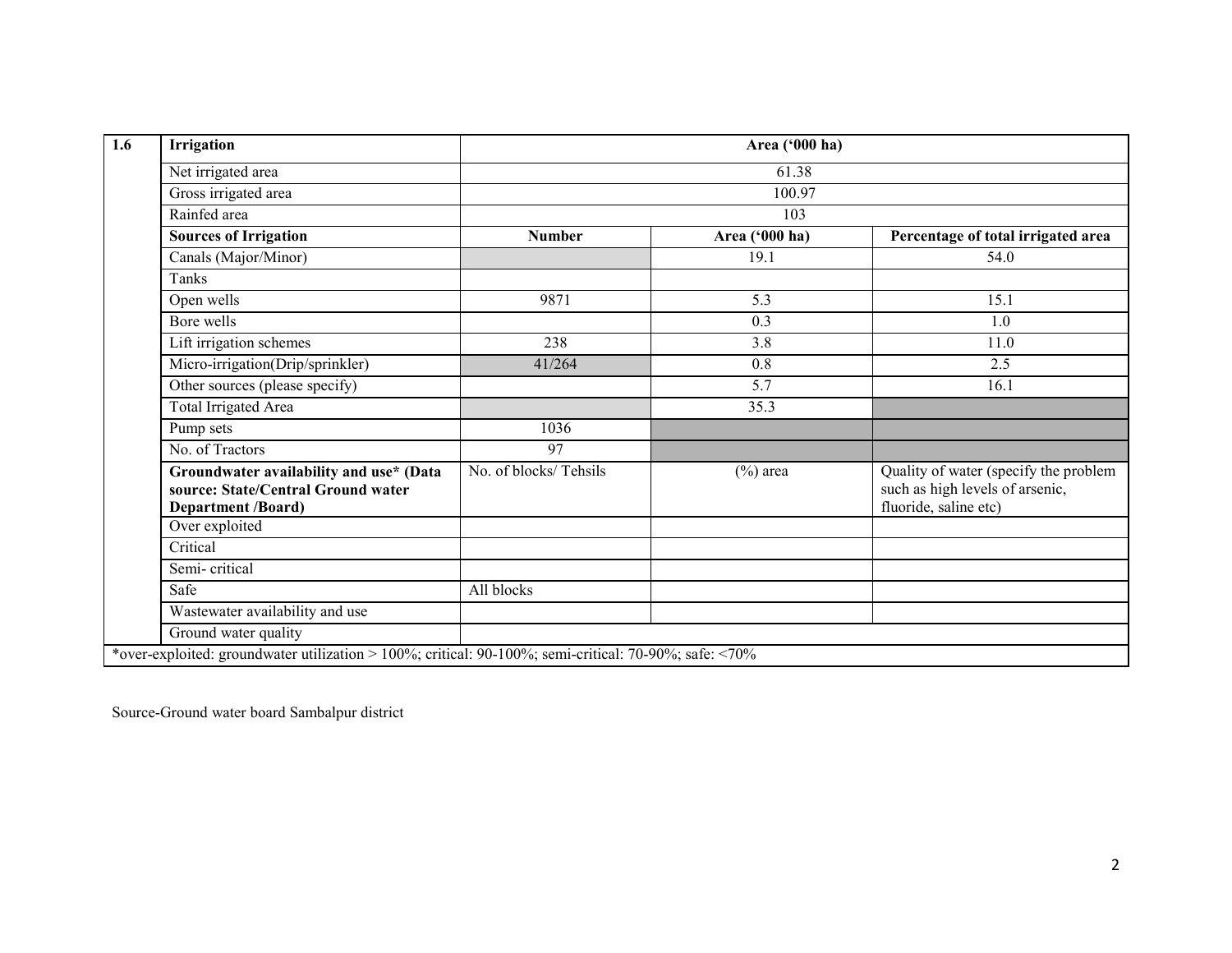| Major field crops<br>cultivated |                  |                             |                  | Area ('000 ha)              |                          |                  |                             |                  |
|---------------------------------|------------------|-----------------------------|------------------|-----------------------------|--------------------------|------------------|-----------------------------|------------------|
|                                 |                  | <b>Kharif</b>               |                  |                             | Rabi                     |                  |                             |                  |
|                                 | <b>Irrigated</b> | Rainfed                     | <b>Total</b>     | <b>Irrigated</b>            | Rainfed                  | <b>Total</b>     | <b>Summer</b>               | Grand<br>total   |
| Paddy                           | 55.7             | 75.4                        | 131.1            | 20.2                        | $\mathbf{r}$             | 20.2             | $\sim$                      | 151.3            |
| Greengram                       | 0.06             | 14.2                        | 14.3             | 1.7                         | $\blacksquare$           | 7.9              | $\sim$                      | 22.3             |
| Blackgram                       | 0.04             | $\blacksquare$              | 14.7             | $\sim$                      | $\sim$                   | 5.3              | $\sim$                      | 19.9             |
| Kulthi                          | $\blacksquare$   | $\blacksquare$              | $\blacksquare$   | 6.7                         | $\blacksquare$           | 6.7              | $\blacksquare$              | 6.7              |
| Redgram                         | $\mathbf{r}$     | 2.9                         | $\overline{2.2}$ | $\sim$                      | $\overline{\phantom{0}}$ | $\mathbf{r}$     | $\sim$                      | 2.2              |
| Maize                           | 0.07             | 1.2                         | 1.2              | 0.2                         | $\blacksquare$           | 0.2              | $\sim$                      | 1.4              |
| Fieldpea                        | $\blacksquare$   | $\mathcal{L}_{\mathcal{A}}$ | $\equiv$         | 0.9                         | $\sim$                   | 0.9              | $\sim$                      | 0.9              |
| Cowpea                          | $\blacksquare$   | $\sim$                      | $\blacksquare$   | 0.7                         | $\blacksquare$           | 0.7              | $\blacksquare$              | 0.7              |
| Groundnut                       | $\blacksquare$   | $\blacksquare$              | 0.9              | 0.6                         | $\blacksquare$           | 0.6              | $\mathbf{r}$                | 1.5              |
| Sesame                          | $\overline{a}$   | 19.6                        | 19.6             | 0.9                         | 5.0                      | 5.9              | $\mathbf{r}$                | 25.6             |
| Mustard                         | $\blacksquare$   | $\mathbf{u}$                | $\mathbf{r}$     | 2.1                         | 4.1                      | 6.2              | $\mathcal{L}^{\mathcal{L}}$ | 6.2              |
| Castor                          | $\mathbf{r}$     | $\mathbf{r}$                | 0.1              | $\omega$                    | $\mathbf{r}$             | 0.3              | $\sim$                      | 0.4              |
| Sun flower                      | $\blacksquare$   | $\sim$                      | $\blacksquare$   | 0.2                         | $\blacksquare$           | 0.2              | $\sim$                      | 0.2              |
| Mesta                           | $\overline{a}$   | $\sim$                      | 1.01             | $\mathcal{L}^{\mathcal{L}}$ | $\blacksquare$           | $\omega$         | $\sim$                      | 1.0              |
| Sweet potato                    | $\blacksquare$   | $\sim$                      | $\overline{1.2}$ | $\sim$                      | $\blacksquare$           | 0.6              | $\mathbf{u}$                | 1.8              |
| Potato                          | $\blacksquare$   | $\sim$                      | $\sim$           | $\sim$                      | $\sim$                   | $\overline{0.3}$ | $\sim$                      | $\overline{0.3}$ |

#### 1.7 Area under major field crops & horticulture (as per latest figures) (2008-09)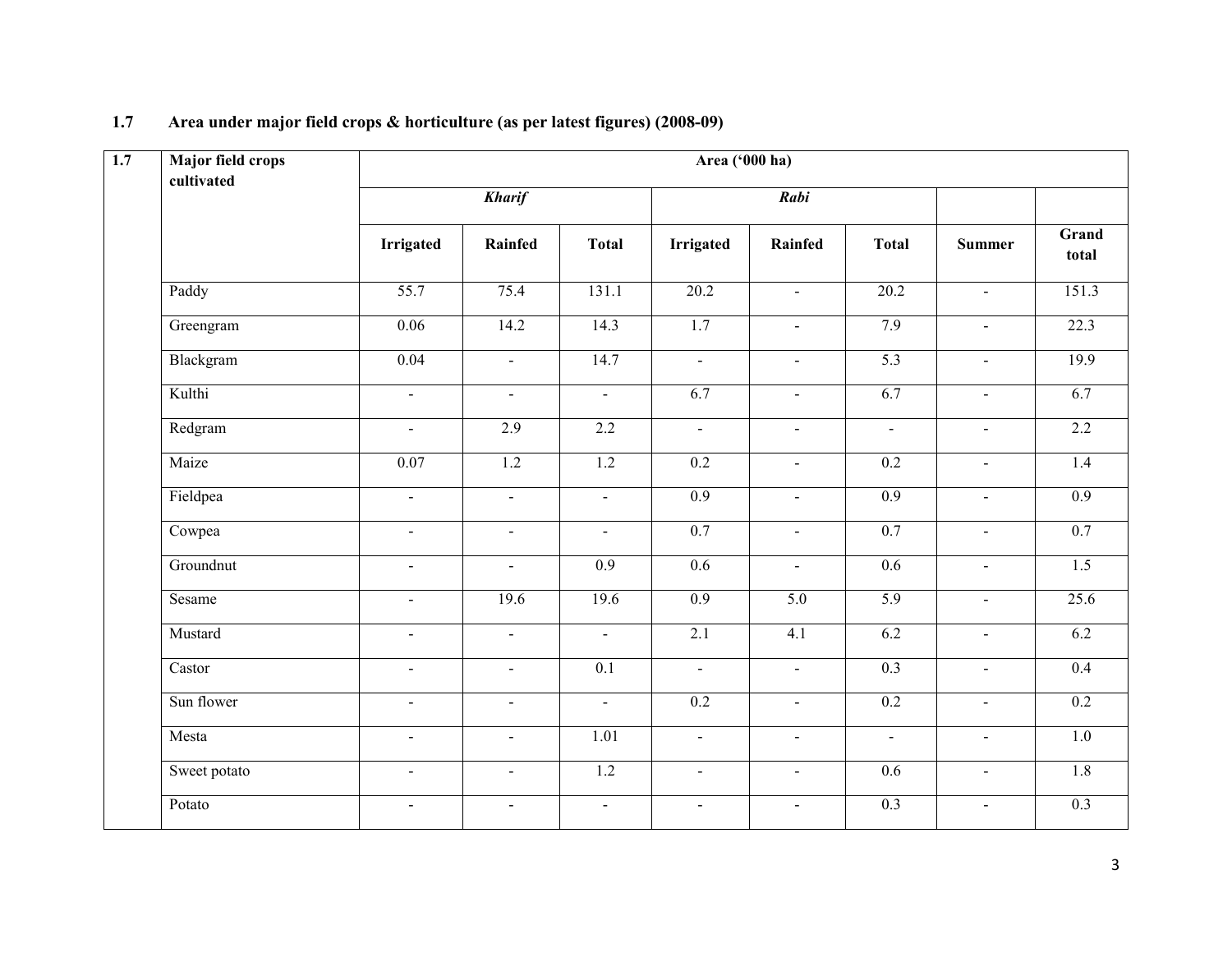| Onion      | $\overline{\phantom{0}}$ | $\overline{\phantom{0}}$ | $\overline{\phantom{0}}$ | $\overline{\phantom{0}}$ | $\overline{\phantom{a}}$ | 1.9                      | $\sim$                   | 1.9  |
|------------|--------------------------|--------------------------|--------------------------|--------------------------|--------------------------|--------------------------|--------------------------|------|
| Chilli     | $\overline{\phantom{a}}$ | $\overline{\phantom{0}}$ | 1.8                      | $\overline{\phantom{0}}$ | $\sim$                   | 2.4                      | $\sim$                   | 4.2  |
| Corriender | $\,$                     |                          |                          | $\,$                     | $\,$                     | 1.1                      | $\,$                     | 1.0  |
| Ginger     | $\overline{\phantom{0}}$ |                          | 0.7                      | $\overline{\phantom{a}}$ | $\sim$                   | $\overline{\phantom{0}}$ | $\sim$                   | 0.7  |
| Garlic     | $\,$                     | $\overline{\phantom{0}}$ | $\overline{\phantom{0}}$ | $\overline{\phantom{0}}$ | $\overline{\phantom{a}}$ | 0.3                      | $\overline{\phantom{0}}$ | 0.4  |
| Turmeric   | $\sim$                   |                          | 0.2                      | $\overline{\phantom{a}}$ | $\sim$                   | $\,$                     | $\sim$                   | 0.2  |
| Sugarcane  | $\sim$                   | $\overline{\phantom{a}}$ | $\sim$                   | $\overline{\phantom{a}}$ | $\sim$                   | $\,$                     | $\sim$                   | 0.04 |

Source-Orissa Agriculture Statistics 2008-09

| Horticulture crops - Fruits | Area ('000 ha)      |  |
|-----------------------------|---------------------|--|
|                             | <b>Total</b>        |  |
| Mango                       | $\operatorname{GF}$ |  |
| Guava                       | 0.4                 |  |
| Citrus                      | 0.9                 |  |
| Sapota                      | 0.04                |  |
| Litchi                      | 0.9                 |  |
| Banana                      | 0.6                 |  |
| Pine apple                  | 0.01                |  |
| Coconut                     | 0.3                 |  |
| Cashewnut                   | 1.7                 |  |
| Fodder crops                | <b>Total</b>        |  |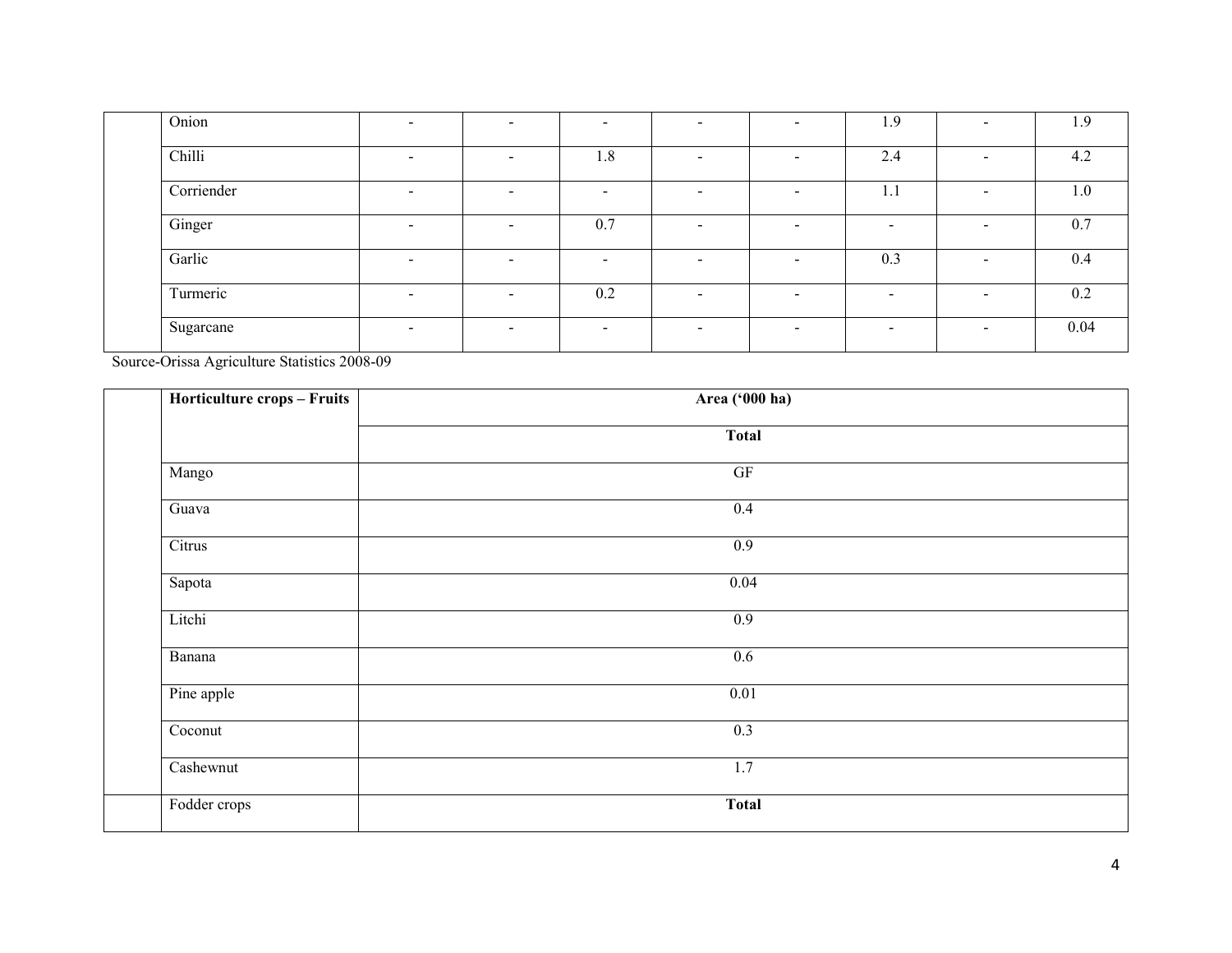| Green fodder    | 0.4                      |
|-----------------|--------------------------|
| Grazing land    | 137                      |
| Sericulture etc | $\overline{\phantom{0}}$ |
| Dry fodder      | 135                      |

Source- CDVO, Office, Sambalpur

| 1.8  | Livestock                                       |                  | <b>Male ('000)</b> |                    | Female ('000)                            |                                                               | <b>Total ('000)</b>               |
|------|-------------------------------------------------|------------------|--------------------|--------------------|------------------------------------------|---------------------------------------------------------------|-----------------------------------|
|      | Non descriptive Cattle (local low yielding)     |                  |                    |                    |                                          |                                                               | 380                               |
|      | Crossbred cattle                                |                  |                    |                    |                                          |                                                               | 24.7                              |
|      | Non descriptive Buffaloes (local low yielding)  |                  |                    |                    |                                          |                                                               | 27.2                              |
|      | <b>Descript Buffaloes</b>                       |                  |                    |                    |                                          |                                                               | 1.2                               |
|      | Goat                                            |                  |                    |                    |                                          |                                                               | 184.1                             |
|      | Sheep                                           |                  |                    |                    |                                          |                                                               | 20.9                              |
|      | Pig                                             |                  |                    |                    |                                          |                                                               | 20.8                              |
|      | Commercial dairy farms (Number)                 |                  |                    |                    |                                          |                                                               |                                   |
| 1.9  | Poultry                                         |                  | No. of farms       |                    |                                          | Total No. of birds ('000)                                     |                                   |
|      | Commercial                                      |                  |                    |                    |                                          | 443                                                           |                                   |
|      | Backyard                                        |                  |                    |                    |                                          |                                                               |                                   |
| 1.10 | Fisheries (Data source: Chief Planning Officer) |                  |                    |                    |                                          |                                                               |                                   |
|      | A. Capture                                      |                  |                    |                    |                                          |                                                               |                                   |
|      | i) Marine (Data Source: Fisheries Department)   | No. of fishermen | <b>Boats</b>       |                    | <b>Nets</b>                              |                                                               | <b>Storage</b><br>facilities (Ice |
|      |                                                 |                  | Mechanized         | Non-<br>mechanized | Mechanized<br>(Trawl nets,<br>Gill nets) | Non-<br>mechanized<br>(Shore Seines,<br>Stake & trap<br>nets) | plants etc.)                      |
|      |                                                 |                  |                    |                    |                                          |                                                               |                                   |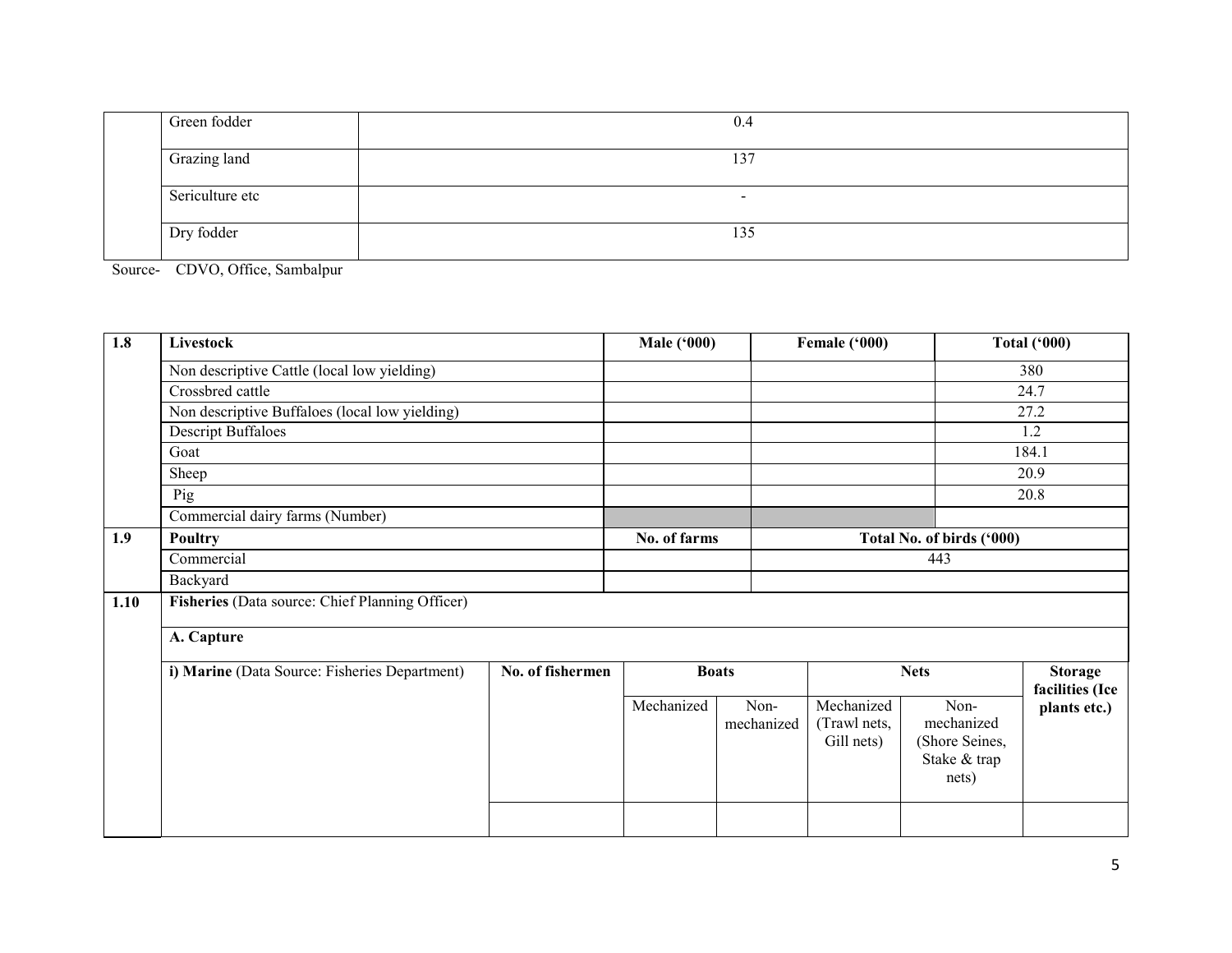| ii) Inland (Data Source: Fisheries Department)                                               | No. Farmer owned ponds |           | <b>No. of Reservoirs</b> |                        | No. of village tanks |                               |
|----------------------------------------------------------------------------------------------|------------------------|-----------|--------------------------|------------------------|----------------------|-------------------------------|
|                                                                                              | $\bf No$               | area      | N <sub>0</sub><br>ha     | Area,                  | N <sub>0</sub><br>ha | Area,                         |
|                                                                                              | 1259                   | 678.80 ha | 3                        | 35699                  | 3266                 | 3682.51                       |
| <b>B.</b> Culture                                                                            |                        |           |                          |                        |                      |                               |
|                                                                                              |                        |           |                          | Water Spread Area (ha) | Yield<br>(t/ha)      | <b>Production ('000 tons)</b> |
| i) Brackish water (Data Source: MPEDA/Fisheries Department)                                  |                        |           |                          |                        |                      |                               |
| (Data Source: Fisheries Department)<br>ii) Fresh water                                       |                        |           |                          |                        |                      |                               |
| <b>Others</b><br>$\frac{1}{2}$<br>$G_{\text{D}}$ $\mathbf{r}$ $\mathbf{r}$ $\alpha$ $\alpha$ |                        |           |                          |                        |                      |                               |

Source- CDVO, Office, MPEDA/ Fisheries Department, Sambalpur

#### 1.11 Production and Productivity of major crops (Year-2008)

| 1.11 | Name of crop  |                       | <b>Kharif</b>                                                     |                          | <b>Kharif</b>           |                          | <b>Summer</b>           |                       | <b>Total</b>            | Crop                                                |
|------|---------------|-----------------------|-------------------------------------------------------------------|--------------------------|-------------------------|--------------------------|-------------------------|-----------------------|-------------------------|-----------------------------------------------------|
|      |               | Production<br>(000 t) | Productivity<br>(kg/ha)                                           | Production<br>(000 t)    | Productivity<br>(kg/ha) | Production<br>(000 t)    | Productivity<br>(kg/ha) | Production<br>(000 t) | Productivity<br>(kg/ha) | residue<br>as<br>fodder<br>$(000^{\circ})$<br>tons) |
|      |               |                       | Major Field crops (Crops to be identified based on total acreage) |                          |                         |                          |                         |                       |                         |                                                     |
|      | Paddy         | 389.8                 | 2973                                                              | 113.4                    | 5615                    |                          |                         | 503.2                 | 3325                    | $\sim$                                              |
|      | Maize         | 1.5                   | 1207                                                              | 0.3                      | 1665                    |                          |                         | 1.8                   | 1269                    | $\overline{\phantom{0}}$                            |
|      | Jawar         | 0.05                  | 788                                                               |                          |                         |                          |                         | 0.05                  | 788                     | $\overline{\phantom{0}}$                            |
|      | Bajra         | 0.06                  | 505                                                               |                          |                         |                          |                         | 0.06                  | 505                     | $\sim$                                              |
|      | Small millets | 0.02                  | 467                                                               | $\overline{\phantom{a}}$ |                         | $\overline{\phantom{a}}$ |                         | 0.02                  | 467                     | $\sim$                                              |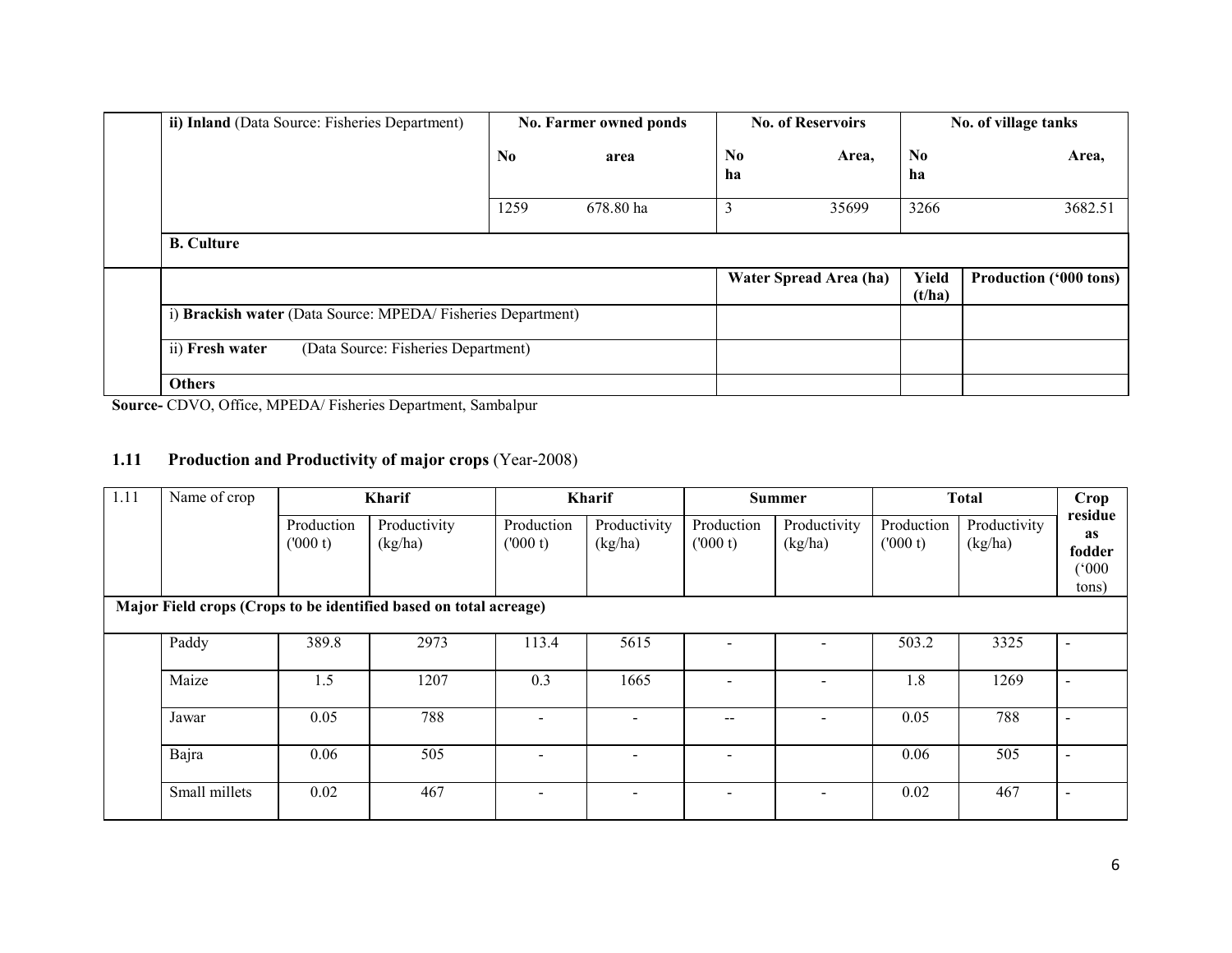| Mung         | 4.9 | 345                      | 3.2 | 397                      | $\overline{\phantom{0}}$ | $\overline{\phantom{a}}$ | 8.1  | 364  | $\overline{\phantom{a}}$ |
|--------------|-----|--------------------------|-----|--------------------------|--------------------------|--------------------------|------|------|--------------------------|
| Black gram   | 5.3 | 357                      | 1.9 | 352                      |                          | $\overline{\phantom{a}}$ | 7.1  | 356  | $\overline{\phantom{a}}$ |
| Arhar        | 2.2 | 987                      |     |                          |                          | $\overline{\phantom{0}}$ | 2.2  | 987  | $\overline{\phantom{a}}$ |
| Fieldpea     | 0.7 | 782                      | -   | $\overline{\phantom{0}}$ | $\overline{\phantom{0}}$ | $\overline{\phantom{0}}$ | 0.7  | 782  | $\overline{\phantom{a}}$ |
| Cowpea       |     | $\overline{\phantom{0}}$ | 0.6 | 782                      |                          | $\overline{\phantom{a}}$ | 0.6  | 782  | $\overline{\phantom{0}}$ |
| Sesame       | 9.9 | 508                      | 2.7 | 457                      | -                        | $\overline{\phantom{a}}$ | 12.7 | 496  | $\overline{\phantom{0}}$ |
| Ground nut   | 1.3 | 1455                     | 0.9 | 1495                     | $\overline{\phantom{0}}$ | $\overline{\phantom{a}}$ | 2.3  | 1471 | $\sim$                   |
| Others pulse | 1.8 | 451                      | 0.5 | 475                      | $\overline{\phantom{0}}$ | $\overline{\phantom{a}}$ | 2.3  | 456  | $\overline{\phantom{0}}$ |

Source-Odisha Agriculture Statistics 2008-09

| 1.12 | Sowing window for 5<br>major field crops | Paddy                                      | Mustard                                    | Black gram                                 | Green gram                                 | Sesame                                       |
|------|------------------------------------------|--------------------------------------------|--------------------------------------------|--------------------------------------------|--------------------------------------------|----------------------------------------------|
|      | Kharif-Rainfed                           | June $2^{nd}$ week-July $2^{nd}$<br>week   |                                            | June $2^{nd}$ week-July $2^{nd}$<br>week   | June $2nd$ week-July<br>$2nd$ week         | June $2nd$ week-<br>July $2nd$ week          |
|      | Kharif-Irrigated                         | July $2^{nd}$ week – August<br>$2nd$ week  |                                            |                                            |                                            |                                              |
|      | Rabi-Rainfed                             |                                            |                                            | $\overline{\phantom{0}}$                   |                                            | $\overline{\phantom{0}}$                     |
|      | Rabi-Irrigated                           | December $2nd$ week-<br>January $2nd$ week | October $2nd$ week-<br>November $3rd$ week | January $2nd$ week-<br>February $1st$ week | January $2nd$ week-<br>February $1st$ week | January $2nd$<br>week-February<br>$1st$ week |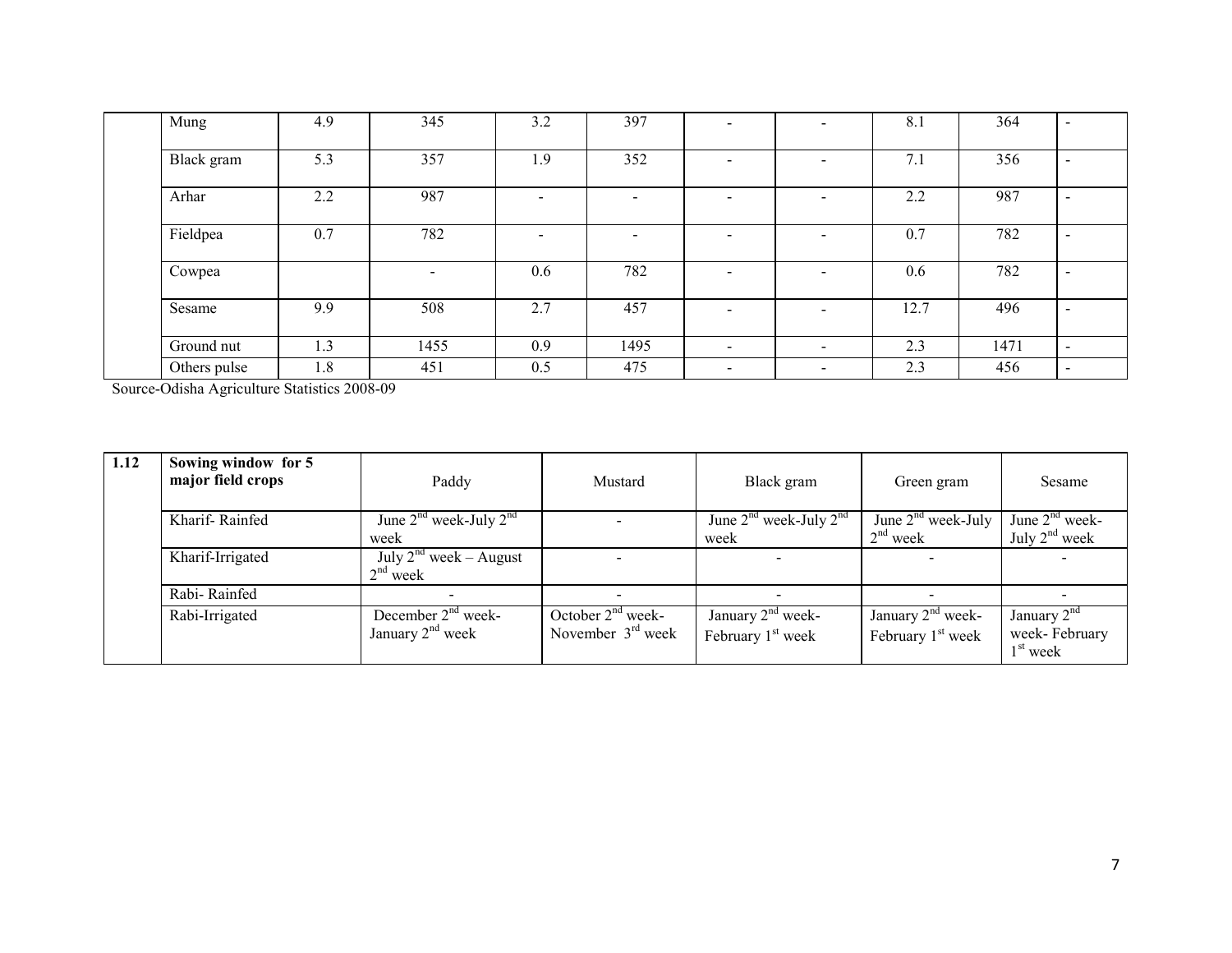| What is the major contingency the district is prone to? (Tick mark) | Regular                    | Occasional               | <b>None</b> |
|---------------------------------------------------------------------|----------------------------|--------------------------|-------------|
| Drought                                                             |                            |                          |             |
| Flood                                                               | $\overline{\phantom{0}}$   |                          |             |
| Cyclone                                                             |                            |                          |             |
| Hail storm                                                          |                            |                          |             |
| Heat wave                                                           |                            | $\overline{\phantom{a}}$ |             |
| Cold wave                                                           | $\overline{\phantom{0}}$   | $\overline{\phantom{a}}$ |             |
| Frost                                                               | $\overline{\phantom{0}}$   | $\overline{\phantom{0}}$ |             |
| Sea water intrusion                                                 | $\overline{\phantom{0}}$   | -                        |             |
| Pests and disease outbreak (specify)                                | Pest and disease out break |                          |             |

| 1.14 | Include Digital maps of the district for | Location map of district within State as Annexure I | Enclosed: Yes |
|------|------------------------------------------|-----------------------------------------------------|---------------|
|      |                                          | Mean annual rainfall as Annexure 2                  | Enclosed: Yes |
|      |                                          | Soil map as Annexure 3                              | Enclosed: Yes |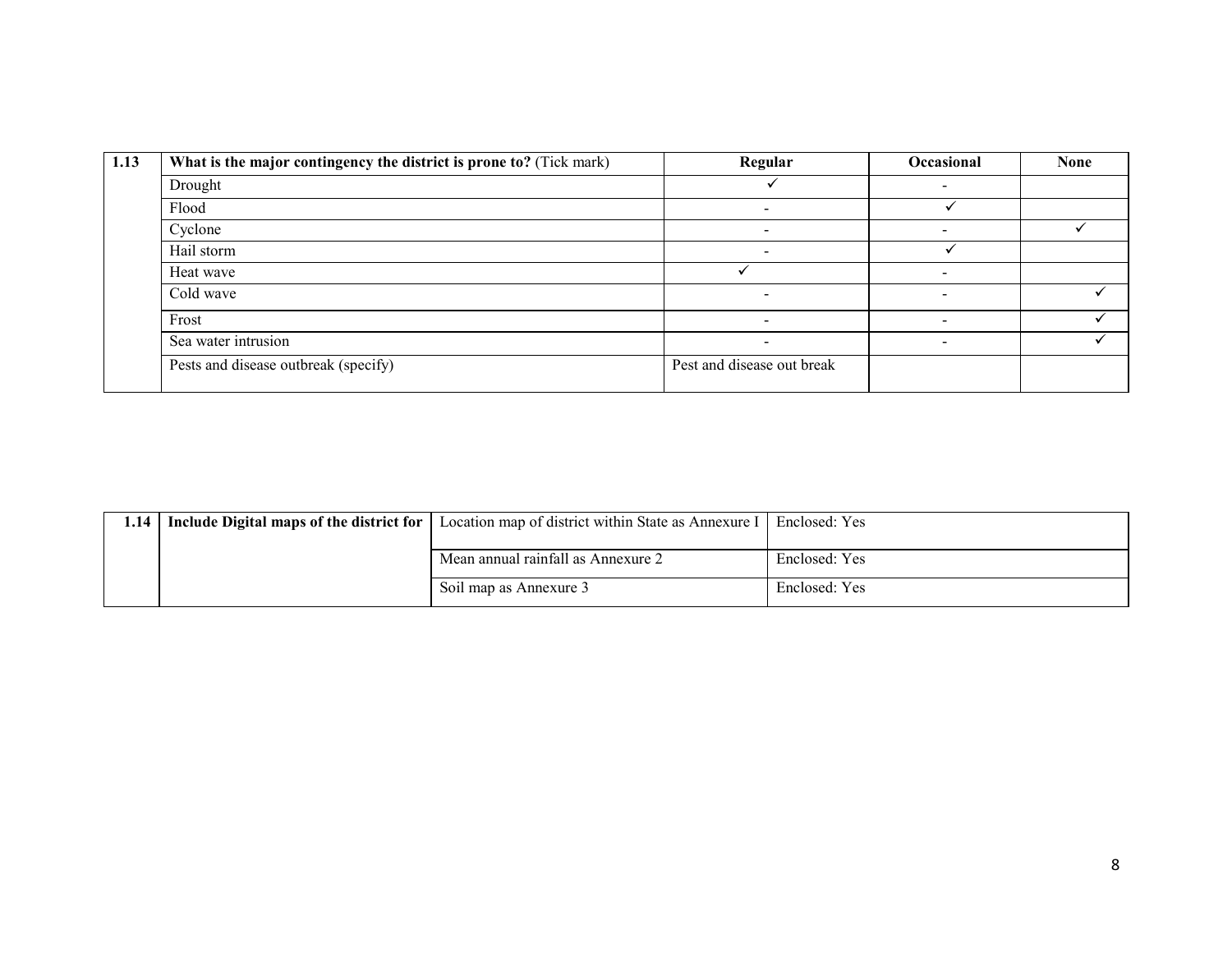# LOCATION MAP OF SAMBALPUR DISTRICT WITHIN ODISHA STATE

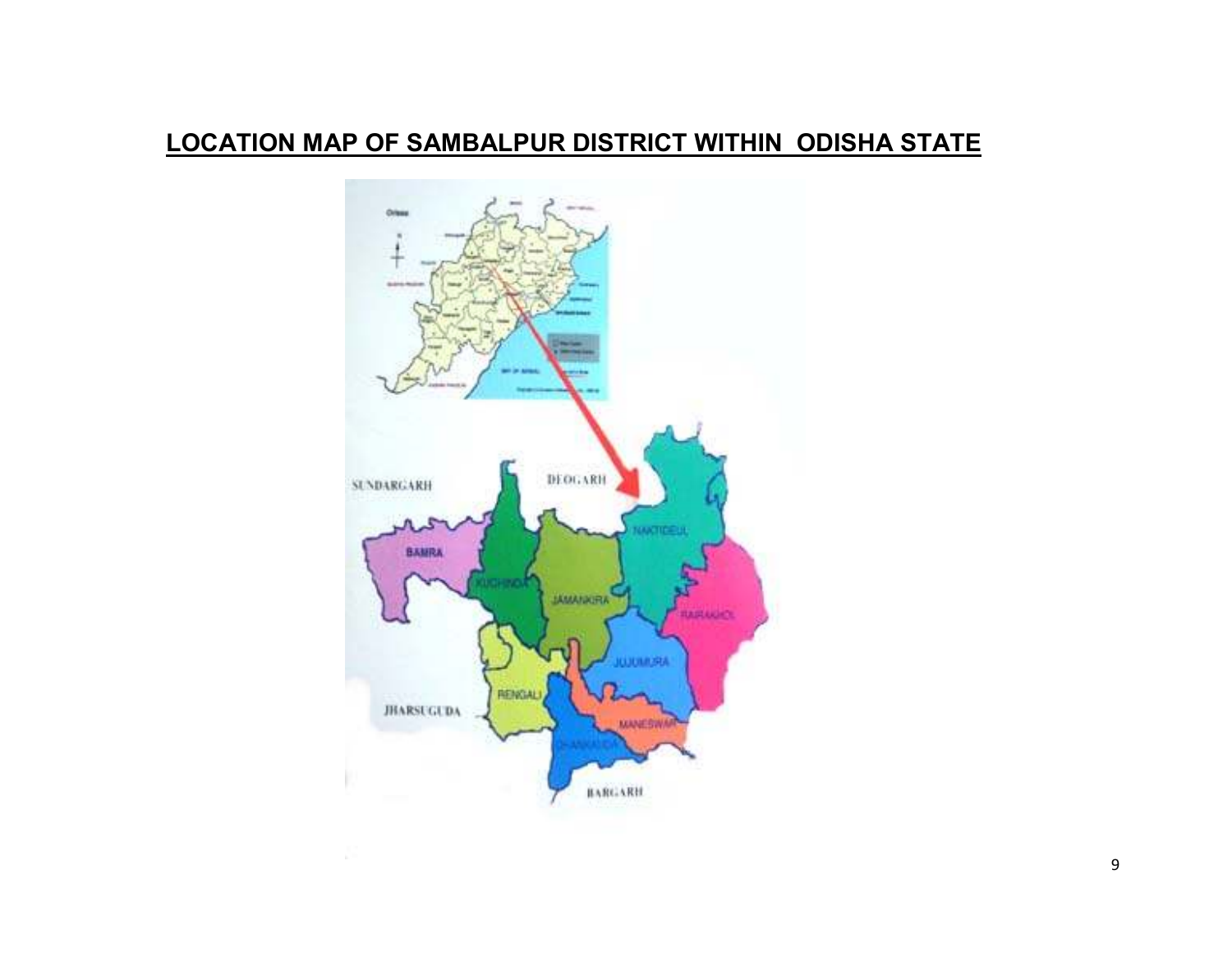## SOIL MAP OF SAMBALPUR DISTRICT

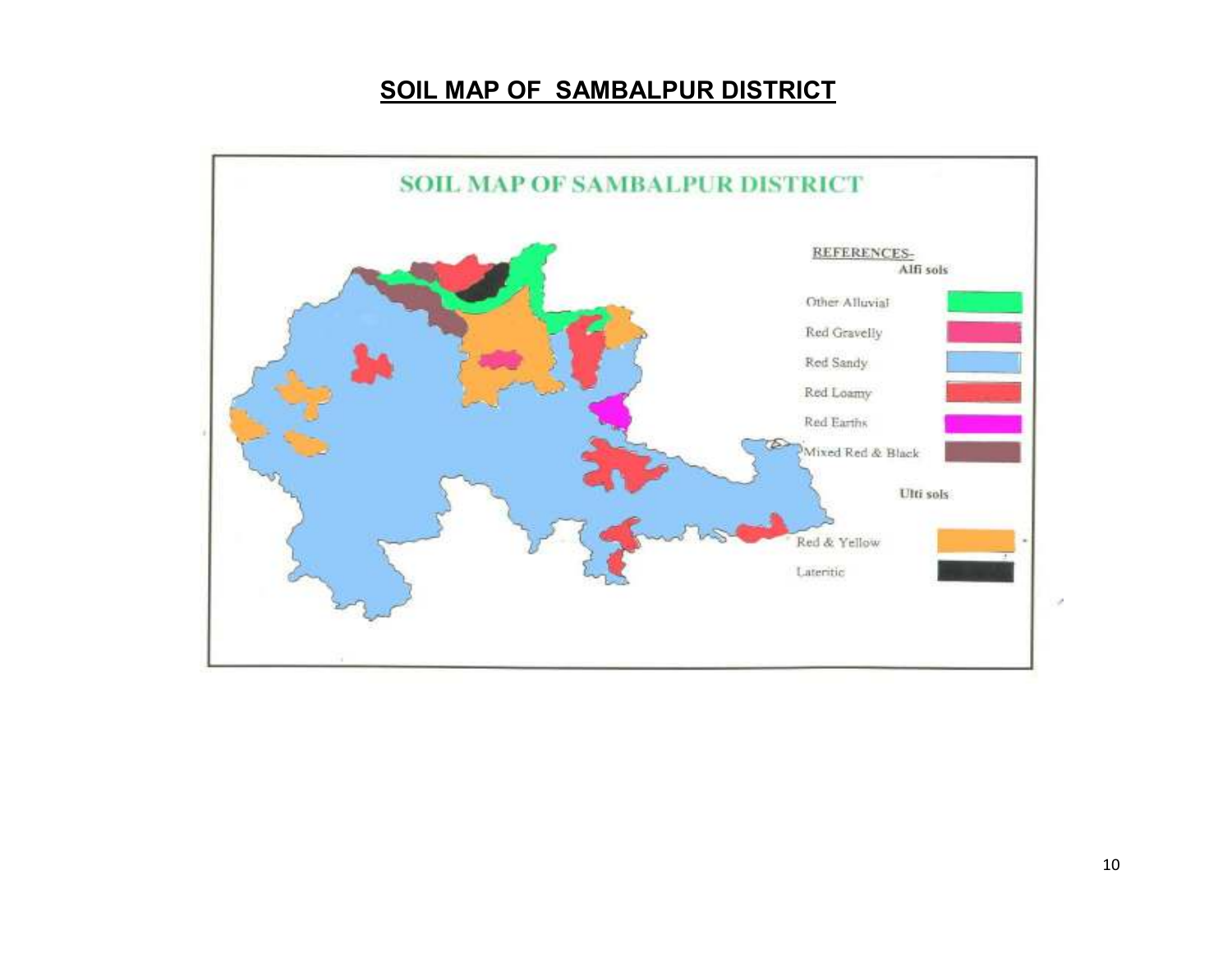

11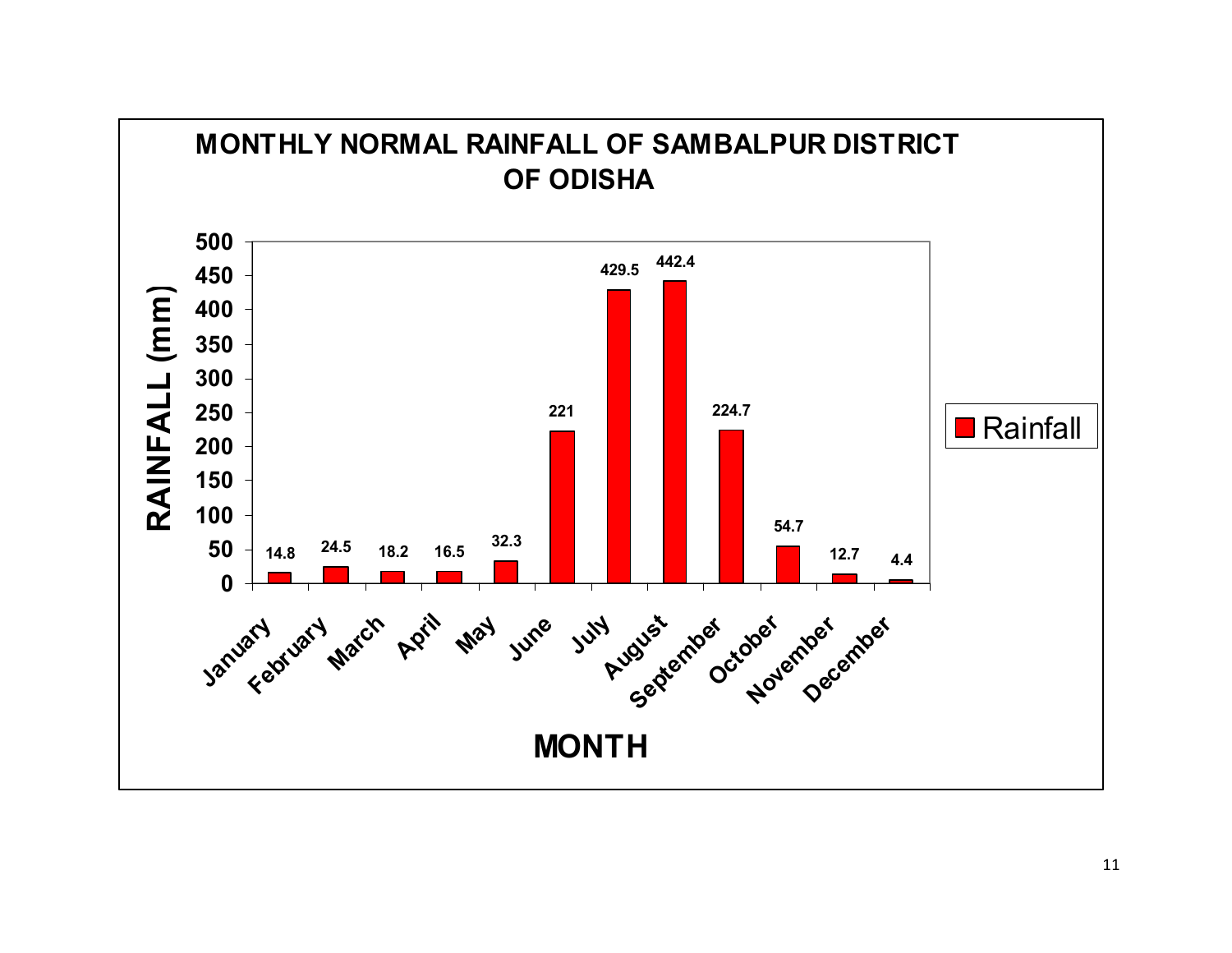#### 2.0 Strategies for weather related contingencies

#### 2.1 Drought

#### 2.1.1 Rainfed situation

| Condition                |                     |                        | <b>Suggested Contingency measures</b> |                                                    |                      |
|--------------------------|---------------------|------------------------|---------------------------------------|----------------------------------------------------|----------------------|
| Early                    | Farming<br>Major    | Normal Crop            | Change in crop / cropping             | <b>Agronomic measures</b>                          | <b>Remarks</b><br>on |
| season                   | situation           | <b>Cropping system</b> | system including variety              |                                                    | Implementation       |
| drought                  |                     |                        |                                       |                                                    |                      |
| (delayed                 |                     |                        |                                       |                                                    |                      |
| onset)                   |                     |                        |                                       |                                                    |                      |
| Delay by 2               | plain<br>Undulating | Paddy                  | Sowing may be continued<br>to         | rain<br>$\bullet$ In-situ<br>water<br>conservation | OSSC                 |
| weeks                    | land with mixed red |                        | last week of June                     | like contour<br>farming,<br>measures               |                      |
| 4 <sup>th</sup><br>(June | and black soils     |                        | Select short duration<br>var.         | ,bunding,<br>ploughing,<br>summer                  | <b>ISOPOM</b>        |
| wk)*                     |                     |                        | (paddy-Heera, Kalinga-III)            | intercultural, tillage practices may be            |                      |
|                          |                     | Arhar                  | S-5. UPAS 120                         | followed                                           | <b>NFSM</b>          |
|                          |                     |                        |                                       | • Weed control and unbunded uplands                | Watershed mission    |
|                          |                     | Greengram              | Sujata, Dhauli                        | converted to bunded uplands.                       |                      |
|                          |                     |                        |                                       | • Apply FYM in furrows before                      |                      |
|                          |                     | Blackgram              | PDM-11, PDM-54                        | sowing.                                            |                      |
|                          |                     |                        | $T-9$                                 |                                                    |                      |
|                          |                     | Groundnut              | Smruti, TAG-24                        |                                                    |                      |
|                          |                     |                        | ICGS-44, JL-24, Kadiri-3              |                                                    |                      |
|                          |                     |                        |                                       |                                                    |                      |
|                          |                     | Sesame                 | Kanak .Kalika, Uma, Binayak           |                                                    |                      |
|                          |                     |                        |                                       |                                                    |                      |
|                          |                     | Vegetables             | Utkal.Madhuri, Blue star, U.          |                                                    |                      |
|                          |                     | <b>Brinjal</b>         | Anushree, U. Tarini                   |                                                    |                      |
|                          |                     | Cow pea                | Utkal Manika                          |                                                    |                      |
|                          |                     | Lady's finger          | Utkal Gaurab                          |                                                    |                      |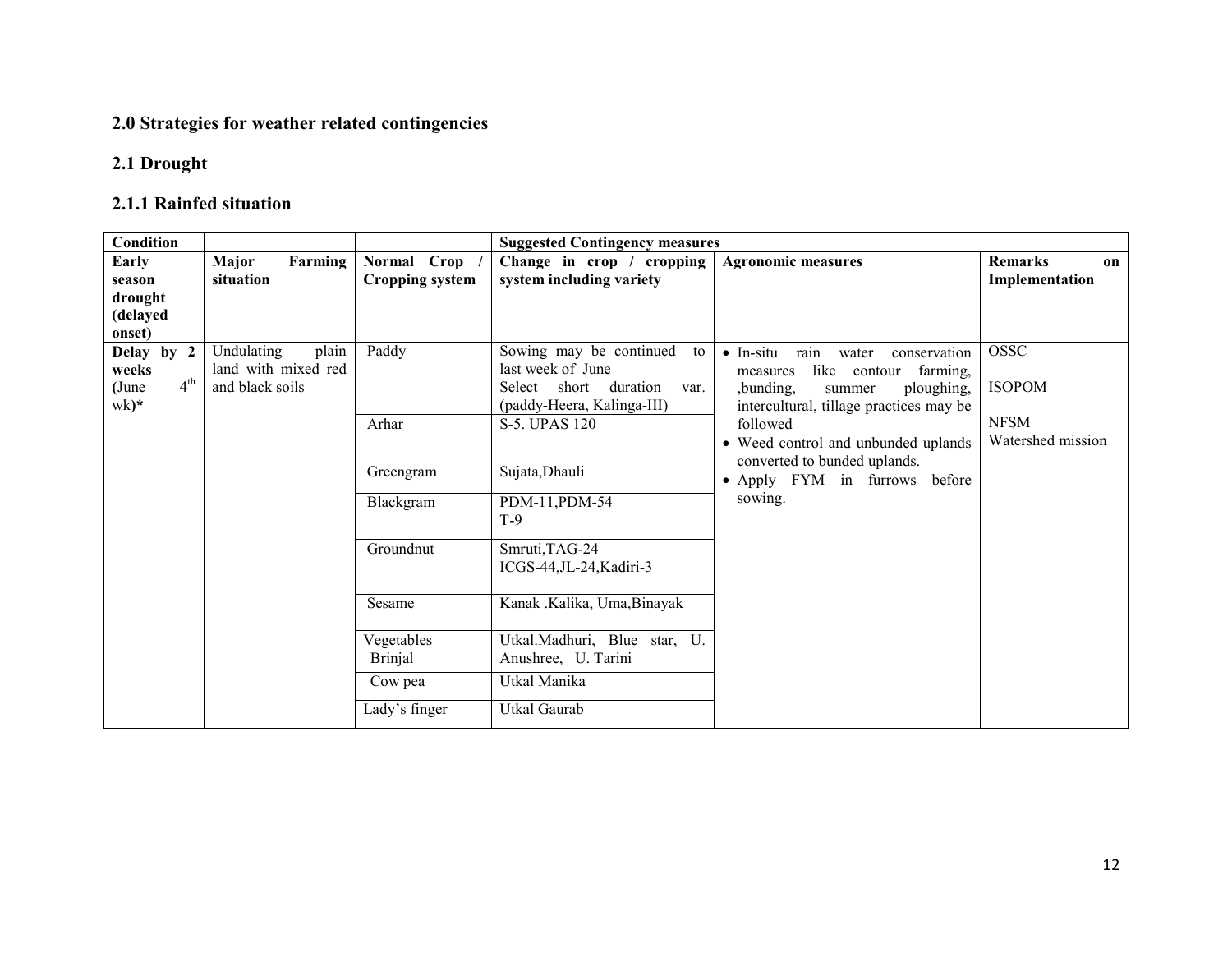|                |                                                      | Paddy               | Konark,<br>Lalat,<br>Manaswini,<br><b>MTU</b><br>1001<br>Naveen,<br>and<br>Surendra | • Apply full P, K and 25% N of<br>recommended dose along with well<br>decomposed organic matter<br>and<br>PMS (1t/ha) for early seedling vigor,<br>In-situ rain water conservation.<br>· Take weed control measures in<br>nursery & main field.<br>• Life saving irrigation when needed. | · Seed drill under<br>RKVY.<br>• Supply of seeds<br>through ATMA,<br><b>OSSC</b><br>and<br>NFSM. |
|----------------|------------------------------------------------------|---------------------|-------------------------------------------------------------------------------------|------------------------------------------------------------------------------------------------------------------------------------------------------------------------------------------------------------------------------------------------------------------------------------------|--------------------------------------------------------------------------------------------------|
| with red soils | Rainfed plain land                                   | Paddy<br>Green gram | Paddy-Heera, Kalinga-III<br>Green gram, var-<br>Sujata, Dhauli, PDM-11, PDM-54      | • Perform off season ploughing to<br>conserve moisture.<br>• Adopt 10 % of land for rain water<br>harvesting.<br>• Adopt inter cropping/mixed cropping                                                                                                                                   | <b>OSSC</b><br><b>NFSM</b>                                                                       |
|                |                                                      | Sesame              | Kanak, Kalika, Uma, Binayak                                                         | system in recurrent drought prone<br>areas.<br>· In paddy field bund should be<br>strengthen to store rain water.                                                                                                                                                                        |                                                                                                  |
|                |                                                      | Sole crops: Paddy   | Lalat,<br>Manaswini,<br>Naveen,<br>Bejeta, MTU 1010, Konark,<br>Jogesh and Surendra | • Apply full P, K and 25% N of<br>recommended dose along with well<br>decomposed organic matter for early<br>seedling vigor,<br>• In-situ rain water conservation.<br>· In paddy field bund should be<br>strengthen to store rain water.                                                 | drill<br>Seed<br>under<br>RKVY.<br>of seeds<br>Supply<br>through<br>ATMA,<br>OSSC and NFSM       |
|                | Rainfed with mixed<br>red and yellow black<br>soils. | Paddy               | Improved varieties of crop may<br>be adopted.<br>paddy-Heera, Kalinga-III           | • Provide vegetative barriers (Vetiver<br>filter strips) in un bunded up land to<br>check soil loss and conserve rain<br>water.                                                                                                                                                          | <b>OSSC</b><br><b>NFSM</b>                                                                       |
|                |                                                      | Greengram           | Sujata, Dhauli, PDM-11, PDM-<br>54,                                                 | • Water harvesting structures may be<br>adopted in 10% of the field.                                                                                                                                                                                                                     |                                                                                                  |
|                |                                                      | Black gram          | Pant U-19 & PU 30, Ujala, Sarala                                                    | • Life saving irrigation to crops.                                                                                                                                                                                                                                                       |                                                                                                  |
|                |                                                      | Sesame              | Kanak., Kalika, Uma, Binayak                                                        |                                                                                                                                                                                                                                                                                          |                                                                                                  |
|                |                                                      | Sole crops Paddy    | Lalat, Manaswini, Naveen,<br>Bejeta, MTU 1010, Konark,<br>Jogesh and Surendra       | • Apply full P, K and $25\%$ N of<br>recommended dose along with well<br>decomposed organic matter for early<br>seedling vigor,                                                                                                                                                          | Seed drill under<br>RKVY.<br>Supply of seeds<br>through ATMA,                                    |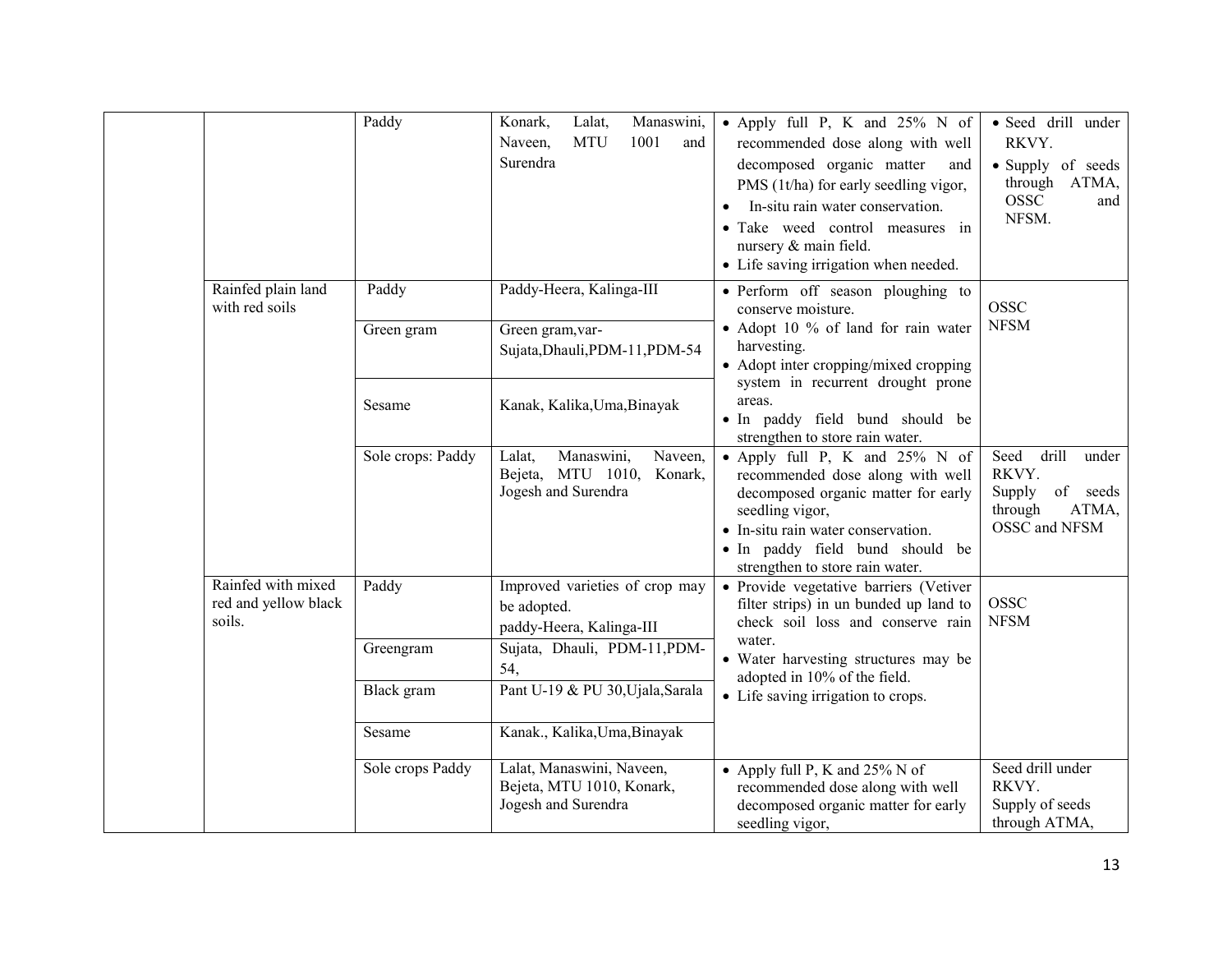|                                              |                   |                                                                       | • In-situ rain water conservation.                                                                                                                                                                                                                                                              | OSSC and NFSM                                                                      |
|----------------------------------------------|-------------------|-----------------------------------------------------------------------|-------------------------------------------------------------------------------------------------------------------------------------------------------------------------------------------------------------------------------------------------------------------------------------------------|------------------------------------------------------------------------------------|
| Rain fed Plateu with<br>laterite , mixed red | Paddy             | JHU, Heera, Sneha                                                     | Raise bund height in paddy field to<br>$\bullet$<br>conserve rain water.                                                                                                                                                                                                                        | <b>OSSC</b>                                                                        |
| and yellow soil                              | Green gram        | Sujata, Dhauli, PDM-11, PDM-54                                        | Sowing should be continued to last<br>$\bullet$<br>week of June.                                                                                                                                                                                                                                | <b>NFSM</b>                                                                        |
|                                              | Black gram        | Pant U-19 &30, Ujala, Sarala                                          | Adopt 10% of land for rain water<br>$\bullet$<br>harvesting for storing rain water.                                                                                                                                                                                                             |                                                                                    |
|                                              | Ground nut        | Smruti, Devi, TMV-2, TAG-24                                           | Apply $FYM@$ 5t/ha for improving<br>$\bullet$<br>soil water holding capacity.<br>Life saving irrigation to crops.                                                                                                                                                                               |                                                                                    |
|                                              | Sole crops: Paddy | Lalat, Manaswini, Naveen,<br>MTU 1010, Konark, Jogesh and<br>Surendra | Apply full P, K and $25\%$ N of<br>$\bullet$<br>recommended dose along with well<br>decomposed organic matter for<br>early seedling vigor,<br>In-situ rain water conservation.<br>$\bullet$                                                                                                     | • Seed drill under<br>RKVY.<br>• Supply of seeds<br>through ATMA,<br>OSSC and NFSM |
| Undulating sub-<br>mountainous tract         | Paddy             | JHU, Heera, Sneha                                                     | In<br>$-situ$<br>soil<br>and<br>water<br>$\bullet$<br>conservation measures like contour                                                                                                                                                                                                        | Orissa watershed<br>mission                                                        |
| with mixed red and<br>yellow soil            | Greengram         | Sujata, Dhauli, PDM-11, PDM-<br>54                                    | farming, cover cropping, bunding,<br>trenching, ridge and furrow                                                                                                                                                                                                                                | <b>OSSC</b>                                                                        |
|                                              | Blackgram         | Pant U-19 &30, Ujala, Sarala                                          | method of planting may be<br>adopted.<br>Apply $FYM@$ 5t/ha for improving<br>$\bullet$<br>soil water holding capacity.<br>Apply all fertilizer basal.<br>$\bullet$<br>Raise bund height in paddy field to<br>$\bullet$<br>conserve rain water.<br>Life saving irrigation to crops.<br>$\bullet$ | <b>NFSM</b>                                                                        |
|                                              | Ground nut        | Smruti, Devi, TMV-2, TAG-24                                           |                                                                                                                                                                                                                                                                                                 |                                                                                    |
|                                              | Sole crops: Paddy | Lalat, Manaswini, Naveen,<br>MTU 1010, Konark, and<br>Surendra        | • Apply full P, K and 25% N of<br>recommended dose along with well<br>decomposed organic matter for early<br>seedling vigor,<br>• In-situ rain water conservation.<br>Increase bund height in paddy field<br>to conserve rain water.                                                            | • Seed drill under<br>RKVY.<br>• Supply of seeds<br>through ATMA,<br>OSSC and NFSM |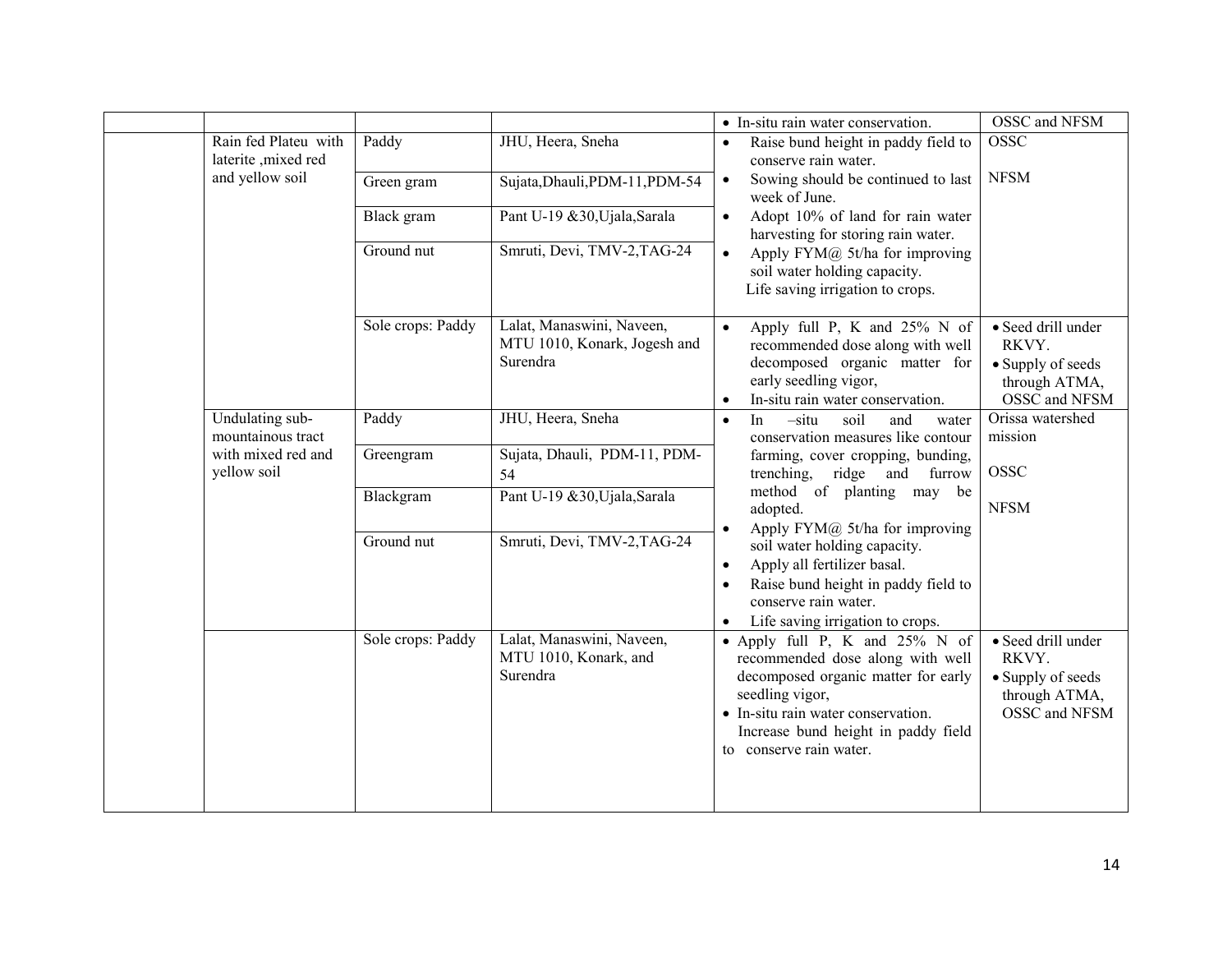| Condition                                               |                                                           |                                           |                                                                                                                     | <b>Suggested Contingency measures</b>                                                                                                                                                                                                                                |                                     |
|---------------------------------------------------------|-----------------------------------------------------------|-------------------------------------------|---------------------------------------------------------------------------------------------------------------------|----------------------------------------------------------------------------------------------------------------------------------------------------------------------------------------------------------------------------------------------------------------------|-------------------------------------|
| Early<br>season<br>drought<br>(delayed<br>onset)        | <b>Major Farming</b><br>situation                         | Normal Crop/<br><b>Cropping</b><br>system | Change in crop / cropping<br>system including variety                                                               | <b>Agronomic measures</b>                                                                                                                                                                                                                                            | <b>Remarks</b> on<br>Implementation |
| delay by 4<br>weeks<br>(Uuly2 <sup>nd</sup> )<br>$wk)*$ | Undulating plain<br>land with mixed red<br>and black soil | Paddy<br>Green gram<br>Black gram         | JHU, Heera, Sneha<br>Sujata, Dhauli, PDM-11, PDM-54<br>Pant U-19 &30, Ujala, Sarala                                 | $\bullet$ In-situ<br>rain<br>water<br>conservation<br>like<br>farming<br>measures<br>contour<br>bunding,<br>ploughing,<br>summer<br>interculture, tillage practices may be<br>follwed<br>• weed control and unbunded uplands<br>converted to bunded uplands.         | <b>NFSM</b><br><b>OSSC</b>          |
|                                                         |                                                           | Sesame                                    | Kanak.Kalika,Uma,Binayak                                                                                            | • Water harvesting and recycling<br>should be done.<br>• Life saving irrigation to crops.                                                                                                                                                                            |                                     |
|                                                         |                                                           | Paddy                                     | Grow Medium duration Paddy<br>variety: (120d) Konark, Lalat,<br>Manaswini, Naveen, Vijeta, MTU<br>1010 and Surendra | • Major imphasis should be given on<br>in-situ<br>rain<br>water<br>conservation, harvesting excess run-<br>off for its recycling to make for life<br>saving irrigation.<br>• Transplant 3-4 seedlings/ hill.<br>• Field bund to be raised to conserve<br>rain water. | <b>NFSM</b><br><b>OSSC</b>          |
|                                                         | Rainfed plain land<br>with red soil                       | Paddy                                     | Varietal substitutions of drought<br>tolerant varieties of paddy i.e.<br>Heera, JHU, Pathara                        | • Perform off season ploughing to<br>conserve moisture.<br>• Adopt 10 % of land for rain water<br>harvesting.<br>• Adopt inter cropping/mixed cropping<br>system in recurrent drought prone<br>areas for pulse and oilseed.                                          | <b>OSSC</b><br><b>NFSM</b>          |
|                                                         |                                                           | Green gram                                | $\overline{5}$<br>$PDM-11&$<br>Durga,<br>Sujata,<br>PDM-4                                                           |                                                                                                                                                                                                                                                                      |                                     |
|                                                         |                                                           | Black gram                                | Pant U-19 &30, Ujala, Sarala                                                                                        | • Life saving irrigation should be<br>given.                                                                                                                                                                                                                         |                                     |
|                                                         |                                                           | Sesame                                    | Kanak.Kalika,Uma,Binayak                                                                                            |                                                                                                                                                                                                                                                                      |                                     |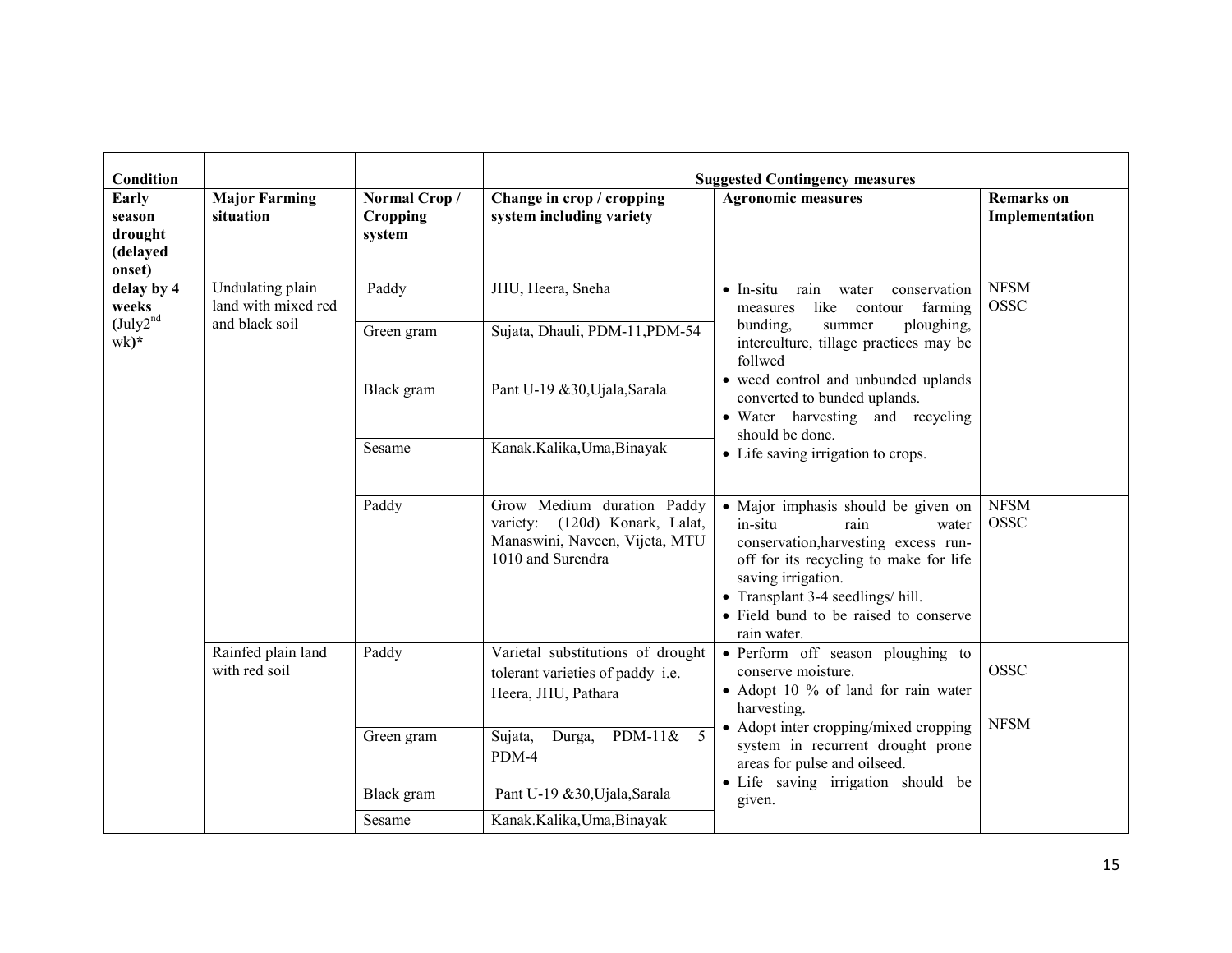|                                                                | Paddy     | Konark, Lalat, Naveen and<br>Surendra                                                        | Raise community nursery for<br>$\bullet$<br>Paddy varieties at reliable water<br>source to save further delay of<br>transplanted Paddy.<br>Transplant 3-4 seedlings/hill.<br>$\bullet$<br>Field bund height to be raised to<br>conserve rain water.<br>Apply life saving irrigation.<br>$\bullet$                                                                                                                                                         | <b>NFSM</b><br><b>OSSC</b>                                                                                                     |
|----------------------------------------------------------------|-----------|----------------------------------------------------------------------------------------------|-----------------------------------------------------------------------------------------------------------------------------------------------------------------------------------------------------------------------------------------------------------------------------------------------------------------------------------------------------------------------------------------------------------------------------------------------------------|--------------------------------------------------------------------------------------------------------------------------------|
| Rainfed table land<br>with mixed red and<br>yellow black soil. | Paddy     | Varietal substitutions of drought<br>tolerant varieties of paddy i.e.<br>Heera, JHU, Pathara | • Perform off season ploughing to<br>conserve moisture.<br>• Adopt 10 % of land for rain water<br>harvesting.<br>$\bullet$ Adopt<br>inter<br>cropping/mixed<br>cropping system in recurrent drought<br>prone areas with pulses and oil seed<br>cops.<br>• Transplant 3-4 seedlings/ hill.<br>• Field bund height to be raised to<br>conserve rain water.<br>• Apply life saving irrigation when<br>needed.                                                | Intercultural farm<br>implements under<br><b>RKVY</b>                                                                          |
|                                                                | Greengram | Sujata, Durga, PDM-11& PDM-<br>54                                                            |                                                                                                                                                                                                                                                                                                                                                                                                                                                           | Seeds through<br>NFSM, ISOPOM,<br>NHM and state seed<br>corporation (OSSC).                                                    |
|                                                                | Blackgram | Pant U-19 &30, Ujala, Sarala                                                                 |                                                                                                                                                                                                                                                                                                                                                                                                                                                           |                                                                                                                                |
|                                                                | Sesame    | Kanak.Kalika,Uma,Binayak                                                                     |                                                                                                                                                                                                                                                                                                                                                                                                                                                           |                                                                                                                                |
|                                                                | Paddy     | Konark, Lalat, Naveen, MTU-<br>1001 and Surendra                                             | • If Paddy population is less than $50\%$<br>resow the sprouted seeds in line<br>through pre-germinated seed or fresh<br>seedlings may be planted.<br>• Raise community nursery for Paddy<br>varieties at reliable water source to<br>save further delay of transplanted<br>Paddy.<br>• Transplant 3-4 seedlings/ hill.<br>• Field bund height to be raised to<br>conserve rain water.<br>• Apply life saving irrigation to<br>maintain nursery seedlings | Intercultural farm<br>implements under<br>RKVY.<br>Seeds through<br>NFSM, ISOPOM,<br>NHM and state seed<br>corporation (OSSC). |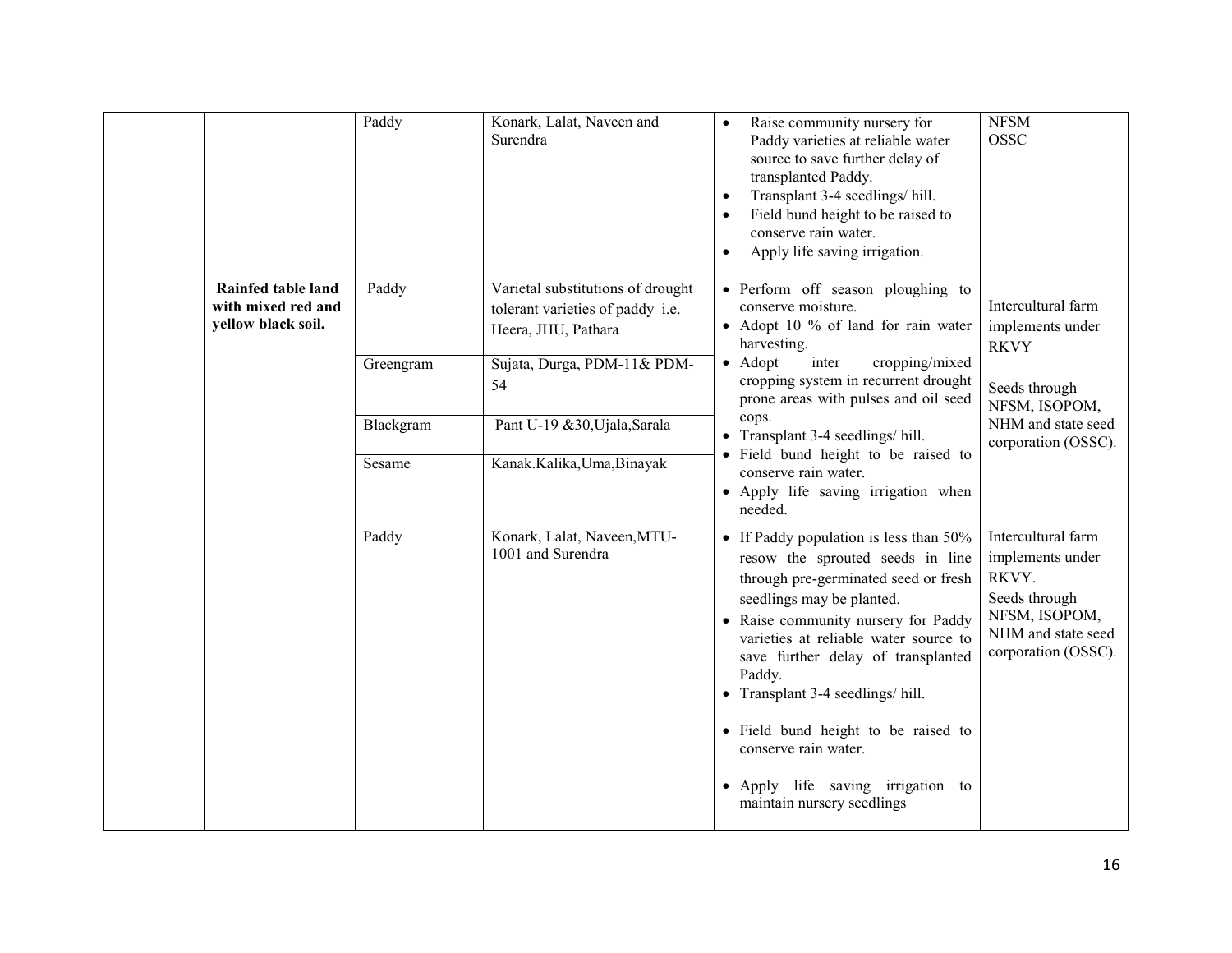| Rain fed Plateau<br>with laterite , mixed<br>red and yellow soil                 | Paddy<br>Greengram<br>Blackgram<br>Sesame<br>Sole<br>crops:<br>Paddy | Varietal substitutions of drought<br>tolerant varieties of paddy i.e.<br>Heera, JHU, Pathara, Bandana<br>Sujata, Durga, PDM-11& PDM-<br>54<br>Pant U-19 &30, Ujala, Sarala<br>Kanak.Kalika,Uma,Binayak<br>Konark,<br>Lalat,<br>Naveen<br>and<br>Surendra | Perform off season ploughing to<br>$\bullet$<br>conserve moisture.<br>Weed contol in paddy.<br>$\bullet$<br>Adopt 10 % of land for rain water<br>$\bullet$<br>harvesting.<br>cropping/mixed<br>Adopt<br>inter<br>cropping system in recurrent<br>drought prone areas.<br>Addition of Sufficient FYM@<br>5t/ha to increase water holding<br>capacity.<br>Weed control, intercultural and<br>ridging in vegetables, maize and<br>groundnut.<br>Organic mulching in vegetables.<br>• Raise community nursery for Paddy • Intercultural<br>varieties at reliable water source to<br>save further delay of transplanted<br>Paddy.<br>• Transplant 3-4 seedlings/ hill.<br>Field bund height to be raised to<br>$\bullet$<br>conserve rain water.<br>• Apply life saving irrigation to<br>maintain nursery seedlings.<br>• Check seepage loss of water. | Intercultural farm<br>implements under<br>RKVY.<br>Seeds through<br>NFSM, ISOPOM,<br>NHM and state seed<br>corporation (OSSC).<br>farm<br>implements under<br>RKVY.<br>• Seeds<br>through<br>NFSM, ISOPOM,<br>NHM<br>and state<br>seed<br>corporation<br>(OSSC).ICDP |
|----------------------------------------------------------------------------------|----------------------------------------------------------------------|----------------------------------------------------------------------------------------------------------------------------------------------------------------------------------------------------------------------------------------------------------|---------------------------------------------------------------------------------------------------------------------------------------------------------------------------------------------------------------------------------------------------------------------------------------------------------------------------------------------------------------------------------------------------------------------------------------------------------------------------------------------------------------------------------------------------------------------------------------------------------------------------------------------------------------------------------------------------------------------------------------------------------------------------------------------------------------------------------------------------|----------------------------------------------------------------------------------------------------------------------------------------------------------------------------------------------------------------------------------------------------------------------|
| <b>Undulating sub-</b><br>mountainous tract<br>with mixed red and<br>yellow soil | Paddy<br>Greengram<br>Blackgram                                      | Varietal substitutions of drought<br>tolerant varieties of paddy i.e.<br>Heera, JHU, Pathara,<br>Shneha, Bandana<br>Sujata, Durga, PDM-11& PDM-<br>54<br>Pant U-19 &30, Ujala, Sarala                                                                    | $-situ$<br>soil<br>and<br>In<br>water<br>$\bullet$<br>like<br>conservation<br>measures<br>contour farming, cover cropping,<br>bunding, trenching, ridge and<br>furrow method of planting may be<br>adopted.<br>Weed contol in paddy, pulses and<br>$\bullet$<br>oil seeds.<br>$FYM(\hat{a})$<br>5t/ha<br>for<br>Apply<br>$\bullet$                                                                                                                                                                                                                                                                                                                                                                                                                                                                                                                | <b>OSSC</b><br><b>NSM</b>                                                                                                                                                                                                                                            |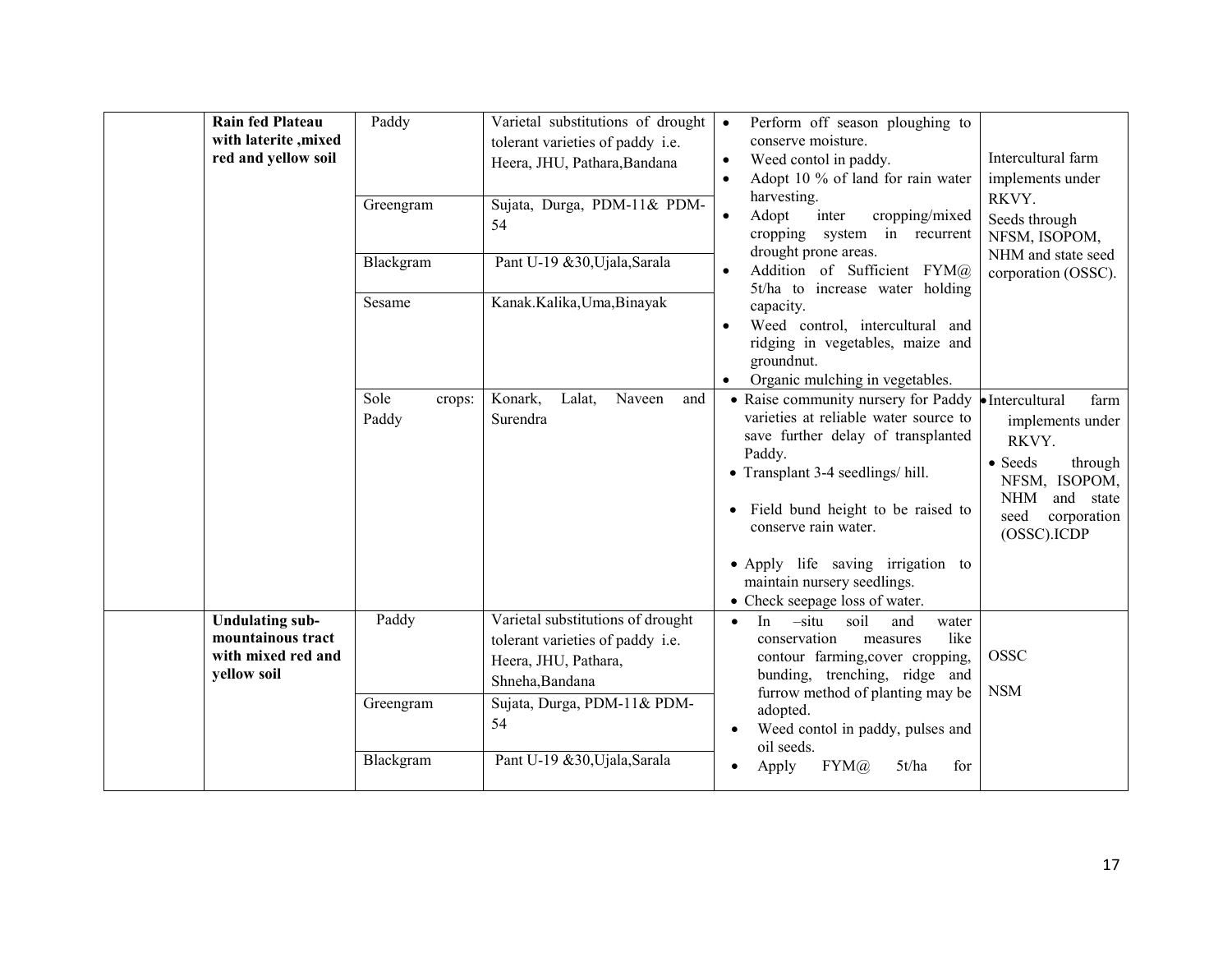| Sesame | Kanak, Kalika, Uma, Binayak                                | improving soil water holding<br>capacity.<br>Apply life saving irrigation when<br>needed.                                                                                                                                                                                                                           |                                                           |
|--------|------------------------------------------------------------|---------------------------------------------------------------------------------------------------------------------------------------------------------------------------------------------------------------------------------------------------------------------------------------------------------------------|-----------------------------------------------------------|
| Paddy  | Lalat, Manaswini, Naveen, MTU<br>1001, Konark and Surendra | • Raise community nursery for Paddy<br>varieties short duration at reliable<br>water source to save further delay of<br>transplanted Paddy.<br>• Transplant 3-4 seedlings/ hill.<br>• Field bund height to be raised to<br>conserve rain water.<br>• Apply life saving irrigation to<br>maintain nursery seedlings. | Orissa watershed<br>mission<br><b>OSSC</b><br><b>NFSM</b> |

| Condition                                        |                                                              |                                   |                                                                                                                                  | <b>Suggested Contingency measures</b>                                       |                                                                                                                                                             |                                                                                      |
|--------------------------------------------------|--------------------------------------------------------------|-----------------------------------|----------------------------------------------------------------------------------------------------------------------------------|-----------------------------------------------------------------------------|-------------------------------------------------------------------------------------------------------------------------------------------------------------|--------------------------------------------------------------------------------------|
| Early<br>season<br>drought<br>(delayed<br>onset) | <b>Major Farming</b><br>situation                            | Normal<br>Crop/cropping<br>system | Change in crop/cropping<br>system                                                                                                | <b>Agronomic measures</b>                                                   | <b>Remarks</b> on<br>Implementation                                                                                                                         |                                                                                      |
| Delay by 6<br>weeks<br>(August $1st$<br>week)    | plain<br>Undulating<br>land with mixed red<br>and black soil | Paddy                             | Paddy crop should be substituted<br>by low water requiring and short<br>duration crops like pulses, oil<br>seeds and vegetables. | saving irrigation.                                                          | · In-situ rainwater conservation and<br>recycling of excess runoff for life<br>• Complete hoeing and weeding of<br>Seeds<br>non-paddy crops to provide dust | farm<br>Intercultural<br>implements<br>under<br>RKVY.<br>through<br>NFSM,<br>ISOPOM, |
|                                                  |                                                              | Greengram                         | Sujata, Durga, PDM-11& PDM-<br>54                                                                                                | mulch.<br>• Spraying of $2\%$ KCl + 0.1 % Boron<br>to black gram.           | NHM and state seed<br>corporation (OSSC).                                                                                                                   |                                                                                      |
|                                                  |                                                              | Blackgram                         | Pant U-19 &30, Ujala, Saral                                                                                                      | • Foliar application of 2% urea at pre-<br>flowering and flowering stage of |                                                                                                                                                             |                                                                                      |
|                                                  |                                                              | Sesame                            | Uma, Nirmala and Prachi.                                                                                                         | green gram.<br>• Spray $1\%$ urea in vegetable crops.                       |                                                                                                                                                             |                                                                                      |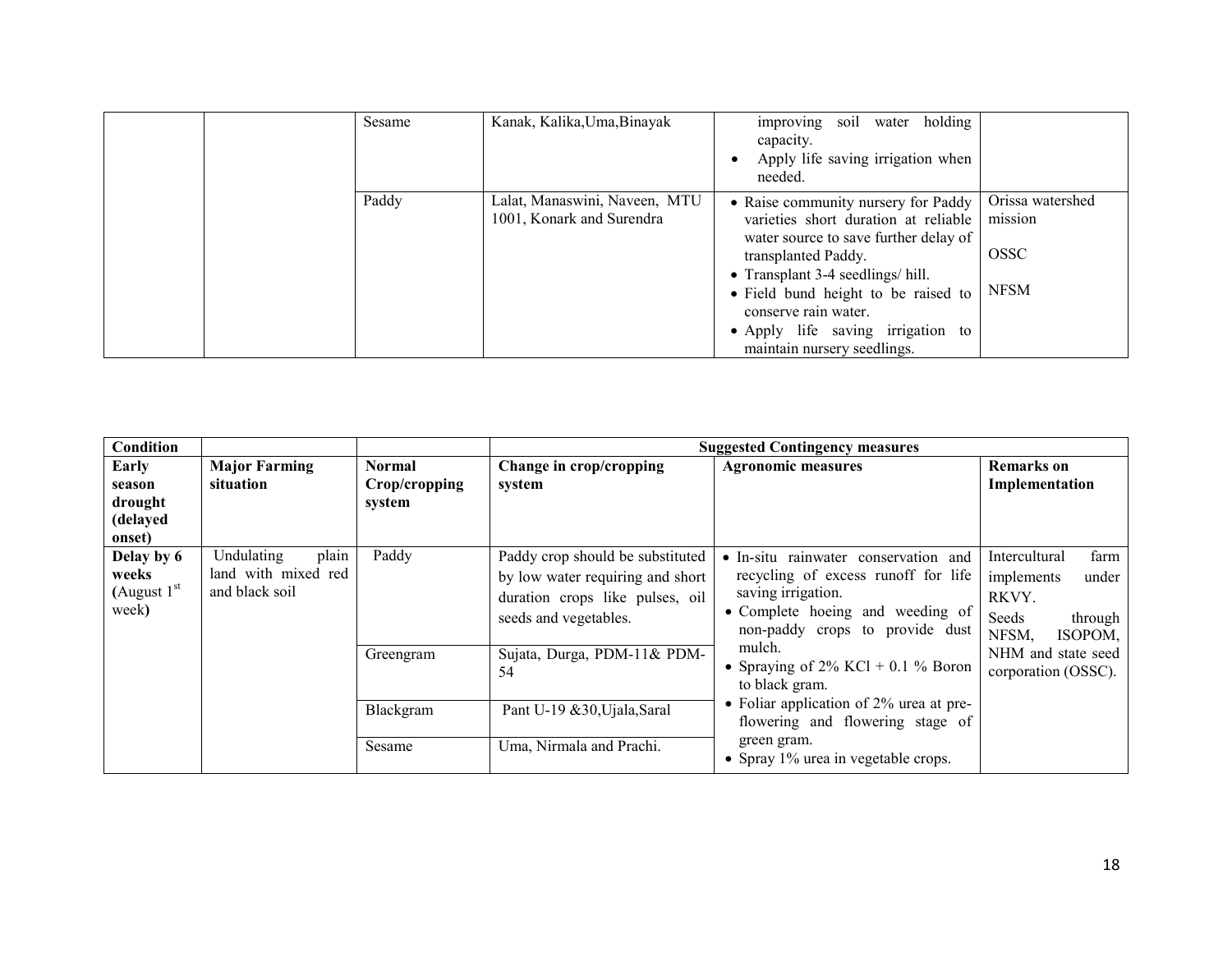|                                     | Vegetables                   |                                                                                                                                  | • Mulching of vegetables.                                                                                                                                                                                                                     |                                             |
|-------------------------------------|------------------------------|----------------------------------------------------------------------------------------------------------------------------------|-----------------------------------------------------------------------------------------------------------------------------------------------------------------------------------------------------------------------------------------------|---------------------------------------------|
|                                     | Cow pea                      | Utkal Manika                                                                                                                     |                                                                                                                                                                                                                                               |                                             |
|                                     | Lady's finger                | <b>Utkal Gaurav</b>                                                                                                              |                                                                                                                                                                                                                                               |                                             |
|                                     | Sole crop: Paddy             | Lalat, Konark, Surendra,<br><b>MTU1001</b>                                                                                       | • Transplant 3-4 seedlings/ hill at<br>closer spacing.<br>• Field bund height to be raised to<br>conserve rain water.<br>• Apply life saving irrigation to<br>maintain nursery seedlings.<br>• Check seepage loss of water in<br>medium land. | <b>OSSC</b><br><b>NFSM</b>                  |
| Rainfed plain land<br>with red soil | Paddy                        | Paddy crop should be substituted<br>by low water requiring and short<br>duration crops like pulses, oil<br>seeds and vegetables. | In-situ rainwater conservation and<br>recycling of excess runoff for life<br>saving irrigation.<br>Complete hoeing and weeding of<br>non-paddy crops to provide dust                                                                          | <b>ISOPOM</b><br><b>OSSC</b><br><b>NFSM</b> |
|                                     | Greengram                    | Sujata, Durga, PDM-11& PDM-<br>54                                                                                                | mulch.<br>Spraying of $2\%$ KCl + 0.1 % Boron<br>to black gram.                                                                                                                                                                               |                                             |
|                                     | Blackgram                    | Pant U-19 &30, Ujala, Saral                                                                                                      | Foliar application of 2% urea at<br>pre-flowering and flowering stage                                                                                                                                                                         |                                             |
|                                     | Sesame                       | Uma, Nirmala and Prachi.                                                                                                         | of green gram.<br>Spray 1% urea in vegetable crops.                                                                                                                                                                                           |                                             |
|                                     | Kharif vegetables<br>Cow pea | Utkal Manika                                                                                                                     | Weed control in paddy, pulses and<br>$\bullet$<br>oil seeds.<br>Apply life saving irrigation.<br>$\bullet$                                                                                                                                    |                                             |
|                                     | Lady's finger                | <b>Utkal Gaurav</b>                                                                                                              | Mulching in vegetables.<br>$\bullet$                                                                                                                                                                                                          |                                             |
|                                     | Sole crops: Paddy            | Lalat , Konark, Surendra,<br><b>MTU1001</b>                                                                                      | • Close the drainage hole and check<br>the seepage loss in direct sown<br>medium land rice regularly.<br>• Withhold N fertilizer (top dressing)<br>application up to receipt of rainfall.<br>• Transplant 3-4 seedlings/ hill at              | <b>ISOPOM</b><br><b>OSSC</b><br><b>NFSM</b> |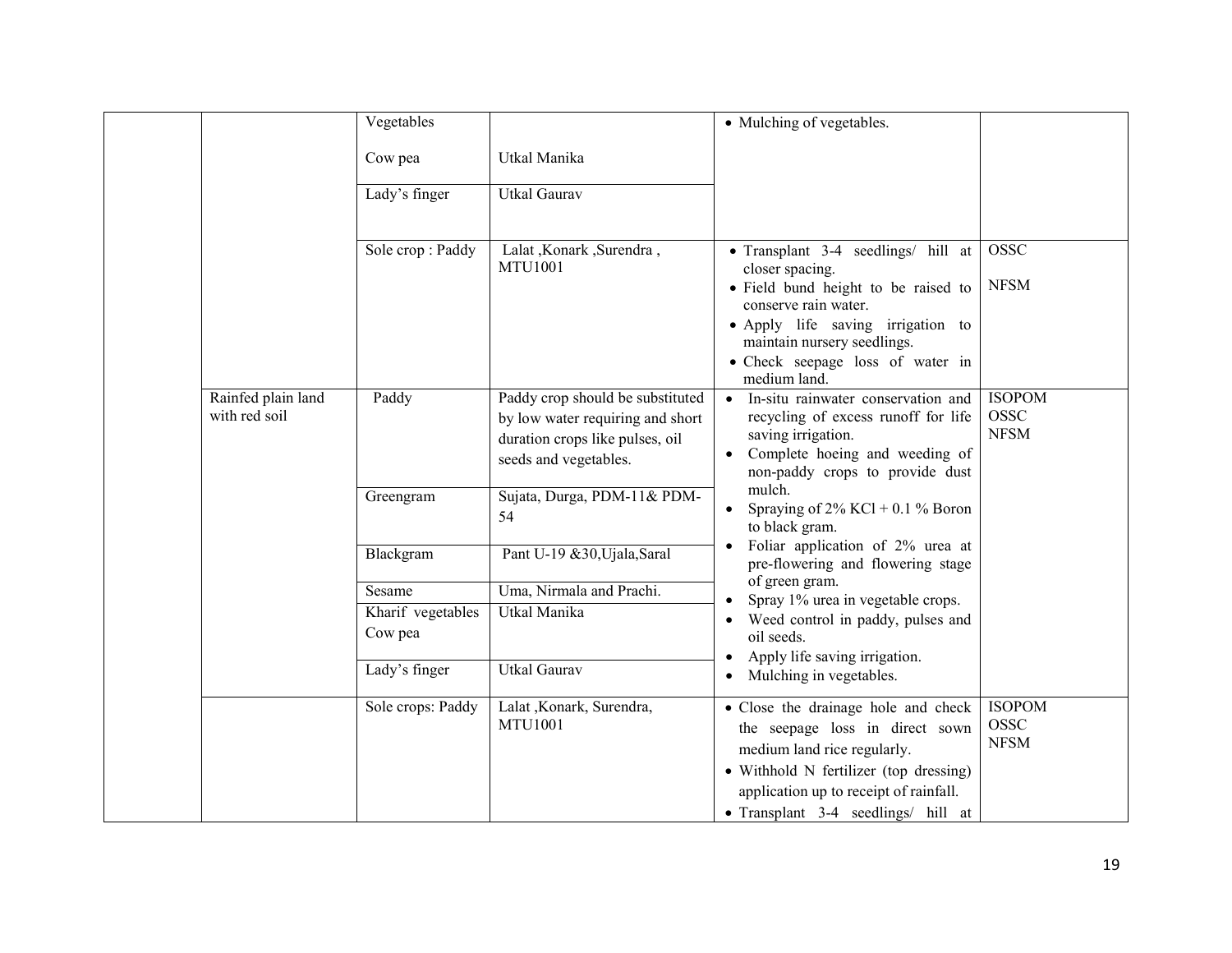|  |                                                                                                                                                                                                                                                                                                                                                                            |                           |                                                                                                                                     | closer spacing.<br>• Field bund height to be raised to<br>conserve rain water.<br>• Apply life saving irrigation.                                                                                                                                                                                                                    |                                             |
|--|----------------------------------------------------------------------------------------------------------------------------------------------------------------------------------------------------------------------------------------------------------------------------------------------------------------------------------------------------------------------------|---------------------------|-------------------------------------------------------------------------------------------------------------------------------------|--------------------------------------------------------------------------------------------------------------------------------------------------------------------------------------------------------------------------------------------------------------------------------------------------------------------------------------|---------------------------------------------|
|  | Rainfed with mixed<br>red and yellow black<br>soil.                                                                                                                                                                                                                                                                                                                        | Paddy                     | Paddy crop should be substituted<br>by<br>Low water requiring and short<br>duration crops like pulses, oil<br>seeds and vegetables. | • In-situ rainwater conservation and<br>recycling of excess runoff for life<br>saving irrigation.<br>• Complete hoeing and weeding of<br>non-paddy crops to provide dust<br>mulch.                                                                                                                                                   | <b>ISOPOM</b><br><b>OSSC</b><br><b>NFSM</b> |
|  | • Spraying of $2\%$ KCl + 0.1 % Boron<br>Sujata, Durga, PDM-11& PDM-<br>Green gram<br>to black gram.<br>54<br>• Foliar application of $2\%$ urea at pre-<br>Pant U-19 &30, Ujala, Saral<br>Black gram<br>flowering and flowering stage of<br>green gram.<br>Uma, Nirmala and Prachi.<br>Sesame<br>• Spray 1% urea in vegetable crops.<br>Utkal Manika<br>Kharif vegetables |                           |                                                                                                                                     |                                                                                                                                                                                                                                                                                                                                      |                                             |
|  |                                                                                                                                                                                                                                                                                                                                                                            | • Mulching in vegetables. |                                                                                                                                     |                                                                                                                                                                                                                                                                                                                                      |                                             |
|  |                                                                                                                                                                                                                                                                                                                                                                            | Cow pea                   |                                                                                                                                     |                                                                                                                                                                                                                                                                                                                                      |                                             |
|  |                                                                                                                                                                                                                                                                                                                                                                            | Lady's finger             | <b>Utkal Gaurav</b>                                                                                                                 |                                                                                                                                                                                                                                                                                                                                      |                                             |
|  |                                                                                                                                                                                                                                                                                                                                                                            | Sole crop -Paddy          | Lalat, Konark, Surendra,<br>MTU1001.                                                                                                | • Close the drainage hole and check<br>the seepage loss in medium land<br>regularly.<br>· Withhold N fertilizer (top dressing)<br>application up to receipt of rainfall.<br>• Transplant 3-4 seedlings/ hill at<br>closer spacing.<br>· Field bund height to be raised to<br>conserve rain water.<br>• Apply life saving irrigation. | <b>ISOPOM</b><br><b>OSSC</b><br><b>NFSM</b> |
|  | Rain fed Plateau with<br>laterite ,mixed red<br>and yellow soils                                                                                                                                                                                                                                                                                                           | Paddy                     | Paddy crop should be substituted<br>by low water requiring and short<br>duration crops like pulses, oil<br>seeds and vegetables.    | • In-situ rainwater conservation and<br>recycling of excess runoff for life<br>saving irrigation.<br>• Complete hoeing and weeding of<br>non-paddy crops to provide dust                                                                                                                                                             | <b>OSSC</b><br><b>ISOPOM</b>                |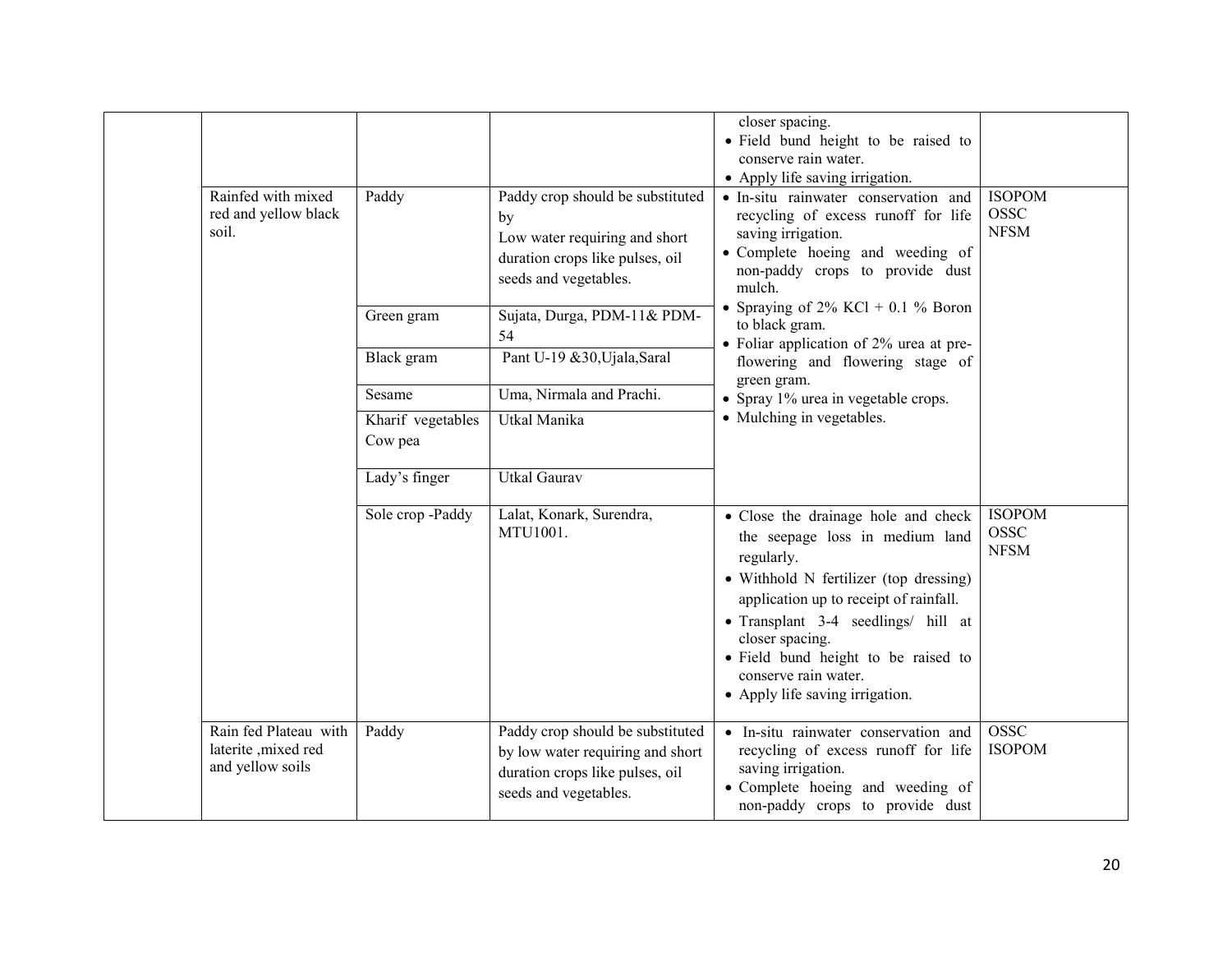|                                                                           | Green gram<br>Black gram<br>Sesame<br>Kharif vegetables<br>Cow pea<br>Lady's finger | Sujata, Durga, PDM-11& PDM-<br>54<br>Pant U-19 & Pant U-30<br>Uma, Nirmala and Prachi.<br>Utkal Manika<br><b>Utkal Gaurav</b>    | mulch.<br>• Spraying of $2\%$ KCl + 0.1 % Boron<br>to black gram.<br>• Foliar application of 2% urea at pre-<br>flowering and flowering stage of<br>green gram.<br>• Spray 1% urea in vegetable crops.<br>• Mulching in vegetables.                                                                                                  |                                             |
|---------------------------------------------------------------------------|-------------------------------------------------------------------------------------|----------------------------------------------------------------------------------------------------------------------------------|--------------------------------------------------------------------------------------------------------------------------------------------------------------------------------------------------------------------------------------------------------------------------------------------------------------------------------------|---------------------------------------------|
|                                                                           | Sole crop Paddy                                                                     | Lalat, Konark, Surendra,<br>MTU1001.                                                                                             | • Close the drainage hole and check<br>the seepage loss in medium land<br>regularly.<br>• Withhold N fertilizer (top dressing)<br>application up to receipt of rainfall.<br>• Transplant 3-4 seedlings/ hill at<br>closer spacing.<br>• Field bund height to be raised to<br>conserve rain water.<br>• Apply life saving irrigation. | <b>ISOPOM</b><br><b>OSSC</b><br><b>NFSM</b> |
| Undulating sub-<br>mountainous tract<br>with mixed red and<br>yellow soil | Paddy                                                                               | Paddy crop should be substituted<br>by low water requiring and short<br>duration crops like pulses, oil<br>seeds and vegetables. | • Plough across slope.<br>• In-situ rainwater conservation and<br>recycling of excess runoff for life<br>saving irrigation.<br>• Complete hoeing and weeding of                                                                                                                                                                      | <b>OSSC</b><br><b>ISOPOM</b>                |
|                                                                           | Green gram                                                                          | PDM-11and<br>Sujata,<br>Durga,<br>PDM-54                                                                                         | non-paddy crops to provide dust<br>mulch.<br>• Spraying of $2\%$ KCl + 0.1 % Boron                                                                                                                                                                                                                                                   |                                             |
|                                                                           | Black gram                                                                          | Pant U-19 &30, Ujala, Saral                                                                                                      | to black gram.                                                                                                                                                                                                                                                                                                                       |                                             |
|                                                                           | Sesame                                                                              | Uma, Nirmala and Prachi.                                                                                                         | • Foliar application of $2\%$ urea at pre-<br>flowering and flowering stage of                                                                                                                                                                                                                                                       |                                             |
|                                                                           | Kharif vegetables<br>Cow pea                                                        | Utkal Manika                                                                                                                     | green gram.<br>• Spray 1% urea in vegetable crops.<br>• Complete hoeing, weeding followed                                                                                                                                                                                                                                            |                                             |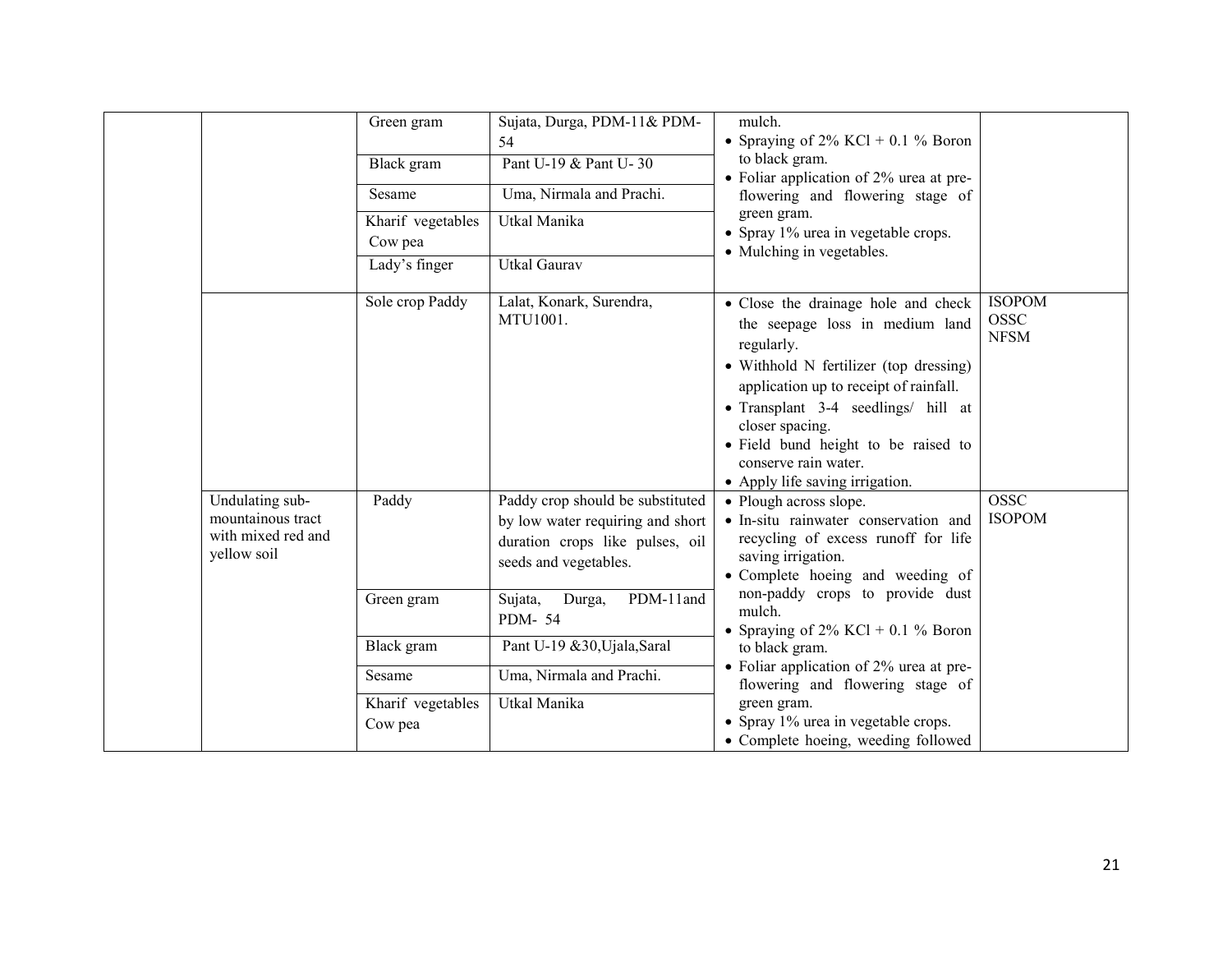|  | Lady's finger   | Utkal Gaurav                         | by ridging to the base of<br>crop at 20<br>for<br>DAS.<br>moisture<br>in-situ<br>conservation.<br>• Remove the pest and disease<br>infected plants from the main field.                                                                                                                                                                                                 |                                             |
|--|-----------------|--------------------------------------|-------------------------------------------------------------------------------------------------------------------------------------------------------------------------------------------------------------------------------------------------------------------------------------------------------------------------------------------------------------------------|---------------------------------------------|
|  | Sole crop Paddy | Lalat, Konark, Surendra,<br>MTU1001. | • Close the drainage hole and check<br>the seepage loss in medium land<br>regularly.<br>• Withhold N fertilizer (top dressing)<br>application up to receipt of rainfall.<br>• Transplant $3-4$ seedlings/ hill at<br>closer spacing.<br>• Field bund height to be raised to<br>conserve rain water.<br>• Apply life saving irrigation to<br>maintain nursery seedlings. | <b>ISOPOM</b><br><b>OSSC</b><br><b>NFSM</b> |

| Condition                                         |                                                           |                                |                                                                                                                                                                                                                                          | <b>Suggested Contingency measures</b>                                                                                                                                                                                                                                                             |                                             |
|---------------------------------------------------|-----------------------------------------------------------|--------------------------------|------------------------------------------------------------------------------------------------------------------------------------------------------------------------------------------------------------------------------------------|---------------------------------------------------------------------------------------------------------------------------------------------------------------------------------------------------------------------------------------------------------------------------------------------------|---------------------------------------------|
| Early<br>season                                   | <b>Major Farming</b><br>situation                         | <b>Normal</b><br>Crop/cropping | Change in crop/cropping<br>system                                                                                                                                                                                                        | <b>Agronomic measures</b>                                                                                                                                                                                                                                                                         | <b>Remarks</b> on<br>Implementation         |
| drought<br>(delayed                               |                                                           | system                         |                                                                                                                                                                                                                                          |                                                                                                                                                                                                                                                                                                   |                                             |
| onset)                                            |                                                           |                                |                                                                                                                                                                                                                                          |                                                                                                                                                                                                                                                                                                   |                                             |
| Delay by 8<br>weeks<br>(August $3^{rd}$<br>$wk)*$ | Undulating plain<br>land with mixed red<br>and black soil | Paddy-fallow<br>based          | Shifting<br>traditional<br>from<br>crops/varieties to short duration<br>low water requiring non-paddy<br>crops like Cowpea, Blackgram,<br>substituting<br>Greengram by<br>Paddy totally.<br>Green gram- Sujata, Durga,<br>PDM-11, PDM-54 | • In-situ rainwater conservation and<br>recycling of excess runoff for life<br>saving irrigation.<br>• Sowing of crops at close plant-to-<br>plant distance with wider inter-row<br>spacing is recommended.<br>• Irrigate at critical stages.<br>• Harvest at physiological<br>maturity<br>stage. | <b>ISOPOM</b><br><b>OSSC</b><br><b>NFSM</b> |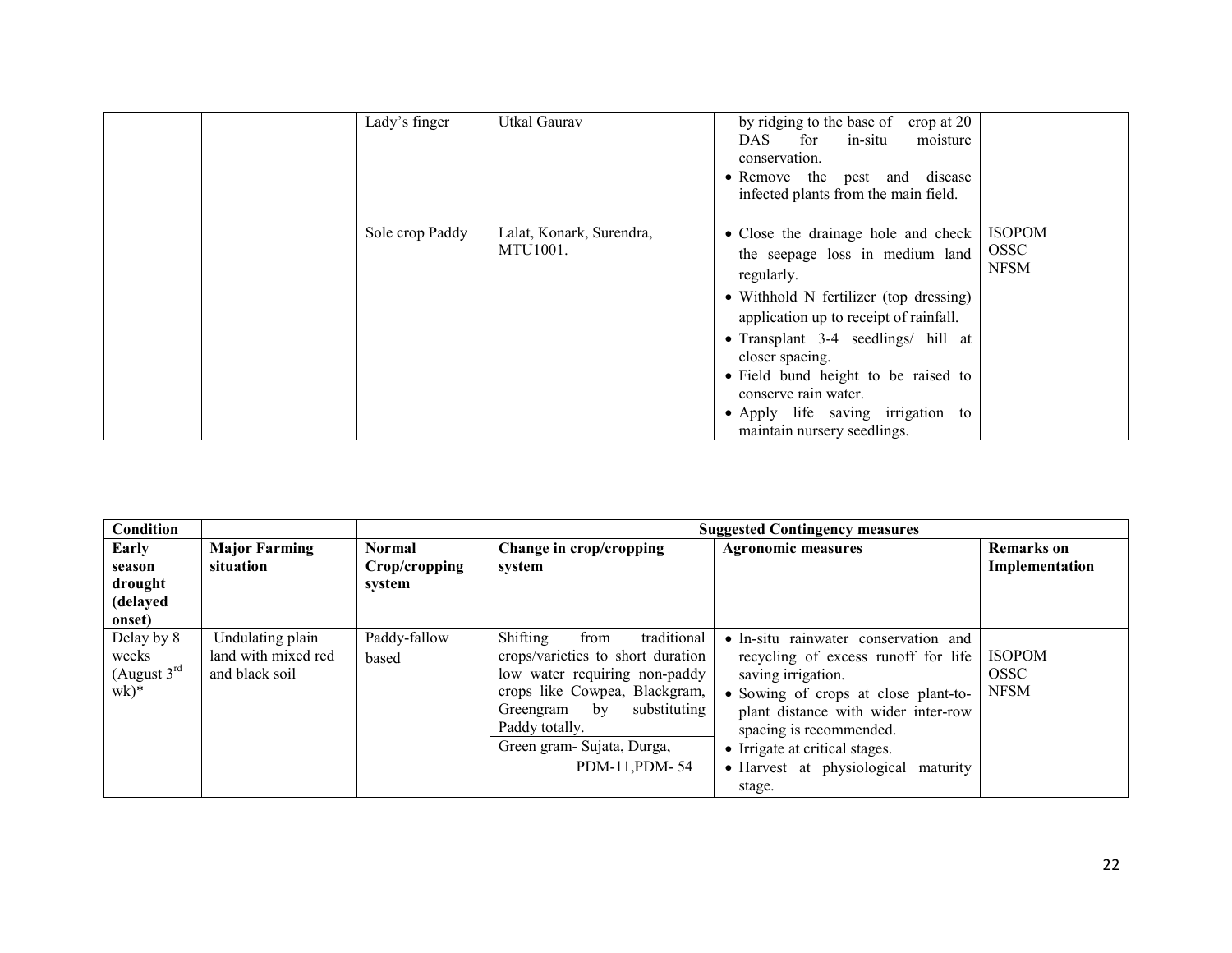|                                     |                       | Black gram - PU 30, Ujala,<br>Sarala<br>Cow pea - Utkal Manik                                                                                                                                                                                                                          | • Weeding and intercultural operation<br>to be done to conserve moisture.                                                                                                                                                                                                                                                                                                                                                                                                                                                                                                                                                                                           |                                             |
|-------------------------------------|-----------------------|----------------------------------------------------------------------------------------------------------------------------------------------------------------------------------------------------------------------------------------------------------------------------------------|---------------------------------------------------------------------------------------------------------------------------------------------------------------------------------------------------------------------------------------------------------------------------------------------------------------------------------------------------------------------------------------------------------------------------------------------------------------------------------------------------------------------------------------------------------------------------------------------------------------------------------------------------------------------|---------------------------------------------|
|                                     |                       | traditional<br>Shifting<br>from<br>crops/varieties<br>to<br>medium<br>duration Paddy.<br>Paddy varieties like Lalat, MTU-<br>1001, Konark, Surendra are<br>useful in this situation                                                                                                    | • In-situ rainwater conservation and<br>recycling of excess runoff for life<br>saving irrigation.<br>• Seed treatment and proper plant<br>protection measures should be taken<br>to avoid any germination failure.<br>• Raising bund height to conserve rain<br>water.<br>• Checking seepage and drainage loss<br>of water in medium land.<br>• Planting 3-4 seedlings/hill with<br>closer spacing.<br>• Fields should be free from weeds<br>for utilization of water and nutrients<br>by the crops.<br>· Use of bulky organic manures to<br>improve soil water holding capacity.<br>· Harvest at physiological maturity<br>stage.<br>• Irrigate at critical stage. | <b>ISOPOM</b><br><b>OSSC</b><br><b>NFSM</b> |
| Rainfed plain land<br>with red soil | Paddy-fallow<br>based | Shifting<br>from<br>traditional<br>crops/varieties to short duration<br>low water requiring non-paddy<br>crops like Cowpea, Blackgram,<br>and Greengram by substituting<br>Paddy totally.<br>Greengram-<br>Sujata,<br>Durga,<br>PDM-11, PDM-54<br>Blackgram - PU -30, Ujala,<br>Sarala | In-situ rainwater conservation and<br>$\bullet$<br>recycling of excess runoff for life<br>saving irrigation.<br>Sowing of crops at close plant-to-<br>plant distance with wider inter-row<br>spacing is recommended.<br>Irrigate at critical stages.<br>$\bullet$<br>Harvest at physiological maturity<br>stage.<br>Weeding<br>and<br>intercultural<br>$\bullet$<br>operation to be done to conserve<br>moisture.                                                                                                                                                                                                                                                   | <b>ISOPOM</b><br><b>OSSC</b><br><b>NFSM</b> |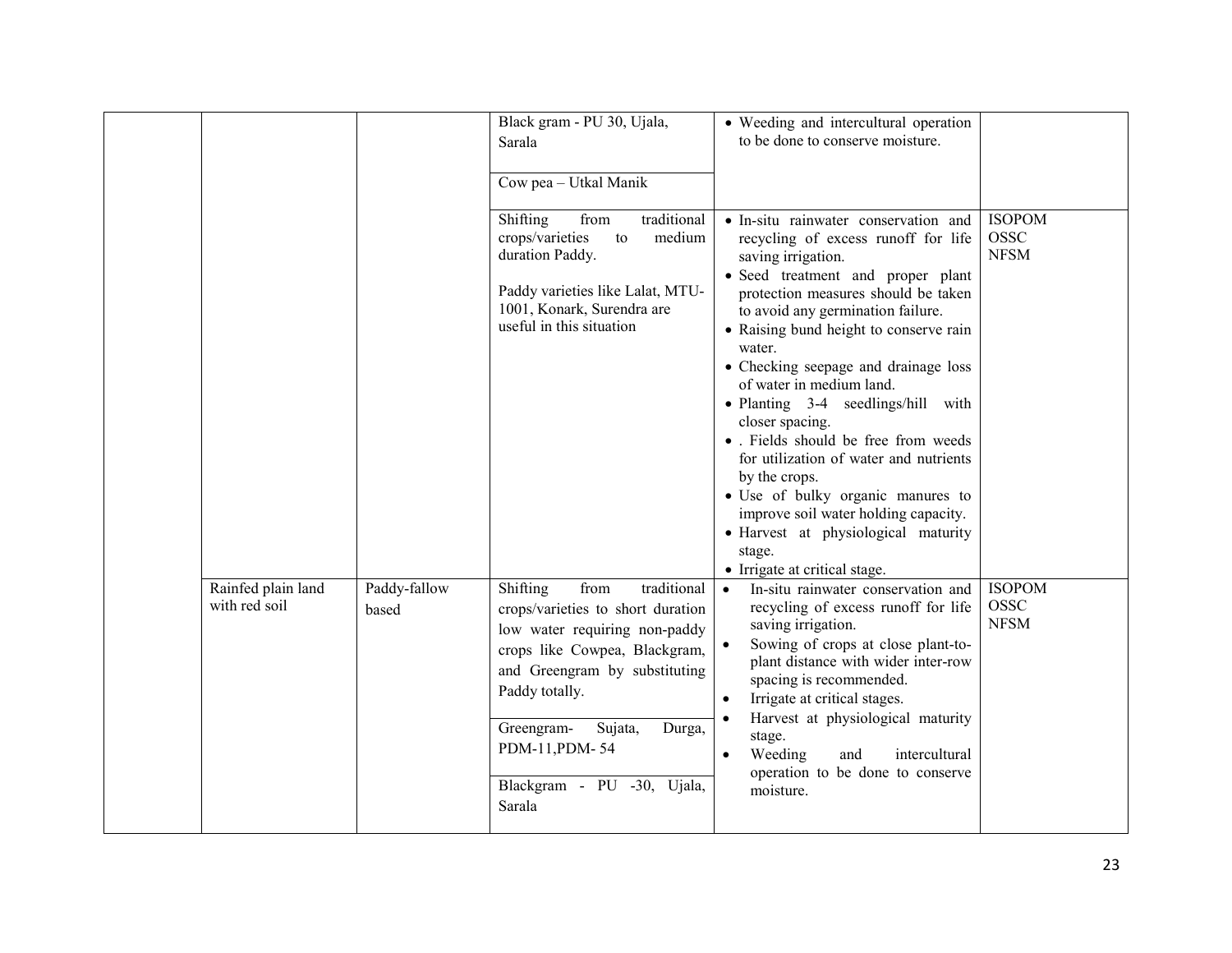|                                          |              | Cow pea - Utkal Manik                                                                                                                                      |                                    |                                                                                                                                                                                                                                                                                                                                                                                                                                                                                                                                                                                                                                                                                      |                                             |
|------------------------------------------|--------------|------------------------------------------------------------------------------------------------------------------------------------------------------------|------------------------------------|--------------------------------------------------------------------------------------------------------------------------------------------------------------------------------------------------------------------------------------------------------------------------------------------------------------------------------------------------------------------------------------------------------------------------------------------------------------------------------------------------------------------------------------------------------------------------------------------------------------------------------------------------------------------------------------|---------------------------------------------|
|                                          |              | Shifting<br>from<br>crops/varieties<br>to<br>duration Paddy.<br>Paddy varieties like Lalat, MTU-<br>1001, Konark, Surendra are<br>useful in this situation | traditional<br>$\bullet$<br>medium | In-situ rainwater conservation and<br>recycling of excess runoff for life<br>saving irrigation.<br>Seed treatment and proper plant<br>protection measures should be<br>taken to avoid any germination<br>failure.<br>Raising bund height to conserve<br>$\bullet$<br>rain water.<br>Checking seepage and drainage<br>$\bullet$<br>loss of water in medium land.<br>Planting 3-4 seedlings/hill with<br>closer spacing.<br>Fields should be free from weeds<br>for utilization of water and<br>nutrients by the crops.<br>Use of bulky organic manures to<br>improve soil water<br>holding<br>capacity.<br>Harvest at physiological maturity<br>stage.<br>Irrigate at critical stage. | <b>ISOPOM</b><br><b>OSSC</b><br><b>NFSM</b> |
| Rainfed table land                       | Paddy-fallow | Shifting<br>from                                                                                                                                           | traditional                        | In-situ rainwater conservation and<br>$\bullet$                                                                                                                                                                                                                                                                                                                                                                                                                                                                                                                                                                                                                                      | <b>ISOPOM</b>                               |
| with mixed red and<br>yellow black soil. | based        | crops/varieties to short duration<br>low water requiring non-paddy                                                                                         |                                    | recycling of excess runoff for life<br>saving irrigation.                                                                                                                                                                                                                                                                                                                                                                                                                                                                                                                                                                                                                            | <b>OSSC</b><br><b>NFSM</b>                  |
|                                          |              | crops like Cowpea, Blackgram,<br>and Greengram by substituting                                                                                             |                                    | Sowing of crops at close plant-to-                                                                                                                                                                                                                                                                                                                                                                                                                                                                                                                                                                                                                                                   |                                             |
|                                          |              | Paddy totally.                                                                                                                                             |                                    | plant distance with wider inter-row<br>spacing is recommended.                                                                                                                                                                                                                                                                                                                                                                                                                                                                                                                                                                                                                       |                                             |
|                                          |              | Green gram- Sujata, Durga,                                                                                                                                 |                                    | Irrigate at critical stages.<br>$\bullet$                                                                                                                                                                                                                                                                                                                                                                                                                                                                                                                                                                                                                                            |                                             |
|                                          |              | PDM-11, PDM-54                                                                                                                                             |                                    | Harvest at physiological maturity<br>$\bullet$<br>stage.                                                                                                                                                                                                                                                                                                                                                                                                                                                                                                                                                                                                                             |                                             |
|                                          |              | Black gram - PU 30, Ujala,                                                                                                                                 |                                    | Weeding<br>and<br>intercultural<br>$\bullet$                                                                                                                                                                                                                                                                                                                                                                                                                                                                                                                                                                                                                                         |                                             |
|                                          |              | Sarala                                                                                                                                                     |                                    | operation to be done to conserve<br>moisture.                                                                                                                                                                                                                                                                                                                                                                                                                                                                                                                                                                                                                                        |                                             |
|                                          |              | Cow pea - Utkal Manik                                                                                                                                      |                                    |                                                                                                                                                                                                                                                                                                                                                                                                                                                                                                                                                                                                                                                                                      |                                             |
|                                          |              | Shifting<br>from                                                                                                                                           | traditional                        | $\bullet$<br>In-situ rainwater conservation and                                                                                                                                                                                                                                                                                                                                                                                                                                                                                                                                                                                                                                      | <b>ISOPOM</b>                               |
|                                          |              |                                                                                                                                                            |                                    |                                                                                                                                                                                                                                                                                                                                                                                                                                                                                                                                                                                                                                                                                      |                                             |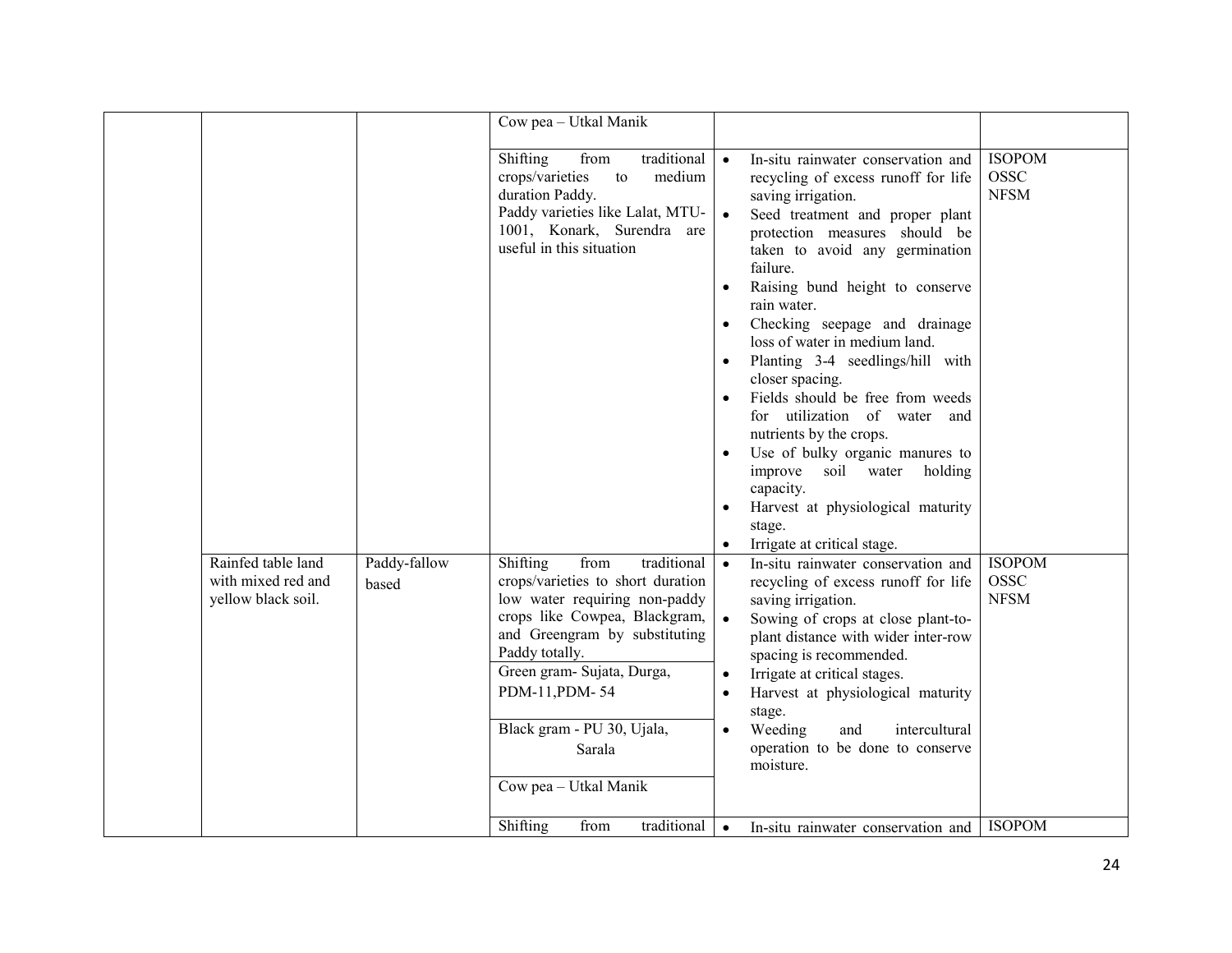|                                                                |                       | medium<br>crops/varieties<br>to<br>duration Paddy.<br>Paddy varieties like Lalat, MTU-<br>1001, Konark, Surendra are<br>useful in this situation                                                                                                                                                             | recycling of excess runoff for life<br>saving irrigation.<br>Seed treatment and proper plant<br>protection measures should be<br>taken to avoid any germination<br>failure.<br>Raising bund height to conserve<br>$\bullet$<br>rain water.<br>Checking seepage and drainage<br>$\bullet$<br>loss of water in medium land.<br>Planting 3-4 seedlings/hill with<br>$\bullet$<br>closer spacing.<br>Fields should be free from weeds<br>for utilization of water and<br>nutrients by the crops.<br>Use of bulky organic manures to<br>$\bullet$<br>improve soil water holding<br>capacity.<br>Harvest at physiological maturity<br>$\bullet$<br>stage.<br>Irrigate at critical stage.<br>$\bullet$ | <b>OSSC</b><br><b>NFSM</b>                  |
|----------------------------------------------------------------|-----------------------|--------------------------------------------------------------------------------------------------------------------------------------------------------------------------------------------------------------------------------------------------------------------------------------------------------------|-------------------------------------------------------------------------------------------------------------------------------------------------------------------------------------------------------------------------------------------------------------------------------------------------------------------------------------------------------------------------------------------------------------------------------------------------------------------------------------------------------------------------------------------------------------------------------------------------------------------------------------------------------------------------------------------------|---------------------------------------------|
| Rainfed Plateu with<br>laterite , mixed red<br>and yellow soil | Paddy-fallow<br>based | Shifting<br>traditional<br>from<br>crops/varieties to short duration<br>low water requiring non-paddy<br>crops like Cowpea, Blackgram,<br>Greengram<br>by<br>substituting<br>Paddy totally.<br>Green gram- Sujata, Durga,<br>PDM-11, PDM-54<br>Black gram - PU 30, Ujala,<br>Sarala<br>Cow pea - Utkal Manik | In-situ rainwater conservation and<br>$\bullet$<br>recycling of excess runoff for life<br>saving irrigation.<br>Sowing of crops at close plant-to-<br>plant distance with wider inter-row<br>spacing is recommended.<br>Irrigate at critical stages.<br>$\bullet$<br>Harvest at physiological maturity<br>$\bullet$<br>stage.<br>Weeding and intercultural<br>$\bullet$<br>operation to be done to conserve<br>moisture.                                                                                                                                                                                                                                                                        | <b>ISOPOM</b><br><b>OSSC</b><br><b>NFSM</b> |
|                                                                |                       | traditional<br>Shifting<br>from<br>crops/varieties<br>medium<br>to<br>duration Paddy.                                                                                                                                                                                                                        | In-situ rainwater conservation and<br>$\bullet$<br>recycling of excess runoff for life<br>saving irrigation.<br>Seed treatment and proper plant<br>$\bullet$                                                                                                                                                                                                                                                                                                                                                                                                                                                                                                                                    | <b>ISOPOM</b><br><b>OSSC</b><br><b>NFSM</b> |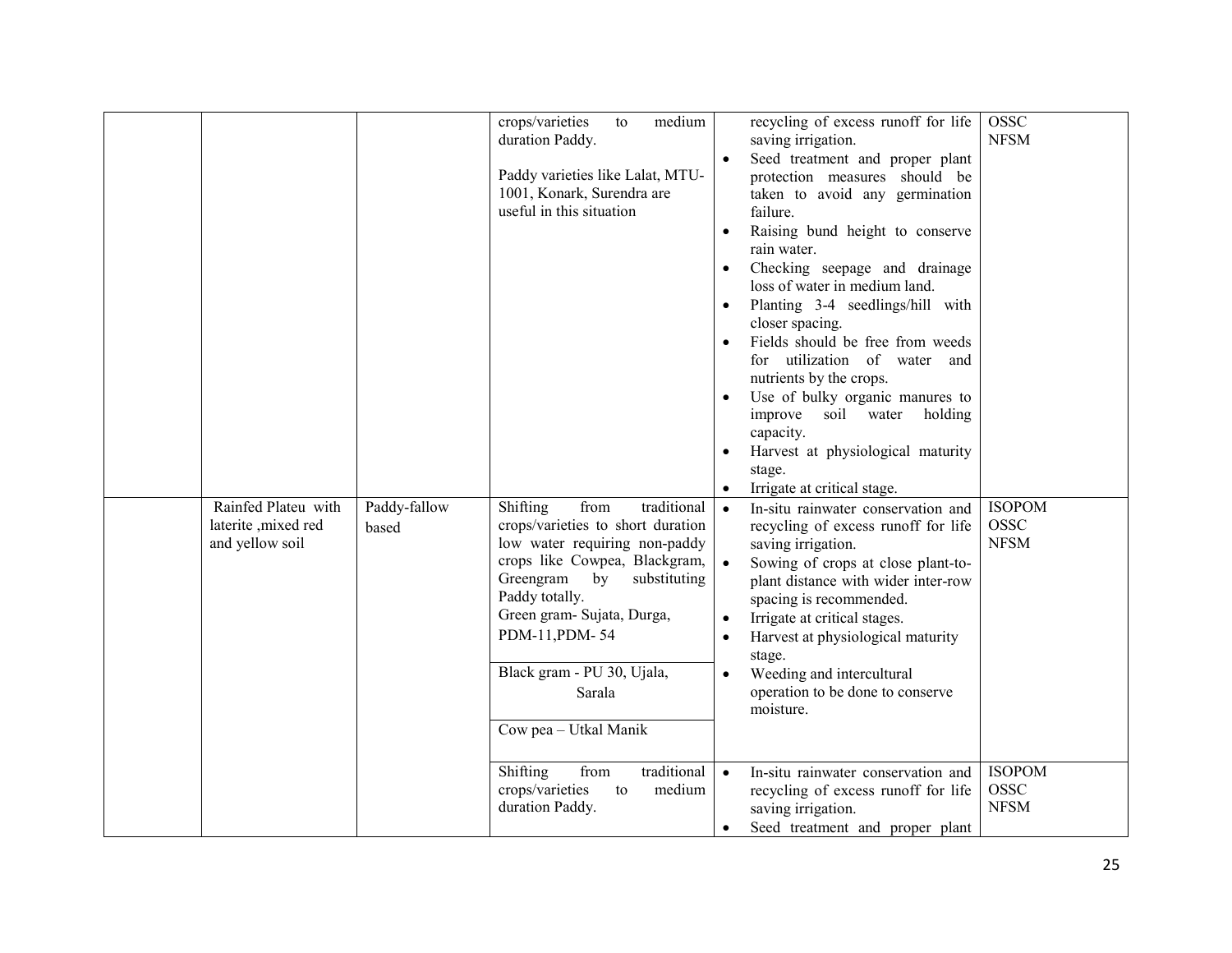|                                                                             |                       | Paddy varieties like Lalat, MTU-<br>1001, Konark, Surendra are<br>useful in this situation                                                                                                                                                                                                             | protection measures should be<br>taken to avoid any germination<br>failure.<br>Raising bund height to conserve<br>rain water.<br>Checking seepage and drainage<br>loss of water in medium land.<br>Planting 3-4 seedlings/hill with<br>closer spacing.<br>. Fields should be free from weeds<br>for utilization of water and<br>nutrients by the crops.<br>Use of bulky organic manures to<br>$\bullet$<br>improve soil water holding<br>capacity.<br>Harvest at physiological maturity<br>$\bullet$<br>stage.<br>Irrigate at critical stage. |                                             |
|-----------------------------------------------------------------------------|-----------------------|--------------------------------------------------------------------------------------------------------------------------------------------------------------------------------------------------------------------------------------------------------------------------------------------------------|-----------------------------------------------------------------------------------------------------------------------------------------------------------------------------------------------------------------------------------------------------------------------------------------------------------------------------------------------------------------------------------------------------------------------------------------------------------------------------------------------------------------------------------------------|---------------------------------------------|
| Un dulating sub-<br>mountaineous tract<br>with mixed red and<br>yellow soil | Paddy-fallow<br>based | Shifting<br>from<br>traditional<br>crops/varieties to short duration<br>low water requiring non-paddy<br>crops like cowpea, blackgram,<br>greengram by substituting Paddy<br>totally.<br>Green gram- Sujata, Durga,<br>PDM-11, PDM-54<br>Black gram - PU 30, Ujala,<br>Sarala<br>Cow pea - Utkal Manik | In-situ rainwater conservation and<br>$\bullet$<br>recycling of excess runoff for life<br>saving irrigation.<br>Sowing of crops at close plant-to-<br>plant distance with wider inter-row<br>spacing is recommended.<br>Irrigate at critical stages.<br>$\bullet$<br>Harvest at physiological maturity<br>stage.<br>Weeding<br>and<br>intercultural<br>$\bullet$<br>operation to be done to conserve<br>moisture.                                                                                                                             | <b>ISOPOM</b><br><b>OSSC</b><br><b>NFSM</b> |
|                                                                             | Paddy-fallow<br>based | from<br>traditional<br>Shifting<br>crops/varieties<br>medium<br>to<br>duration Paddy.<br>Paddy varieties like Lalat, MTU-                                                                                                                                                                              | $\bullet$<br>In-situ rainwater conservation and<br>recycling of excess runoff for life<br>saving irrigation.<br>Seed treatment and proper plant<br>protection measures should be                                                                                                                                                                                                                                                                                                                                                              |                                             |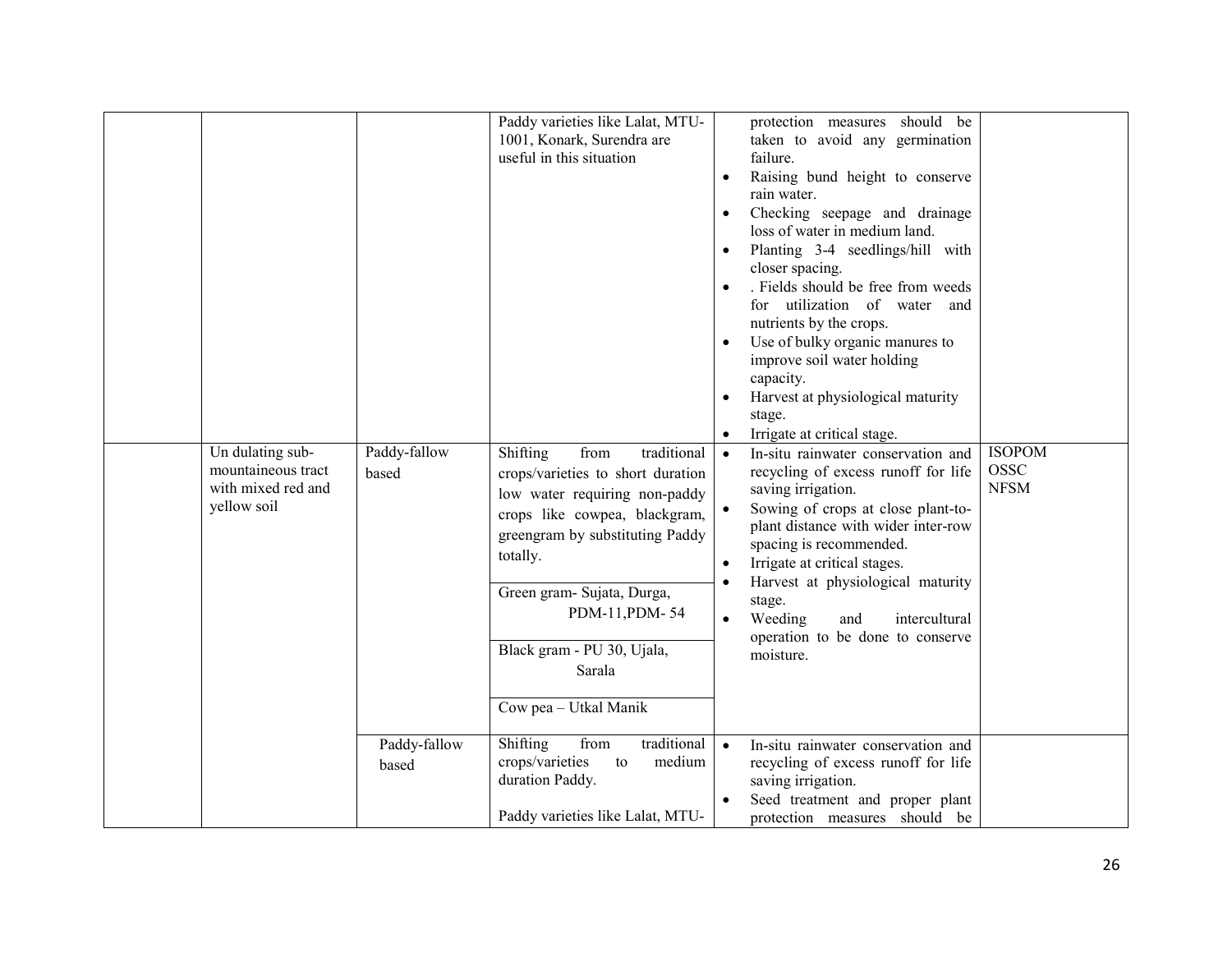| 1001, Konark, Surendra are | taken to avoid any germination                 |
|----------------------------|------------------------------------------------|
| useful in this situation   | failure.                                       |
|                            | Raising bund height to conserve<br>٠           |
|                            | rain water.                                    |
|                            | Checking seepage and drainage<br>$\bullet$     |
|                            | loss of water in medium land.                  |
|                            | Planting 3-4 seedlings/hill with<br>٠          |
|                            | closer spacing.                                |
|                            | Fields should be free from weeds<br>$\bullet$  |
|                            | for utilization of water and                   |
|                            | nutrients by the crops.                        |
|                            | Use of bulky organic manures to<br>$\bullet$   |
|                            | holding<br>improve soil water                  |
|                            | capacity.                                      |
|                            | Harvest at physiological maturity<br>$\bullet$ |
|                            | stage.                                         |
|                            | Irrigate at critical stage<br>٠                |

| <b>Condition</b>                                                                   |                                                           |                                          |                                                                                                                                 | <b>Suggested Contingency measures</b>                                                                                                                                 |                                             |
|------------------------------------------------------------------------------------|-----------------------------------------------------------|------------------------------------------|---------------------------------------------------------------------------------------------------------------------------------|-----------------------------------------------------------------------------------------------------------------------------------------------------------------------|---------------------------------------------|
| Early season<br>drought<br>(Normal)<br>onset)                                      | <b>Major Farming</b><br>situation                         | <b>Normal</b><br>Crop/cropping<br>system | Crop management                                                                                                                 | Soil nutrient & moisture<br>conservation measures                                                                                                                     | <b>Remarks</b> on<br>Implementation         |
| <b>Normal</b><br>onset<br>followed by<br>$15-20$ days<br>dry spell<br>after sowing | Undulating plain land<br>with mixed red and<br>black soil | Paddy                                    | of<br>substitutions<br>drought<br>Varietal<br>tolerant varieties of paddy i.e.<br>Pathara.<br>Heera,<br>JHU.<br>Shneha, Bandana | Thinning and gap filling of the<br>existing crop if mortality is less<br>than $50\%$ .<br>Resow the crop if the mortality<br>$\bullet$<br>is more than 50% mortality. | <b>ISOPOM</b><br><b>OSSC</b><br><b>NFSM</b> |
| leading to<br>poor                                                                 |                                                           | Greengram                                | Sujata, Durga, PDM-11& 54                                                                                                       | Complete hoeing weeding and<br>earthling up at 20 DAS for<br>moisture<br>for<br>conservation                                                                          |                                             |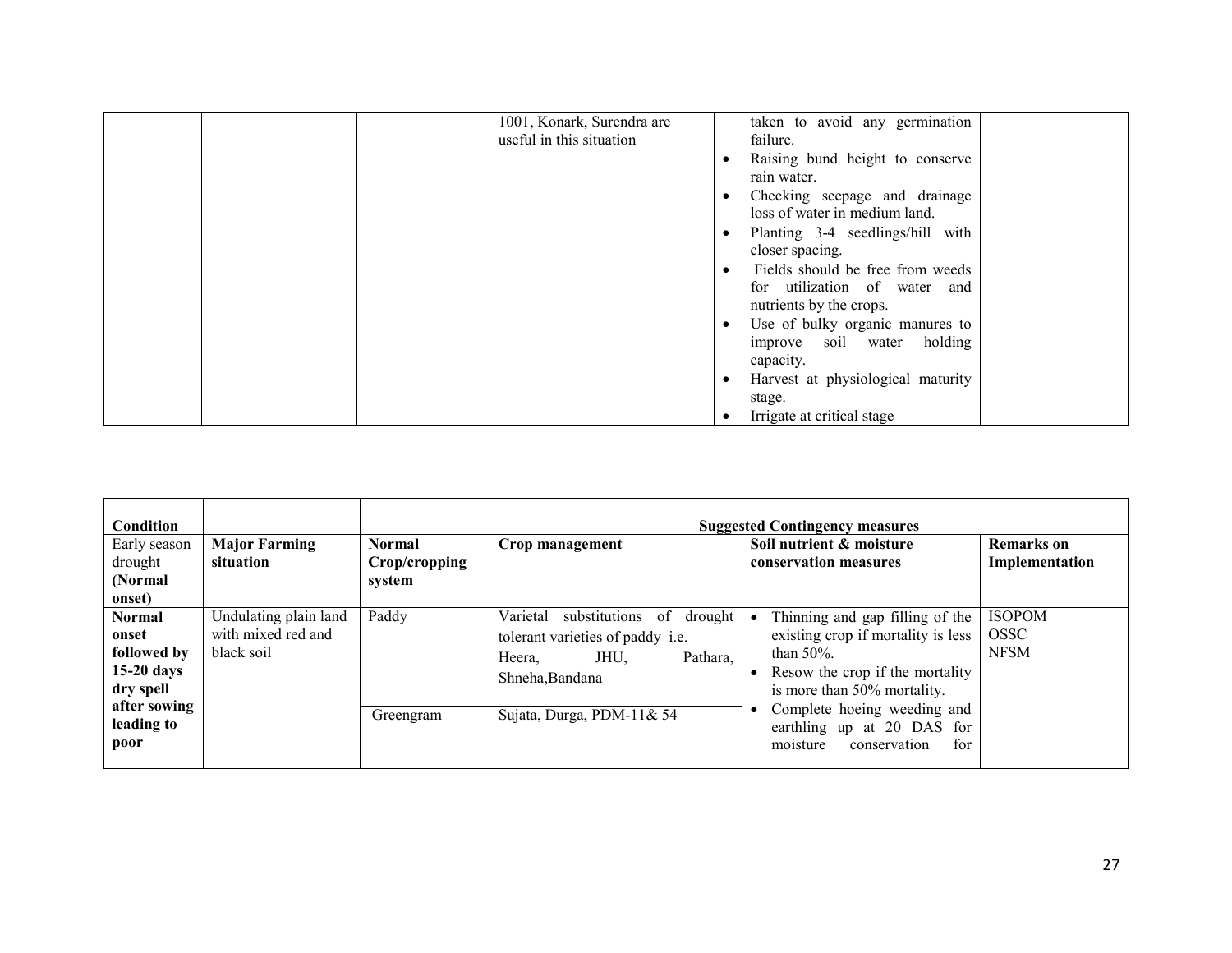| germination<br>/crop stand<br>etc. | Rainfed plain land<br>with red soil                                        | Black gram<br>Paddy<br>Green gram | Pant U-19 & Pant U-30, Ujala, Sarala<br>Varietal substitutions of drought<br>tolerant varieties of paddy i.e.<br>Heera, JHU, Pathara,<br>Shneha, Bandana<br>Sujata, Durga, PDM-11& 54 | vegetable crops.<br>Hoeing and weeding in pulse<br>and paddy.<br>Irrigate at critical stage.<br>$\bullet$<br>Irrigate form harvested rain<br>water.<br>$-do-$                                                | <b>ISOPOM</b><br><b>OSSC</b><br><b>NFSM</b> |
|------------------------------------|----------------------------------------------------------------------------|-----------------------------------|---------------------------------------------------------------------------------------------------------------------------------------------------------------------------------------|--------------------------------------------------------------------------------------------------------------------------------------------------------------------------------------------------------------|---------------------------------------------|
|                                    |                                                                            | Black gram                        | Pant U-19 & Pant U-30, Ujala, Sarala                                                                                                                                                  |                                                                                                                                                                                                              |                                             |
|                                    | Rainfed with mixed<br>red and yellow black<br>soil.                        | Paddy                             | Varietal substitutions of drought<br>tolerant varieties of paddy i.e.<br>Heera, JHU, Pathara, Sneha, Bandana                                                                          | $-do-$                                                                                                                                                                                                       | <b>ISOPOM</b><br><b>OSSC</b>                |
|                                    |                                                                            | Green gram                        | Sujata, Durga, PDM-11& 54                                                                                                                                                             |                                                                                                                                                                                                              | <b>NFSM</b>                                 |
|                                    |                                                                            | Black gram                        | Pant U-19 & Pant U-30, Ujala, Sarala                                                                                                                                                  |                                                                                                                                                                                                              |                                             |
|                                    | Rainfed Plateau with<br>laterite, mixed red and<br>yellow soil             | Paddy                             | Varietal substitutions of drought<br>tolerant varieties of paddy i.e.<br>Heera, JHU, Pathara, Sneha, Bandana                                                                          | Thinning and gap filling of the<br>existing crop if mortality is less<br>than 50%.<br>• Resow the crop if the mortality                                                                                      | <b>ISOPOM</b>                               |
|                                    |                                                                            | Greengram                         | Sujata, Durga, PDM-11& PDM-54                                                                                                                                                         | is more than 50% mortality.<br>• Complete hoeing weeding and                                                                                                                                                 | <b>OSSC</b><br><b>NFSM</b>                  |
|                                    |                                                                            | Blackgram                         | Pant U-19 & Pant U-30, Ujala, Sarala                                                                                                                                                  | earthling up at 20 DAS for<br>moisture<br>conservation<br>for<br>vegetable crops<br>· Hoeing and weeding in pulse<br>and paddy.<br>• Irrigate at critical stage.<br>· Irrigate form harvested rain<br>water. |                                             |
|                                    | Undulating sub-<br>mountaineous tract<br>with mixed red and<br>yellow soil | Paddy                             | Varietal substitutions of drought<br>tolerant varieties of paddy i.e.<br>Heera, JHU, Pathara, Sneha, Bandana                                                                          | $-do-$                                                                                                                                                                                                       | <b>ISOPOM</b><br><b>OSSC</b><br><b>NFSM</b> |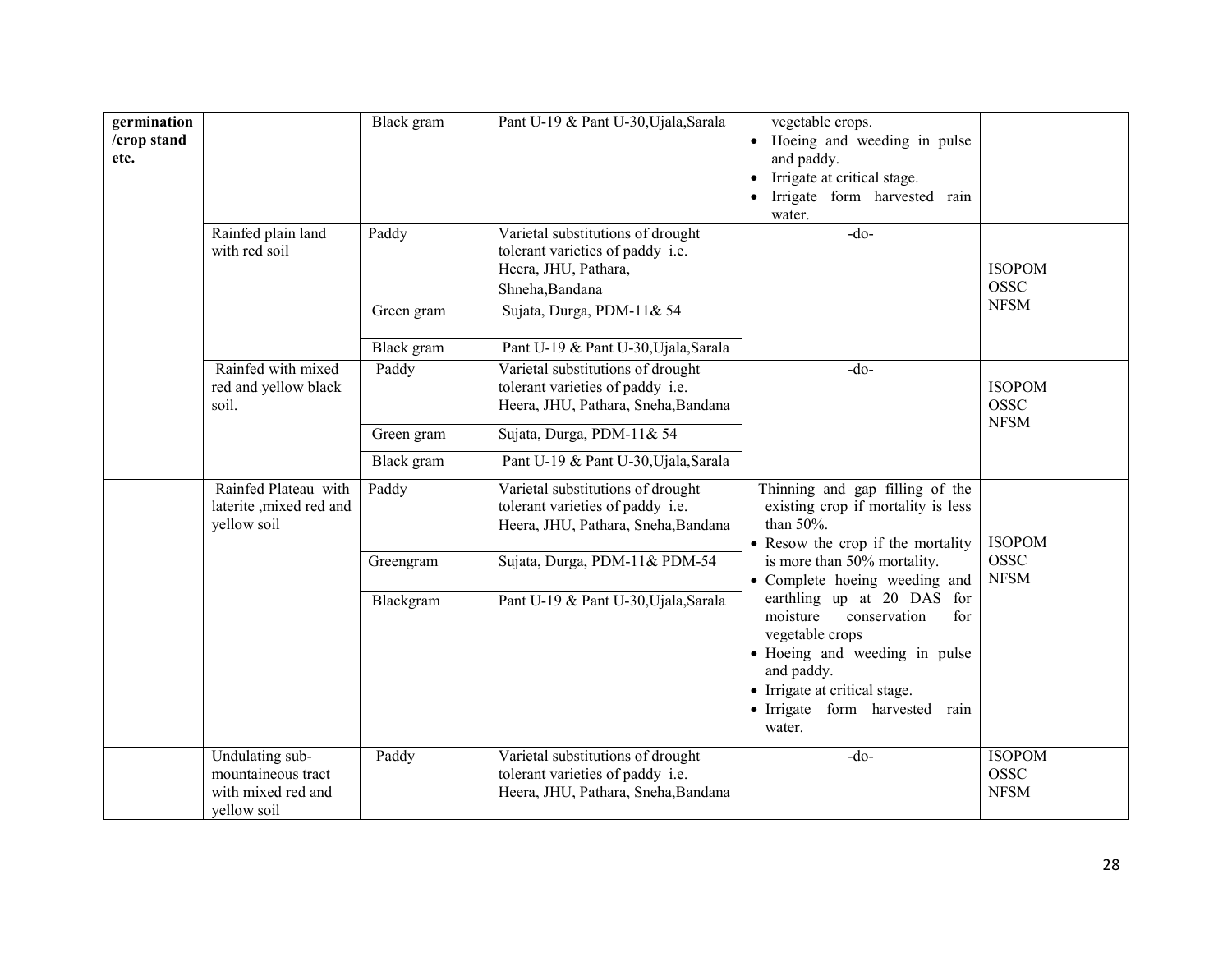|  | Greengram | Sujata, Durga, PDM-11& PDM-54        |  |
|--|-----------|--------------------------------------|--|
|  | Blackgram | Pant U-19 & Pant U-30, Ujala, Sarala |  |

| Condition                                                                              |                                                                |                                                                                                       |                                                                                                                                                  | <b>Suggested Contingency measures</b>                                                                                                                                                                       |                                     |
|----------------------------------------------------------------------------------------|----------------------------------------------------------------|-------------------------------------------------------------------------------------------------------|--------------------------------------------------------------------------------------------------------------------------------------------------|-------------------------------------------------------------------------------------------------------------------------------------------------------------------------------------------------------------|-------------------------------------|
| Early season<br>drought<br>(Normal                                                     | <b>Major Farming</b><br>situation                              | <b>Normal</b><br>Crop/cropping<br>system                                                              | Crop management                                                                                                                                  | Soil nutrient & moisture<br>conservation measures                                                                                                                                                           | <b>Remarks</b> on<br>Implementation |
| onset)                                                                                 |                                                                |                                                                                                       |                                                                                                                                                  |                                                                                                                                                                                                             |                                     |
| Undulating plain land<br>At<br>with mixed red and<br>vegetative<br>black soil<br>stage | Paddy                                                          | Varietal substitutions of drought<br>tolerant varieties of paddy i.e.<br>Heera, JHU, Pathara, Bandana | Major imphasis should be given<br>$\bullet$<br>in-situ<br>rain<br>on<br>water<br>conservation.<br>Harvesting excess run off for its<br>$\bullet$ | <b>OSSC</b><br><b>ISOPOM</b><br><b>NFSM</b>                                                                                                                                                                 |                                     |
|                                                                                        |                                                                | Green gram                                                                                            | Sujata, Durga, PDM-11& PDM-54                                                                                                                    | recycling to make provision for<br>life saving irrigation.<br>Provide life saving irrigation.<br>$\bullet$                                                                                                  |                                     |
|                                                                                        |                                                                | Black gram                                                                                            | $U-19$<br>$U$ -<br>$\&$<br>Pant<br>Pant<br>30, Ujala, Sarala                                                                                     | Hoeing and weeding in crop.                                                                                                                                                                                 |                                     |
|                                                                                        | Rainfed plain land<br>with red soil                            | Paddy                                                                                                 | In rain fed up land paddy variety<br>like Heera, Kalinga-III may be                                                                              | Complete hoeing weeding and<br>earthling up at 20 DAS for                                                                                                                                                   |                                     |
|                                                                                        |                                                                | Green gram                                                                                            | taken.                                                                                                                                           | conservation<br>moisture<br>for<br>groundnut and vegetable crops.<br>Irrigate at critical stage.<br>Irrigate form harvested<br>rain<br>water.<br>Rain water<br>harvesting<br>and<br>$\bullet$<br>recycling. | <b>OSSC</b><br><b>ISOPOM</b>        |
|                                                                                        |                                                                | Black gram                                                                                            | K 851, Sujata                                                                                                                                    |                                                                                                                                                                                                             | <b>NFSM</b>                         |
|                                                                                        |                                                                | Sesame                                                                                                | T-9, PU-19 & PU-30                                                                                                                               |                                                                                                                                                                                                             |                                     |
|                                                                                        |                                                                | Ground nut                                                                                            | Uma, Nirmala, Prachi<br>JL-24, Smruti                                                                                                            |                                                                                                                                                                                                             |                                     |
|                                                                                        | Rainfed table land<br>with mixed red and<br>yellow black soil. | Paddy                                                                                                 | Paddy variety like Heera, Kalinga-<br>III, JHU, Pathara may be taken.                                                                            | • Proper land leveling is<br>pre-<br>requisite for efficient<br>water<br>management in Paddy.                                                                                                               | <b>OSSC</b>                         |
|                                                                                        |                                                                | Green gram                                                                                            | K 851, Sujata, PDM-11& PDM-54                                                                                                                    | Irrigate at critical stage.<br>Irrigate form harvested<br>rain<br>$\bullet$                                                                                                                                 | <b>ISOPOM</b>                       |
|                                                                                        |                                                                | Black gram                                                                                            | T-9,PU-19 & PU-30,Ujala,Sarala                                                                                                                   | water.<br>Complete hoeing weeding for                                                                                                                                                                       | <b>NFSM</b>                         |
|                                                                                        |                                                                | Ground nut                                                                                            | JL-24, Smruti, Devi                                                                                                                              | moisture conservation.                                                                                                                                                                                      |                                     |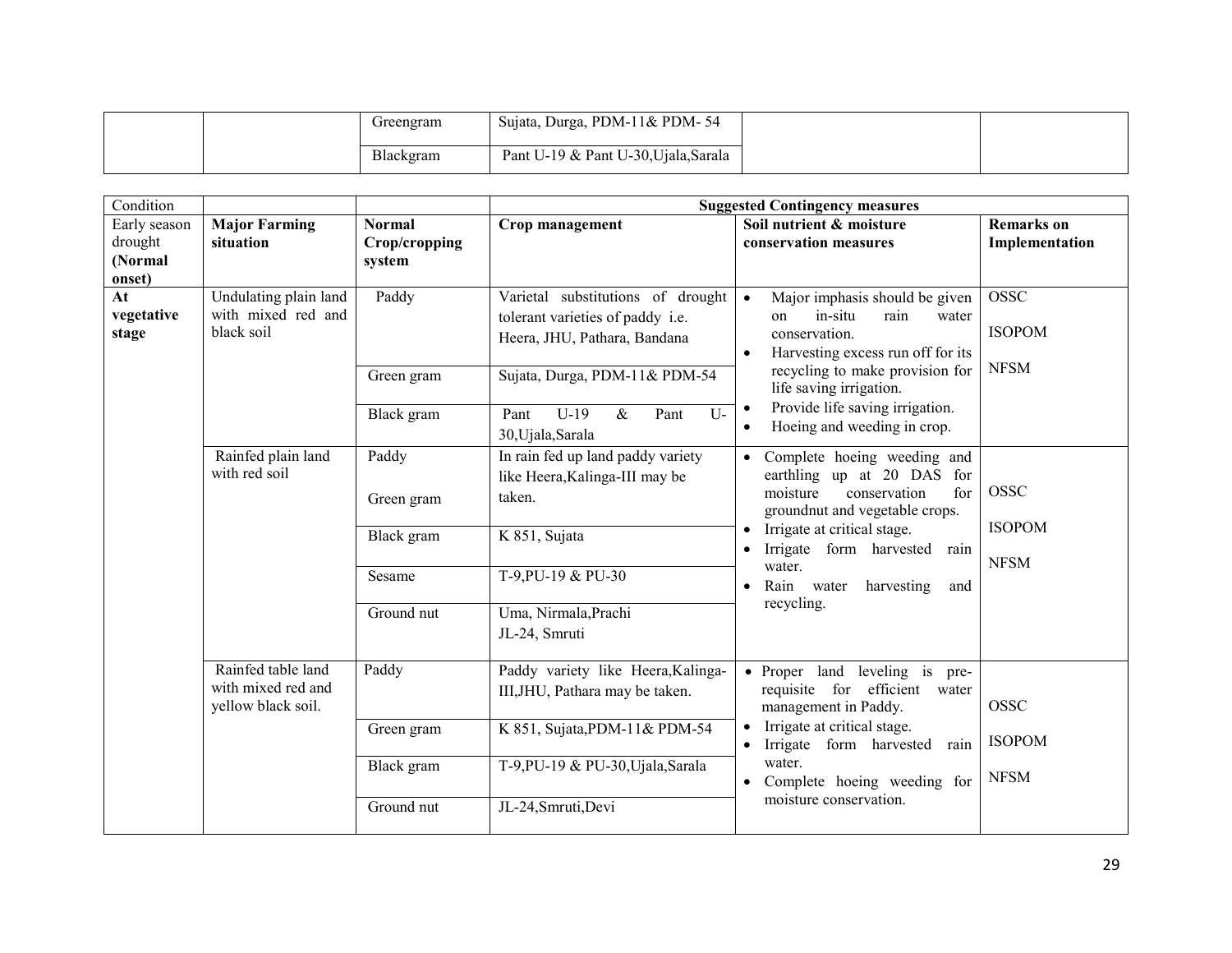| Rain fed Plateau<br>with laterite , mixed<br>red and yellow soil             | $-dO$ | $-do-$ | $-do-$ | $-dO$ |
|------------------------------------------------------------------------------|-------|--------|--------|-------|
| Un dulating sub-<br>mountaineous tract<br>with mixed red and<br>yellow soils | $-dO$ | $-dO$  | -do-   | $-dO$ |

| Condition                                                                                              |                                                                             |                                                                                                                                             |                                                                                                                                                              | <b>Suggested Contingency measures</b>                                                                                                                                                                                      |                                     |
|--------------------------------------------------------------------------------------------------------|-----------------------------------------------------------------------------|---------------------------------------------------------------------------------------------------------------------------------------------|--------------------------------------------------------------------------------------------------------------------------------------------------------------|----------------------------------------------------------------------------------------------------------------------------------------------------------------------------------------------------------------------------|-------------------------------------|
| Early season<br>drought<br>(Normal<br>onset)                                                           | <b>Major Farming</b><br>situation                                           | <b>Normal</b><br>Crop/cropping<br>system                                                                                                    | Crop management                                                                                                                                              | Soil nutrient & moisture<br>conservation measures                                                                                                                                                                          | <b>Remarks</b> on<br>Implementation |
| Undulating plain land<br><b>Flowering</b><br>with mixed red and<br>and fruiting<br>black soil<br>stage | Paddy<br>Green gram<br>Black gram                                           | Paddy variety like Heera, Kalinga-<br>III, JHU, Pathara may be taken.<br>K 851, Sujata, PDM-11& PDM-54<br>T-9, PU-19 & PU-30, Ujala, Sarala | • Foliar application of 2% urea at<br>pre-flowering and flowering stage<br>to pulses.<br>Remove and destroy pest and<br>$\bullet$<br>disease affected plants | <b>OSSC</b><br><b>NFSM</b>                                                                                                                                                                                                 |                                     |
|                                                                                                        |                                                                             | Ground nut                                                                                                                                  | JL-24, Smruti, Devi                                                                                                                                          | • Provide irrigation at critical stages<br>at flowering and grain filling<br>stage.<br>Need based plant protection<br>$\bullet$<br>measures to be taken.<br>physiological<br>Harvest<br>at<br>$\bullet$<br>maturity stage. |                                     |
|                                                                                                        | Rainfed plain land<br>with red soil                                         | $-do-$                                                                                                                                      | $-do-$                                                                                                                                                       | $-do-$                                                                                                                                                                                                                     |                                     |
|                                                                                                        | Rainfed with mixed<br>red and yellow black<br>soil.                         | $-do-$                                                                                                                                      | $-do-$                                                                                                                                                       | $-do-$                                                                                                                                                                                                                     |                                     |
|                                                                                                        | Rain fed Plateu with<br>laterite , mixed red<br>and yellow soil             | $-do$                                                                                                                                       | $-do-$                                                                                                                                                       | $-do-$                                                                                                                                                                                                                     |                                     |
|                                                                                                        | Un dulating sub-<br>mountaineous tract<br>with mixed red and<br>yellow soil | $-do-$                                                                                                                                      | $-do-$                                                                                                                                                       | $-do$                                                                                                                                                                                                                      |                                     |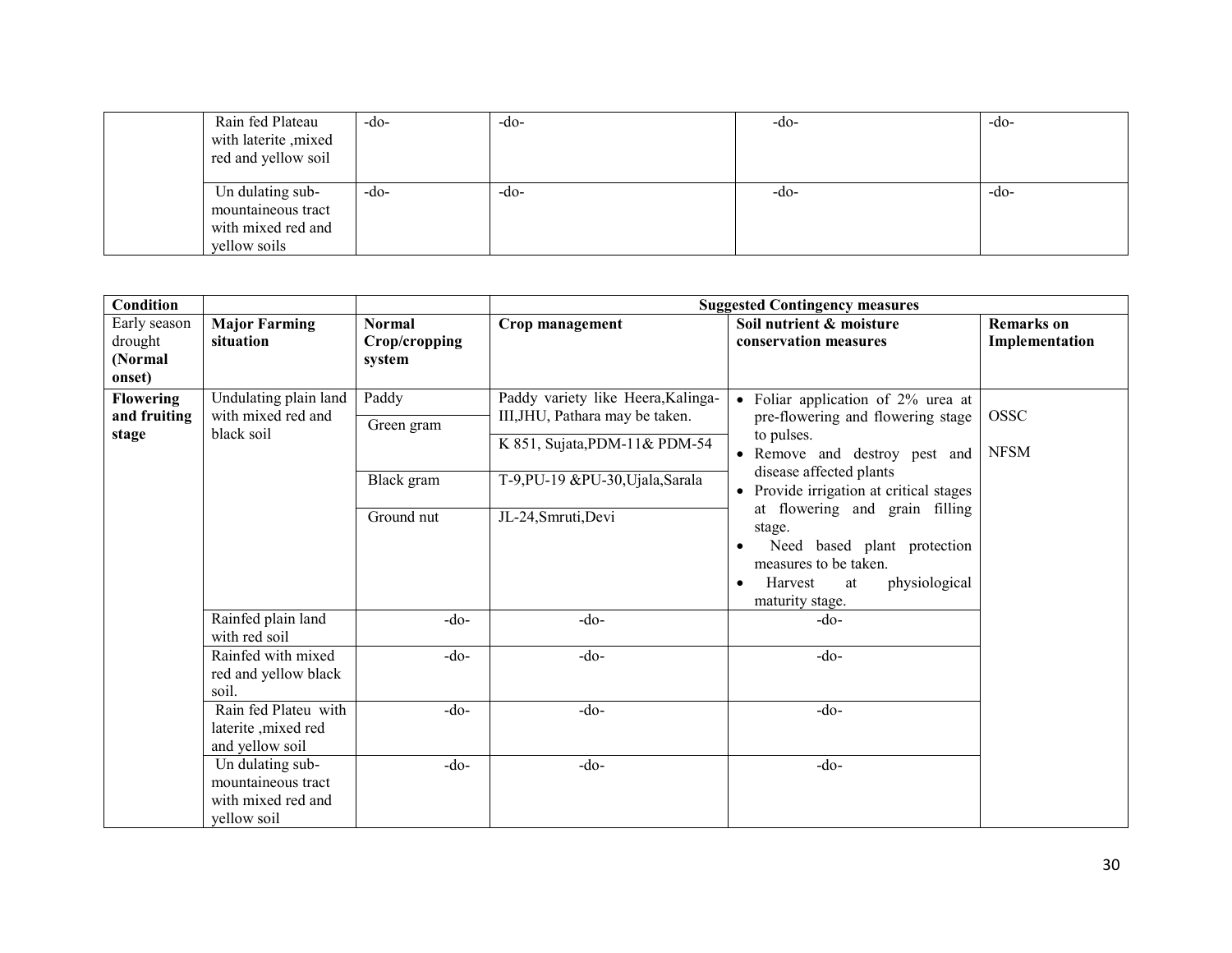#### 2.1.2 Drought - Irrigated situation

| Condition                                                          |                                                              |                                          |                                                                                                                                                                                                                                                                   | <b>Suggested Contingency measures</b>                                                                                                                                                                                     |                                     |
|--------------------------------------------------------------------|--------------------------------------------------------------|------------------------------------------|-------------------------------------------------------------------------------------------------------------------------------------------------------------------------------------------------------------------------------------------------------------------|---------------------------------------------------------------------------------------------------------------------------------------------------------------------------------------------------------------------------|-------------------------------------|
|                                                                    | <b>Major Farming</b><br>situation                            | <b>Normal</b><br>Crop/cropping<br>system | Change in crop/cropping system                                                                                                                                                                                                                                    | <b>Agronomic measures</b>                                                                                                                                                                                                 | <b>Remarks</b> on<br>Implementation |
| Delayed<br>release of<br>water in<br>canals due to<br>low rainfall | Canal irrigated table<br>land, Mixed red and<br>yellow soils | Paddy-Paddy                              | Paddy area during rabi should<br>$\bullet$<br>be reduced. Instead, low water<br>requiring oilseeds and pulses<br>like groundnut, green gram,<br>black gram, sunflower, sesame<br>are preferred options.<br>Irrigate from harvested rain<br>water of ground water. | the kharif Paddy with<br>Irrigate<br>groundwater during dry spells only,<br>if dry spell comes before release of<br>Reduction<br>canal<br>water.<br>of<br>conveyance losses while irrigating<br>the light textured soils. | Irrigation dept.<br>Pani panchayat  |
|                                                                    | Plain land irrigated,<br>laterite and lateritic<br>soils     | Paddy-Vegetables<br>Paddy-Pulses         | Growing of short duration vegetable<br>like Cowpea, Bean or Root<br>vegetables like radish during rabi<br>seasons.<br>Low water requiring pulses like                                                                                                             | $-do-$<br>$-do$                                                                                                                                                                                                           | Irrigation dept.<br>Pani panchayat  |
|                                                                    |                                                              |                                          | Greengram, Blackgram in rabi.                                                                                                                                                                                                                                     |                                                                                                                                                                                                                           |                                     |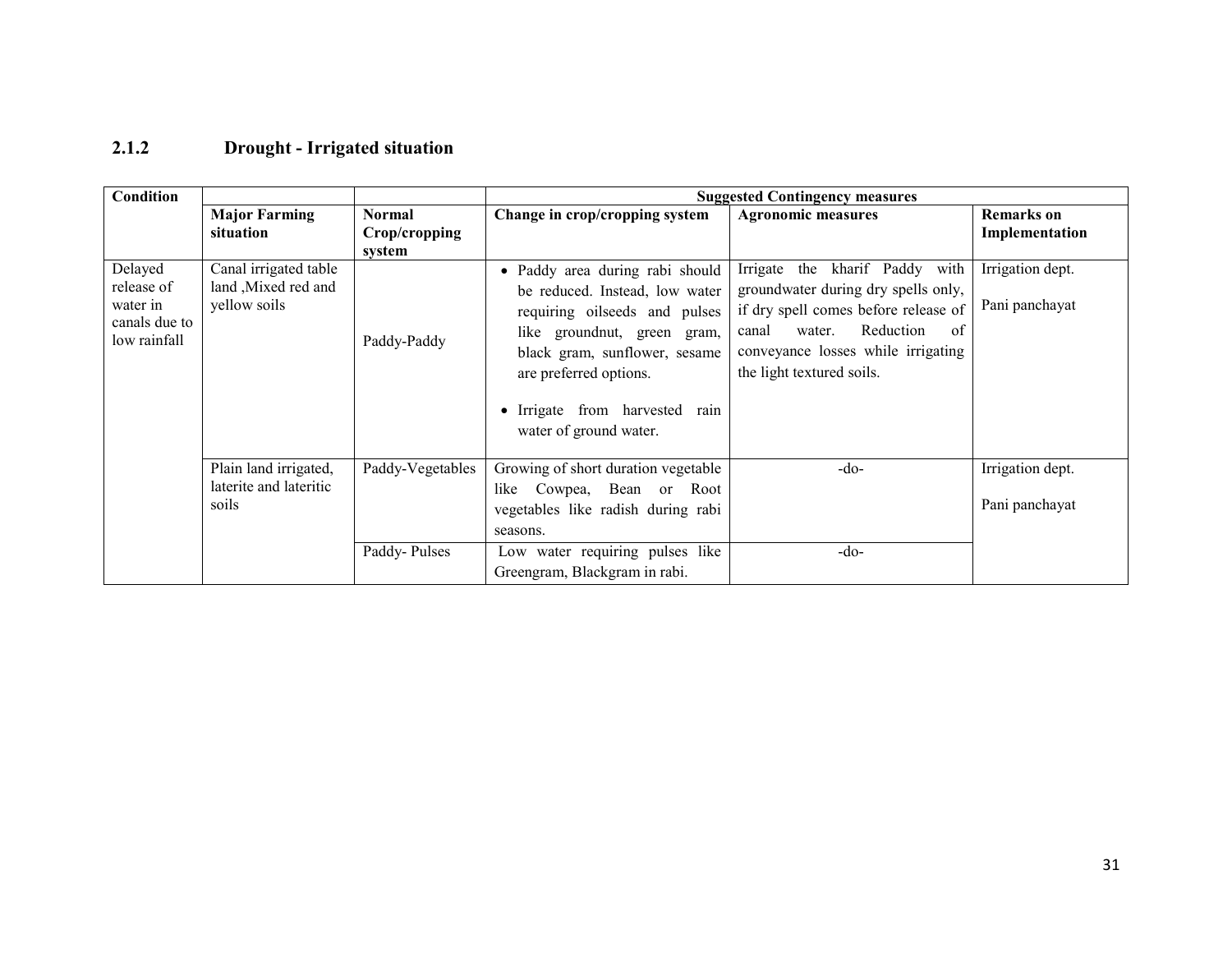| <b>Condition</b>                                                   |                                                              |                                          |                                                                                                                                                                                                                                                                                  | <b>Suggested Contingency measures</b>                                                                                                                                                                                                                                                                                                                                                                                                                                                                                    |                                     |
|--------------------------------------------------------------------|--------------------------------------------------------------|------------------------------------------|----------------------------------------------------------------------------------------------------------------------------------------------------------------------------------------------------------------------------------------------------------------------------------|--------------------------------------------------------------------------------------------------------------------------------------------------------------------------------------------------------------------------------------------------------------------------------------------------------------------------------------------------------------------------------------------------------------------------------------------------------------------------------------------------------------------------|-------------------------------------|
|                                                                    | <b>Major Farming</b><br>situation                            | <b>Normal</b><br>Crop/cropping<br>system | Change in crop/cropping system                                                                                                                                                                                                                                                   | <b>Agronomic measures</b>                                                                                                                                                                                                                                                                                                                                                                                                                                                                                                | <b>Remarks</b> on<br>Implementation |
| Limited<br>release of<br>water in<br>canals due to<br>low rainfall | Canal irrigated table<br>land , Mixed red and<br>yellow soil | Paddy-Paddy                              | Paddy area during rabi should<br>be reduced. Instead, low water<br>requiring oilseeds and pulses<br>like groundnut, green gram,<br>black gram, sunflower, sesame<br>are preferred options.<br>Use of mid duration variety<br>like 'Lalat' (120 days) is well<br>suited in khaif. | At the lower portion of the field<br>$10\%$ of the field size farm<br>ponds may be constructed in<br>order to store the water which<br>will be recycled at the critical<br>period.<br>Irrigate the kharif Paddy with<br>$\bullet$<br>groundwater during dry spells<br>and critical stages only.<br>Reduction of conveyance losses<br>$\bullet$<br>while irrigating<br>the<br>light<br>textured soils.<br>Harvesting of kharif Paddy at<br>$\bullet$<br>maturity will<br>physiological<br>realize 80-85% of normal yield. | Irrigation dept.<br>Pani panchayat  |
|                                                                    | Plain land irrigated,<br>laterite and lateritic<br>soil      | Paddy-<br>oilseeds/pulses                | Low water requiring oilseeds and<br>pulses like groundnut, green gram,<br>black gram, sunflower, sesame                                                                                                                                                                          | Irrigate the crops through<br>$\bullet$<br>ground water.<br>Bond height in paddy field to<br>$\bullet$<br>be raised to conserve rain<br>water.                                                                                                                                                                                                                                                                                                                                                                           |                                     |
|                                                                    |                                                              | Paddy-vegetables                         | Growing of short duration legumes<br>like cowpea, bean or root<br>vegetables like raddish during<br>kharif seasons.                                                                                                                                                              | Irrigate the<br>through<br>crops<br>$\bullet$<br>ground water.<br>Bond height in paddy field to<br>$\bullet$<br>be raised to conserve rain<br>water.                                                                                                                                                                                                                                                                                                                                                                     |                                     |

| <b>Condition</b> |                                   |                         | <b>Suggested Contingency measures</b> |                                  |                              |  |
|------------------|-----------------------------------|-------------------------|---------------------------------------|----------------------------------|------------------------------|--|
|                  | <b>Major Farming</b><br>situation | Normal<br>Crop/cropping | Change in crop/cropping system        | <b>Agronomic measures</b>        | Remarks on<br>Implementation |  |
|                  |                                   | system                  |                                       |                                  |                              |  |
| Non release      | Canal irrigated table             | Paddy-Paddy             | Paddy area during rabi should         | Irrigate the kharif crops during | Irrigation dept.             |  |
| of water in      | land Mixed red and                |                         | be reduced.                           | dry spell with harvested rain    |                              |  |
| canals under     | vellow soil                       |                         |                                       |                                  | Pani panchayat               |  |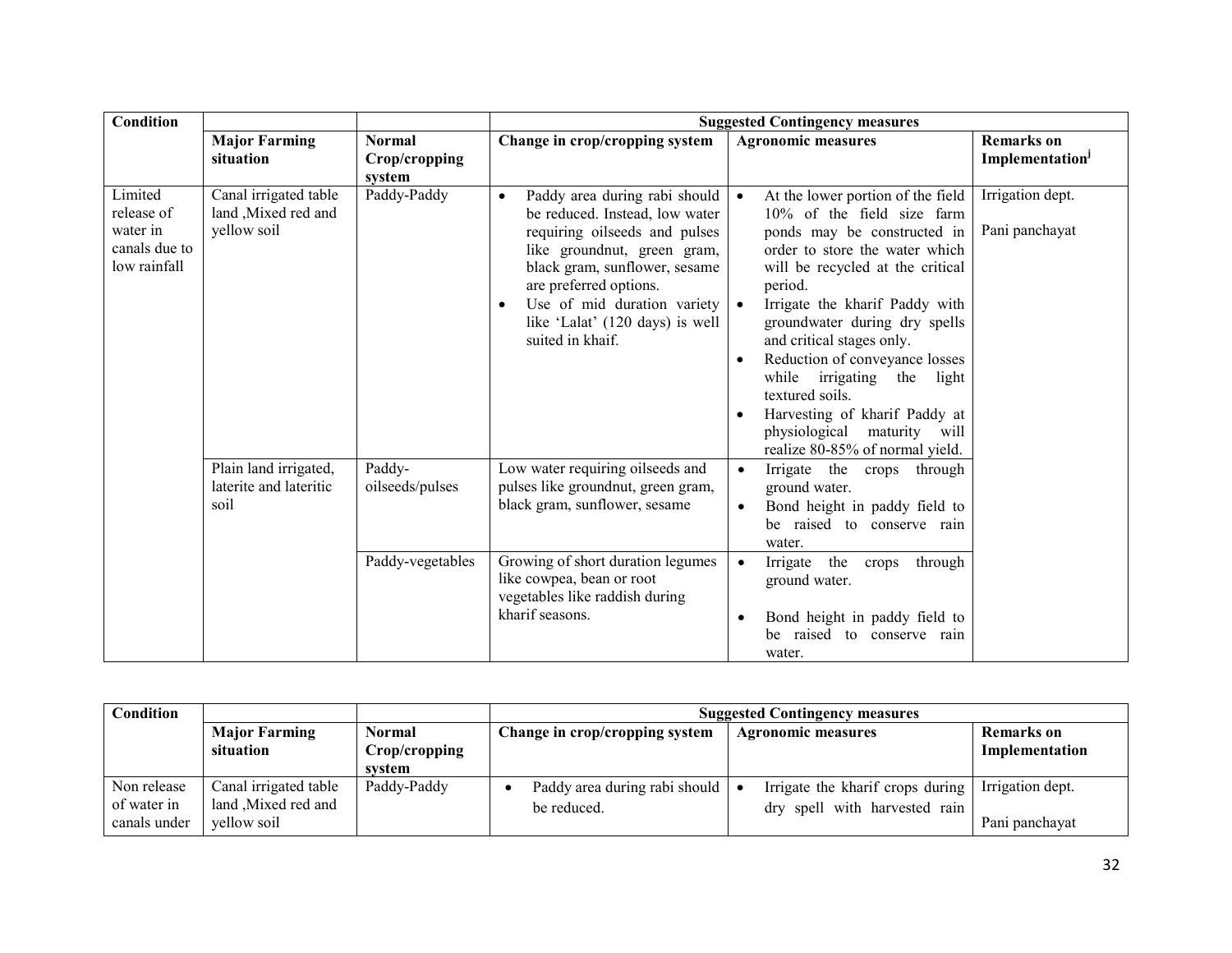| Condition                                      |                                                         |                                   |                                                                                                                                                                                                                                                                                             | <b>Suggested Contingency measures</b>                                                                                                                                                                                                                                                                                                                                                                                                                                                                     |                                     |
|------------------------------------------------|---------------------------------------------------------|-----------------------------------|---------------------------------------------------------------------------------------------------------------------------------------------------------------------------------------------------------------------------------------------------------------------------------------------|-----------------------------------------------------------------------------------------------------------------------------------------------------------------------------------------------------------------------------------------------------------------------------------------------------------------------------------------------------------------------------------------------------------------------------------------------------------------------------------------------------------|-------------------------------------|
|                                                | <b>Major Farming</b><br>situation                       | Normal<br>Crop/cropping<br>system | Change in crop/cropping system                                                                                                                                                                                                                                                              | <b>Agronomic measures</b>                                                                                                                                                                                                                                                                                                                                                                                                                                                                                 | <b>Remarks</b> on<br>Implementation |
| delayed<br>onset of<br>monsoon in<br>catchment | plain land irrigated,<br>laterite and lateritic<br>soil | Paddy-<br>oilseeds/pulses         | Instead low water requiring<br>$\bullet$<br>oilseeds and pulses like<br>groundnut, green gram, black<br>gram, sunflower, sesame are<br>to be grown depending on<br>rainfall.<br>Low water requiring oilseeds<br>and pulses like groundnut,<br>green gram, black gram,<br>sunflower, sesame. | water.<br>Irrigate the khaif Paddy at<br>$\bullet$<br>critical stages only with ground<br>Reduction<br>water.<br>of<br>while<br>losses<br>conveyance<br>irrigating the crops.<br>Harvesting of kharif Paddy at<br>$\bullet$<br>physiological maturity will<br>realize 80-85% of normal yield.<br>Irrigate the kharif crops during<br>$\bullet$<br>dry spell with harvested rain<br>water.<br>Harvesting of kharif Paddy at<br>$\bullet$<br>physiological maturity will<br>realize 80-85% of normal yield. |                                     |
|                                                |                                                         | Paddy-<br>Vegetables              | Growing of short duration<br>vegetables like cowpea, bean<br>or root vegetables like radish<br>during rabi seasons.                                                                                                                                                                         | $-do-$<br>$\bullet$                                                                                                                                                                                                                                                                                                                                                                                                                                                                                       |                                     |

| Condition                                                                       |                                                            |                                          | <b>Suggested Contingency measures</b>                                                                        |                                                                                                                                           |                                     |  |  |
|---------------------------------------------------------------------------------|------------------------------------------------------------|------------------------------------------|--------------------------------------------------------------------------------------------------------------|-------------------------------------------------------------------------------------------------------------------------------------------|-------------------------------------|--|--|
|                                                                                 | <b>Major Farming</b><br>situation                          | <b>Normal</b><br>Crop/cropping<br>system | Change in crop/cropping system                                                                               | <b>Agronomic measures</b>                                                                                                                 | <b>Remarks</b> on<br>Implementation |  |  |
| Lack of<br>inflows into<br>tanks due to<br>insufficient<br>/delayed<br>onset of | Canal irrigated table<br>land Mixed red and<br>yellow soil | Paddy-Paddy                              | Paddy area during rabi should<br>be reduced.<br>Low water requiring oilseeds  <br>and pulses like groundnut, | Irrigate the kharif crops during<br>dry spell with harvested rain<br>water.<br>Irrigate the crop at critical<br>stages with ground water. | Irrigation dept.<br>Pani panchayat  |  |  |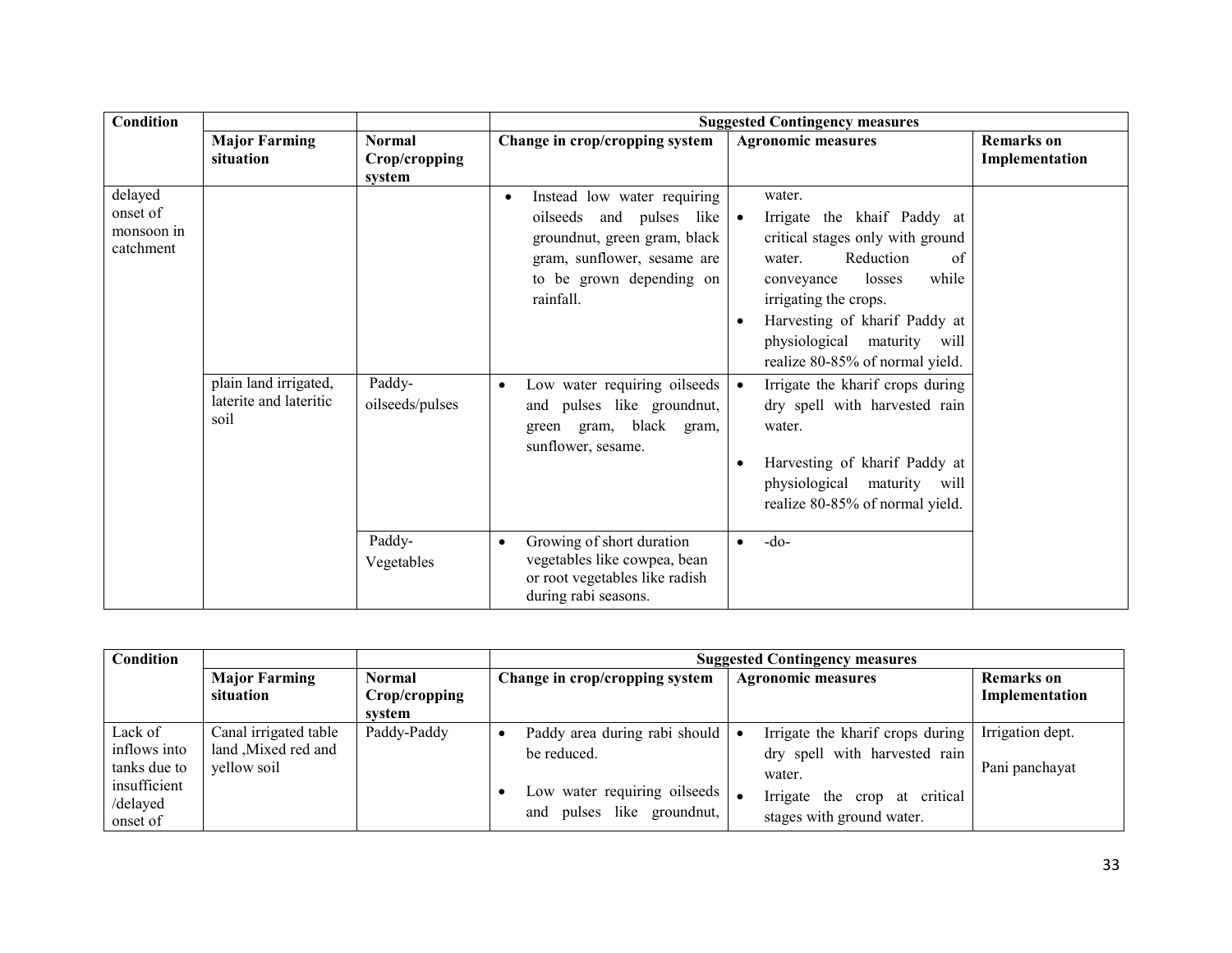| <b>Condition</b> |                                                         |                                          |                                                                                                                       | <b>Suggested Contingency measures</b>                                                                                                                                                       |                                     |
|------------------|---------------------------------------------------------|------------------------------------------|-----------------------------------------------------------------------------------------------------------------------|---------------------------------------------------------------------------------------------------------------------------------------------------------------------------------------------|-------------------------------------|
|                  | <b>Major Farming</b><br>situation                       | <b>Normal</b><br>Crop/cropping<br>system | Change in crop/cropping system                                                                                        | <b>Agronomic measures</b>                                                                                                                                                                   | <b>Remarks</b> on<br>Implementation |
| monsoon          |                                                         |                                          | black<br>gram,<br>gram,<br>green<br>sunflower, sesame are to be<br>grown depending on rainfall<br>during rabi season. | Reduction of conveyance losses<br>while irrigating the crops.<br>Harvesting of kharif Paddy at<br>physiological maturity will<br>realize 80-85% of normal yield.                            |                                     |
|                  | Plain land irrigated,<br>laterite and lateritic<br>soil | Paddy-<br>oilseeds/pulses                | Low water requiring oilseeds and<br>pulses like groundnut, green gram,<br>black gram, sunflower, sesame               | Irrigate the kharif crops during<br>dry spell with harvested rain<br>water.<br>Harvesting of kharif Paddy at<br>$\bullet$<br>physiological maturity will<br>realize 80-85% of normal yield. |                                     |
|                  |                                                         | Paddy-vegetables                         | Growing of short duration<br>vegetable like cowpea, bean or root<br>vegetables like radish during rabi<br>seasons.    | $-do-$                                                                                                                                                                                      |                                     |

| Condition                                                          |                                                       |                                | <b>Suggested Contingency measures</b>                                                                                                                                                                                                                                                                                                                                                                                                                                                                                                                    |                                     |  |
|--------------------------------------------------------------------|-------------------------------------------------------|--------------------------------|----------------------------------------------------------------------------------------------------------------------------------------------------------------------------------------------------------------------------------------------------------------------------------------------------------------------------------------------------------------------------------------------------------------------------------------------------------------------------------------------------------------------------------------------------------|-------------------------------------|--|
|                                                                    | <b>Major Farming</b><br>situation                     | <b>Normal</b><br>Crop/cropping | Change in crop/cropping system<br><b>Agronomic measures</b>                                                                                                                                                                                                                                                                                                                                                                                                                                                                                              | <b>Remarks</b> on<br>Implementation |  |
| Insufficient<br>groundwate<br>r recharge<br>due to low<br>rainfall | Tubewell irrigated<br>red soil/red and<br>yellow soil | svstem<br>Paddy-Paddy          | duration<br>Irrigate the kharif Paddy with<br>Choose<br>short<br>٠<br>varieties.<br>harvested rain water during dry<br>spells and critical stages only.<br>Paddy area during rabi should<br>Reduction of conveyance losses<br>reduced. Low<br>be<br>water<br>irrigating<br>while<br>light<br>the<br>requiring oilseeds and pulses<br>textured soils.<br>like groundnut, green gram,<br>Harvesting of kharif Paddy at<br>black gram, sunflower, sesame<br>physiological<br>will<br>maturity<br>should be grow in rabi.<br>realize 80-85% of normal yield. | Irrigation dept                     |  |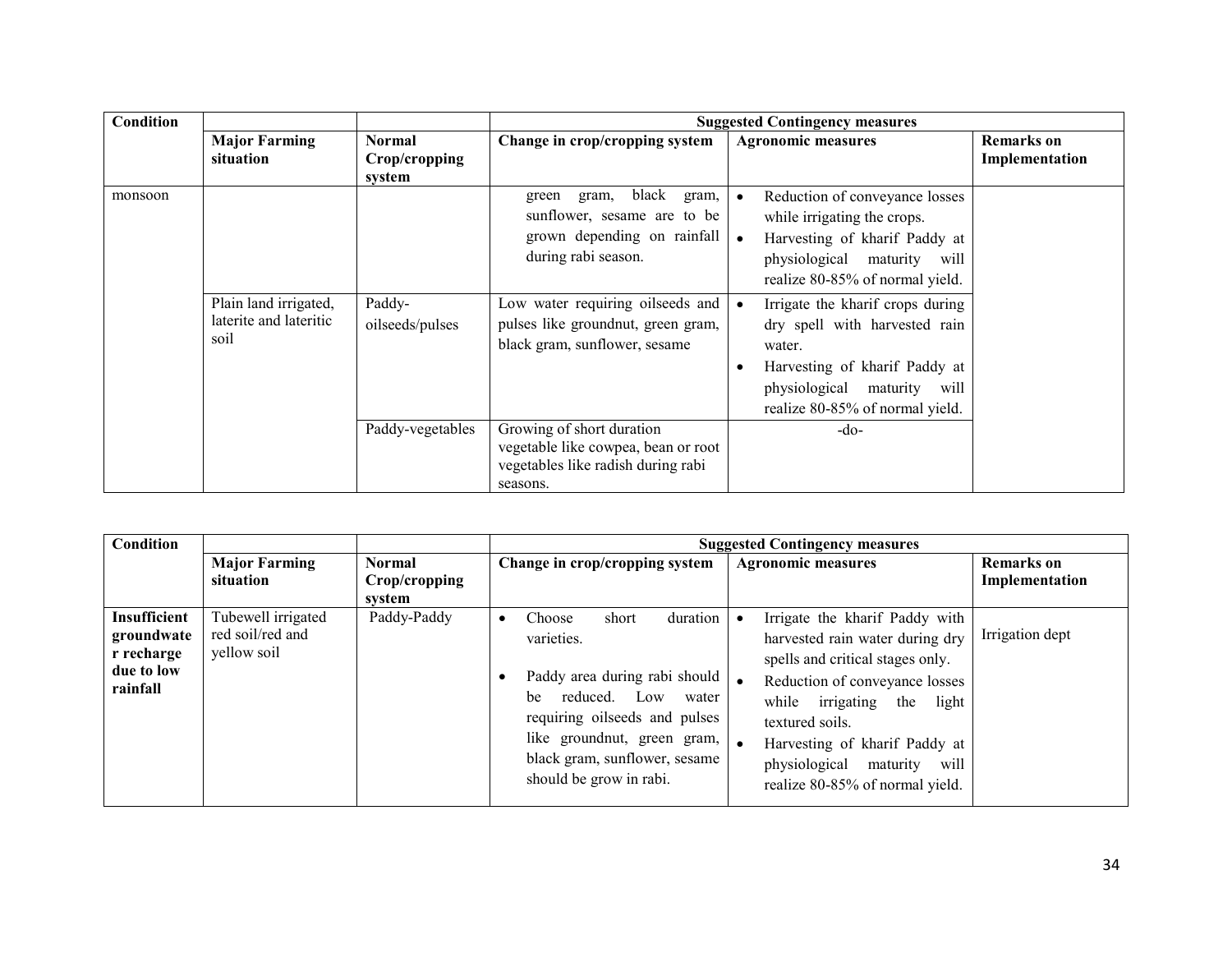| Condition |                                   |                                          |                                                                                                                                                           | <b>Suggested Contingency measures</b>                                                                                                                                                                            |                                     |
|-----------|-----------------------------------|------------------------------------------|-----------------------------------------------------------------------------------------------------------------------------------------------------------|------------------------------------------------------------------------------------------------------------------------------------------------------------------------------------------------------------------|-------------------------------------|
|           | <b>Major Farming</b><br>situation | <b>Normal</b><br>Crop/cropping<br>system | Change in crop/cropping system                                                                                                                            | <b>Agronomic measures</b>                                                                                                                                                                                        | <b>Remarks</b> on<br>Implementation |
|           |                                   |                                          | Irrigate at critical stage.                                                                                                                               |                                                                                                                                                                                                                  |                                     |
|           |                                   | Paddy-pulses                             | Low water requiring pulses<br>$\bullet$<br>like green gram, black gram,<br>sunflower, sesame in rabi.<br>Irrigate the crops from<br>harvested rain water. | Irrigate the crop at critical<br>$\bullet$<br>stage.<br>Weeding and intercultural<br>$\bullet$<br>operation should be done for<br>moisture conservation.                                                         | Irrigation dept                     |
|           |                                   | Paddy-vegetables                         | Growing of short duration<br>$\bullet$<br>vegetables like cowpea, bean<br>or root vegetables like raddish<br>during rabi seasons.                         | Irrigate the crop at critical<br>$\bullet$<br>stage.<br>Weeding<br>intercultural<br>and<br>operation should be done for<br>moisture conservation.<br>Use harvested rain water and<br>irrigate at critical stage. | Irrigation dept                     |

### 2.2 Unusual rains (untimely, unseasonal etc) (for both rainfed and irrigated situations)

| Condition                                                                         |                         | <b>Suggested contingency measure</b>                                                      |                                                                                |                                                                                                                                                                                      |  |
|-----------------------------------------------------------------------------------|-------------------------|-------------------------------------------------------------------------------------------|--------------------------------------------------------------------------------|--------------------------------------------------------------------------------------------------------------------------------------------------------------------------------------|--|
| <b>Continuous high</b><br>rainfall in a short span<br>leading to water<br>logging | <b>Vegetative stage</b> | <b>Flowering stage</b>                                                                    | Crop maturity stage                                                            | Post harvest                                                                                                                                                                         |  |
| Paddy                                                                             | Provide drainage        | Whenever possible the<br>drainage of excess water<br>from the field may be under<br>taken | At physiological maturity<br>stage harvest the crop.<br>Drain out excess water | Shift the produce to half covered<br>threshing floor and other safer places for<br>post harvest operations and cover the<br>from<br>moisture<br>protect<br>to<br>crops<br>absorption |  |
| Sesame                                                                            | Provide drainage        | Provide drainage                                                                          | Drain out excess water,<br>harvest at physiological<br>maturity                | Shift the produce to half covered<br>threshing floor and other safer places for<br>post harvest operations and cover the<br>from<br>moisture<br>protect<br>to<br>crops               |  |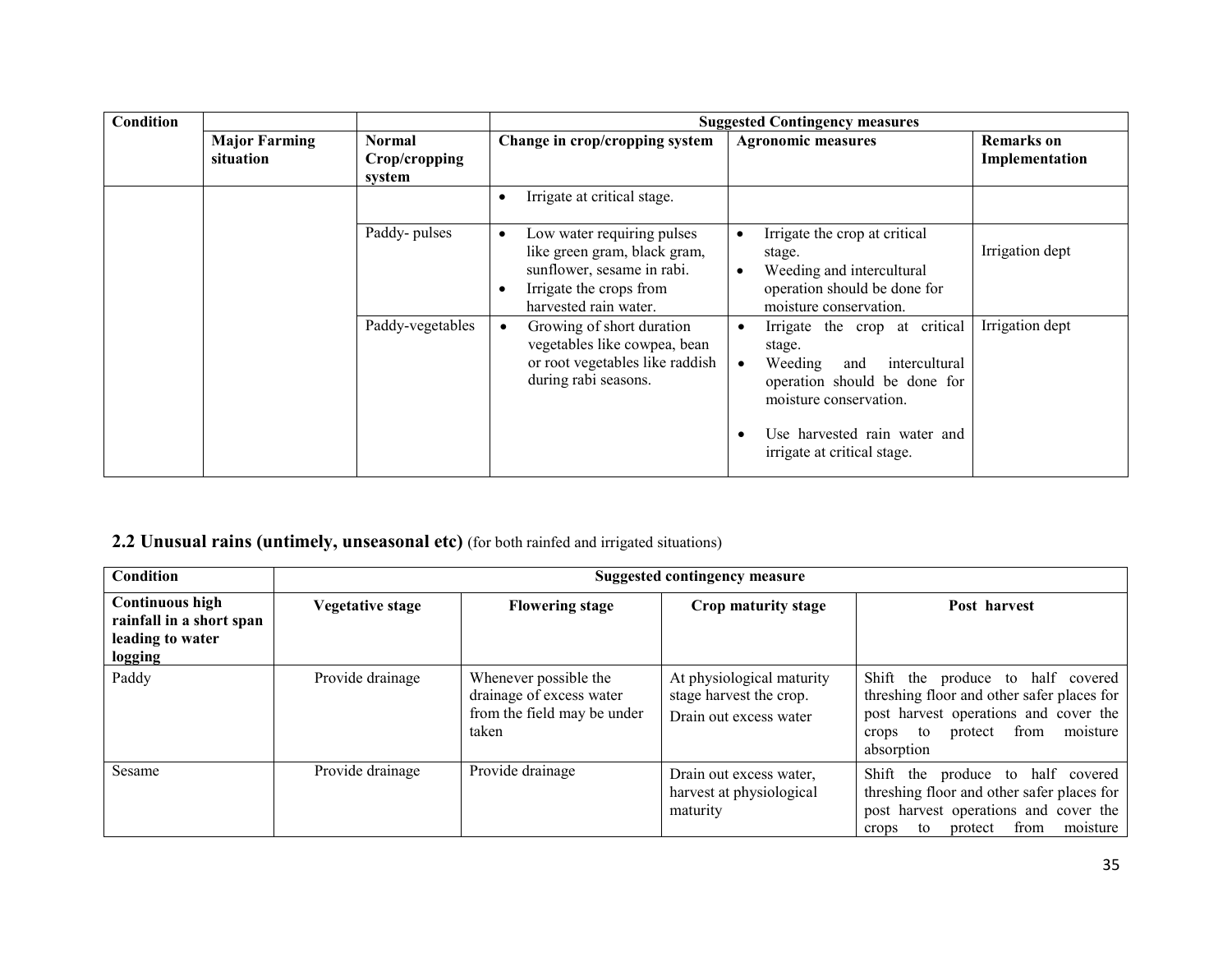|              |                                                        |                                                                                                      |                                                                                     | absorption                                                                                                                                                                                                            |
|--------------|--------------------------------------------------------|------------------------------------------------------------------------------------------------------|-------------------------------------------------------------------------------------|-----------------------------------------------------------------------------------------------------------------------------------------------------------------------------------------------------------------------|
| Green gram   | $-do$                                                  | $-do$                                                                                                | $-do$                                                                               | $-do-$                                                                                                                                                                                                                |
| Black gram   | $-do$                                                  | $-do$                                                                                                | $-do$                                                                               | $-do-$                                                                                                                                                                                                                |
| Groundnut    | $-do$                                                  | $-do-$                                                                                               | $-do$                                                                               | $-do-$                                                                                                                                                                                                                |
| Horticulture |                                                        |                                                                                                      |                                                                                     |                                                                                                                                                                                                                       |
| Mango        | Provide drainage                                       | Drain out the excess water<br>from the field in order to<br>avoid the standing water in<br>the field | At physiological maturity<br>occurs, harvest the fruits.<br>Drain out excess water. | Shift the produce to safer place for<br>drying and maintain the quality of fruit<br>protect against the attack of pest disease                                                                                        |
| Guava        | $-do$                                                  | $-do$                                                                                                | $-do$                                                                               | $-do$ -                                                                                                                                                                                                               |
| Banana       | $-do$                                                  | $-do-$                                                                                               | $-do-$                                                                              | $-do-$                                                                                                                                                                                                                |
| Litchi       | $-do$                                                  | $-do$                                                                                                | $-do-$                                                                              | $-do-$                                                                                                                                                                                                                |
| Cashewnut    | $-do$                                                  | $-do$                                                                                                | $-do$                                                                               | $-do-$                                                                                                                                                                                                                |
|              | Heavy rainfall with high speed winds in a short span   |                                                                                                      |                                                                                     |                                                                                                                                                                                                                       |
| Paddy        | Drain out excess water.                                | Drain out excess water.                                                                              | Drain out excess water.<br>Harvest<br>at physiological<br>stage.                    | Shifting the produce from field to store<br>in ventilated place.<br>Shift the produce to safer place for<br>drying and maintain the quality of grain<br>and fodder and protect against the attack<br>of pest disease. |
| Horticulture |                                                        |                                                                                                      |                                                                                     |                                                                                                                                                                                                                       |
| Mango        | Drain out excess water.                                | Drain out the excess water<br>from the field.                                                        | • At physiological maturity<br>occurs, harvest the fruits<br>Drain out excess water | Shift the produce to safer place for<br>drying and maintain the quality of fruit<br>protect against the attack of pest disease.                                                                                       |
| Guava        | $-do$                                                  | $-do$                                                                                                | -do-                                                                                | $-do$                                                                                                                                                                                                                 |
| Litchi       | $-do$                                                  | $-do-$                                                                                               | $-do$                                                                               | $-do-$                                                                                                                                                                                                                |
| Banana       | $-do-$                                                 | $-do-$                                                                                               | $-do$                                                                               | $-do-$                                                                                                                                                                                                                |
| Cashewnut    | $-do$                                                  | $-do$                                                                                                | $-do$                                                                               | $-do$                                                                                                                                                                                                                 |
|              | Outbreak of pests and diseases due to unseasonal rains |                                                                                                      |                                                                                     |                                                                                                                                                                                                                       |
| Paddy        | 1. Seedling root dip in<br>20<br>chloropyriphos        | For Gundibug: When<br>pest<br>population is more than 5                                              | Malathion<br>against<br>spray<br>Gundhi bug                                         | Sun drying / disinfection of gunny bags<br>with malathion or heat treatment to                                                                                                                                        |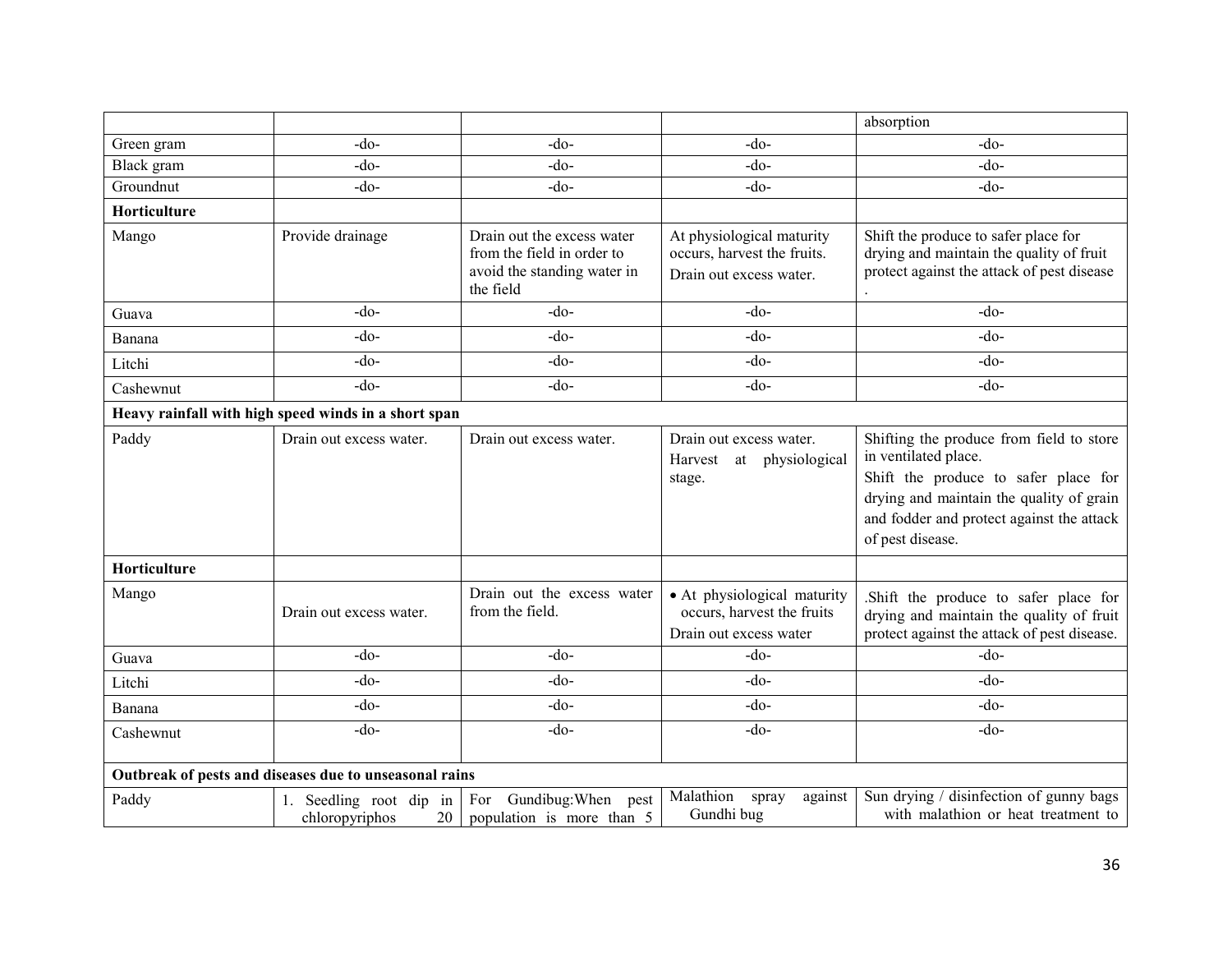|                      | $EC@1$ ml/lit.<br>2.<br>Apply<br>granular<br>insecticides carbofuran<br>3G@33 kg/ha at the<br>stage of one month or                                                                                                                    | bug/sq.mt<br>dust<br>apply<br>formulation<br>methyl<br>of<br>5%<br>parathion<br><sub>or</sub><br>chloropyriphos5% $@25$<br>kg/ha.                                                      |                                                                                        | manage stored grain pests                                                                  |
|----------------------|----------------------------------------------------------------------------------------------------------------------------------------------------------------------------------------------------------------------------------------|----------------------------------------------------------------------------------------------------------------------------------------------------------------------------------------|----------------------------------------------------------------------------------------|--------------------------------------------------------------------------------------------|
|                      | one egg mass per sq.mt.<br>3. Application of spray<br>formation<br>like<br>quinalphos 25 EC $@2$<br>lt/ha or monocrotophos<br>36 EC @1 Lt/ha twice a<br>week interval.<br>4. For disease control seed<br>treatment bavistin 2<br>gm/kg | At early milking stage apply<br>monocrotophos 36EC $@1.3$<br>lit/ha or phosphamidon 85<br>$EC(a)1.01i/hafor$ control<br>- of<br>blast disease spraying of<br>Tricyclazine @0.6 gm/lit. |                                                                                        |                                                                                            |
| Arhar                | Removal of infested tips to<br>manage leaf webber                                                                                                                                                                                      | Hand picking & destruction<br>of blister beetles                                                                                                                                       | Spray of Ekalux against pod<br>borer                                                   | Store in clean godown, disinfection of<br>gunny bags / storage structure with<br>malathion |
| Blackgram/ Greengram | Application of Triazophos                                                                                                                                                                                                              | Application of<br>malathion<br>against Flea beetle                                                                                                                                     | $-do-$                                                                                 | Disinfection of storage structure to<br>manage stored grain pests                          |
| Horticulture         |                                                                                                                                                                                                                                        |                                                                                                                                                                                        |                                                                                        |                                                                                            |
| Tomato               | Gap filling, disease $&$ pest<br>management                                                                                                                                                                                            | Pest & disease management,<br>staking of plant                                                                                                                                         | Protection against pest $\&$<br>diseases, harvesting                                   | Shifting of produce to safer place,<br>grading $&$ packing                                 |
| <b>Brinjal</b>       | $\&$<br>Disease<br>pest<br>management                                                                                                                                                                                                  | Pest & disease management,                                                                                                                                                             | Protection against pest $\&$<br>diseases, preventing crop<br>lodging, harvesting fruit | Shifting of produce to godown or safer<br>place, grading, packing, & marketing             |
| Ginger               | Disease<br>$\&$<br>pest<br>management, earthing-up,<br>making channel, weeding,<br>re-mulching                                                                                                                                         | Rhizome<br>disease<br>rot<br>mangement (0.2%<br>ridomyl-<br>MZ), weeding, re-mulching                                                                                                  | Immediately,<br>pesticides<br>drenching & spraying for<br>rot management               | $-do$ -                                                                                    |
| Mango                | Disease<br>$\&$<br>pest<br>management                                                                                                                                                                                                  | Pest & disease management,                                                                                                                                                             | Protection against pest $\&$<br>diseases, harvesting of fruits                         | Shifting of produce to godown or safer<br>place, grading, packing & marketing              |
| Banana               | $-do-$                                                                                                                                                                                                                                 | $-do-$                                                                                                                                                                                 | $-do$ -                                                                                | $-do$                                                                                      |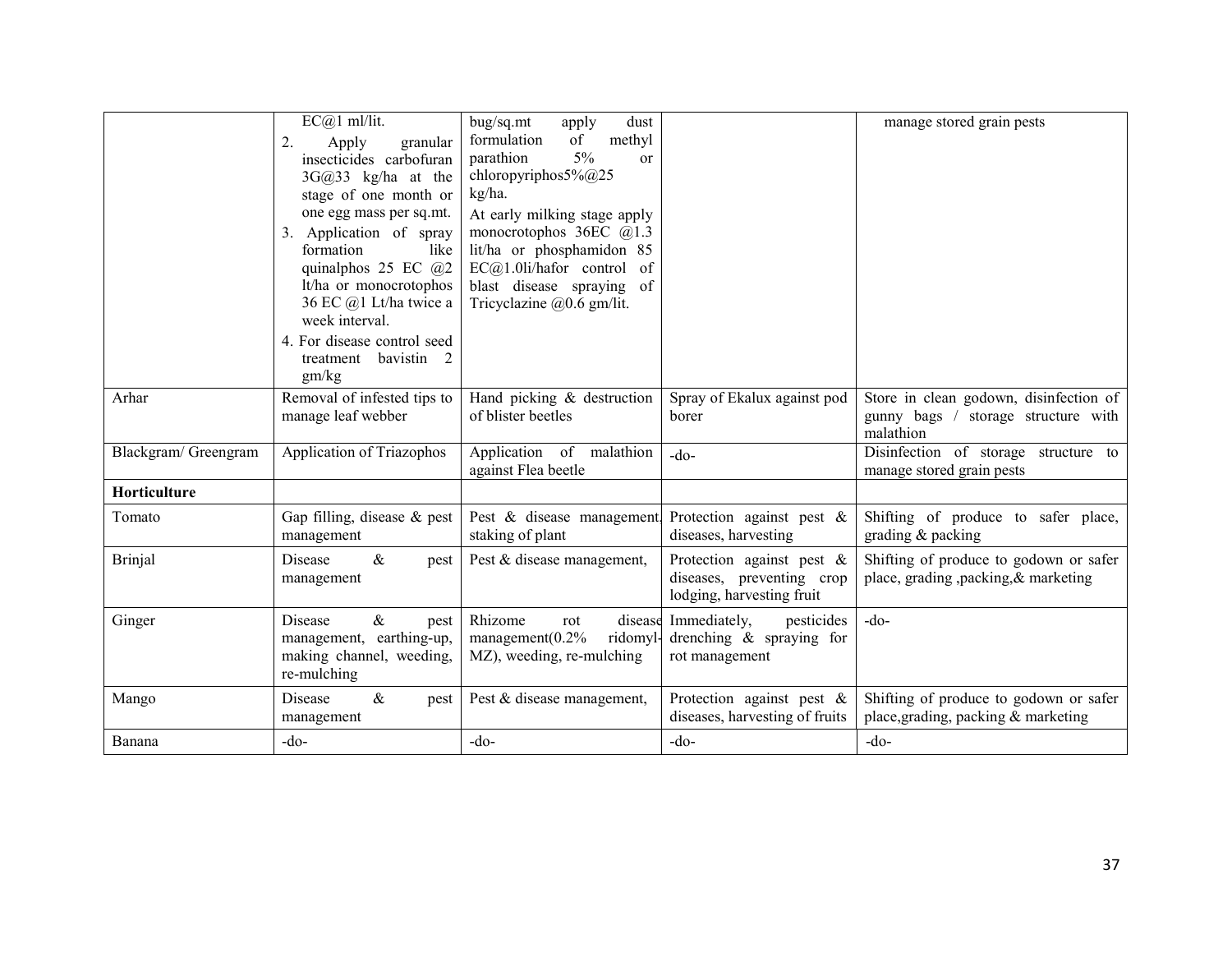#### 2.3 Floods

| Condition                                               |                                             | <b>Suggested contingency measures</b> |                                   |                                             |
|---------------------------------------------------------|---------------------------------------------|---------------------------------------|-----------------------------------|---------------------------------------------|
| <b>Transient water</b><br>logging/partial<br>inundation | Seedling/nursery stage                      | <b>Vegetative stage</b>               | <b>Reproductive stage</b>         | At harvest                                  |
| Paddy                                                   | Drainage excess water from field.           | Drainage excess water from<br>field.  | Drainage excess water from field. | Drainage excess water<br>from field.        |
| Horticulture                                            |                                             |                                       |                                   |                                             |
| Mango                                                   | $-do-$                                      | -do-                                  | $-do-$                            | Harvest the mature<br>fruits with out delay |
|                                                         | Continuous submergence for more than 2 days |                                       |                                   |                                             |
| Paddy                                                   | Drainage excess water from field.           | Drainage excess water from<br>field.  | Drainage excess water from field. | Drainage<br>excess<br>water from field.     |
| <b>Mango</b>                                            | $-do-$                                      | $-do-$                                | $-do-$                            | Harvest the mature<br>fruits without delay  |
| Sea water<br>inundation                                 |                                             | Not applicable                        |                                   |                                             |

### 2.4 Extreme events: Heat wave / Cold wave/Frost/ Hailstorm /Cyclone

| <b>Extreme event type</b> | <b>Suggested contingency measure</b> |                                        |                                        |                                                                               |  |
|---------------------------|--------------------------------------|----------------------------------------|----------------------------------------|-------------------------------------------------------------------------------|--|
|                           | Seedling / nursery stage             | Vegetative stage                       | <b>Reproductive stage</b>              | At harvest                                                                    |  |
| <b>Heat Wave</b>          |                                      |                                        |                                        |                                                                               |  |
| Paddy                     | Provide irrigation.                  | Provide sufficient<br>irrigation water | Provide sufficient<br>irrigation water | Harvest the crop as soon as<br>possible in order to avoid<br>excess heat wave |  |
| Vegetable                 | $-do-$                               | $-dO$                                  | $-do-$                                 | $-do-$                                                                        |  |
| Horticulture              |                                      |                                        |                                        |                                                                               |  |
| mango                     | Grow nursery at shade net with       | Provide micro irrigation at            | Provide irrigation as per              | Harvest the crop as soon as                                                   |  |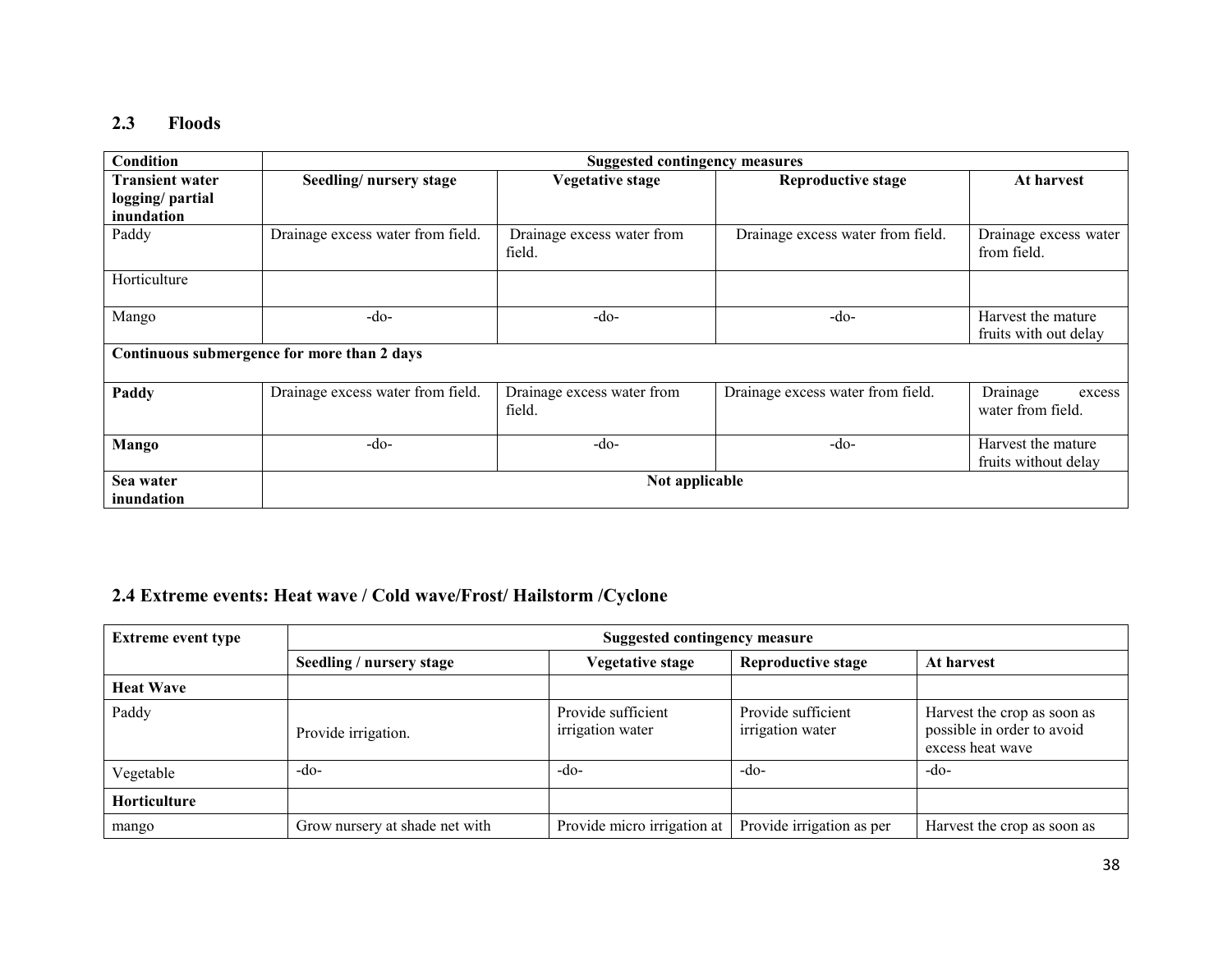|              | providing micro irrigation                                             | the base of plant with<br>mulching                                        | the requirement of crop                                                   | possible in order to avoid<br>excess heat wave |
|--------------|------------------------------------------------------------------------|---------------------------------------------------------------------------|---------------------------------------------------------------------------|------------------------------------------------|
| Banana       | Providing micro irrigation                                             | $-do-$                                                                    | -do-                                                                      | $-do-$                                         |
| Litchi       | $-do-$                                                                 | $-do-$                                                                    | -do-                                                                      | $-do-$                                         |
| Cold wave    | Not experienced                                                        |                                                                           |                                                                           |                                                |
| Hailstorm    |                                                                        |                                                                           |                                                                           |                                                |
| Paddy        | Drain out the water from the<br>field, clean the debris from the field | Drain out the water from<br>the field, clean the debris<br>from the field | Drain out the water from<br>the field, clean the debris<br>from the field | Harvest the crop with out<br>delay             |
| Horticulture |                                                                        |                                                                           |                                                                           |                                                |
| Mango        | Not encountered                                                        | Not encountered                                                           | Not encountered                                                           |                                                |
| Banana       | $-do-$                                                                 | $-do-$                                                                    | -do-                                                                      |                                                |
| Litchi       | $-do-$                                                                 | $-do-$                                                                    | $-do-$                                                                    |                                                |
| Cyclone      | Not experienced                                                        |                                                                           |                                                                           |                                                |

# 2.5 Contingent strategies for Livestock, Poultry & Fisheries 2.5.1 Livestock

|                                    | <b>Suggested contingency measures</b>                                                                                                                                                                                                                                                                                                                                                 |                  |                                                                               |  |  |
|------------------------------------|---------------------------------------------------------------------------------------------------------------------------------------------------------------------------------------------------------------------------------------------------------------------------------------------------------------------------------------------------------------------------------------|------------------|-------------------------------------------------------------------------------|--|--|
|                                    | <b>Before the event</b>                                                                                                                                                                                                                                                                                                                                                               | During the event | After the event                                                               |  |  |
| Drought                            |                                                                                                                                                                                                                                                                                                                                                                                       |                  |                                                                               |  |  |
| Feed and<br>fodder<br>availability | --Livestock insurance<br>--Encourage perennial fodder production on river beds and<br>tank bed on community basis.<br>--Village gauchar (grazing) lands should be developed for<br>fodder production.<br>-- On boundaries of agricultural field trees or shrubs like<br>Sesbania, Subabul, Neem etc should be planted.<br>--In the costal part of Orissa Sun hemp (Crotolaria) can be |                  | Supplementary feeding of<br>remaining livestock and the<br>replacement stock. |  |  |
|                                    | sown.<br>-- It is essential to establish fodder bank near forest areas.<br>Provision is also necessary to store surplus crop residues                                                                                                                                                                                                                                                 |                  |                                                                               |  |  |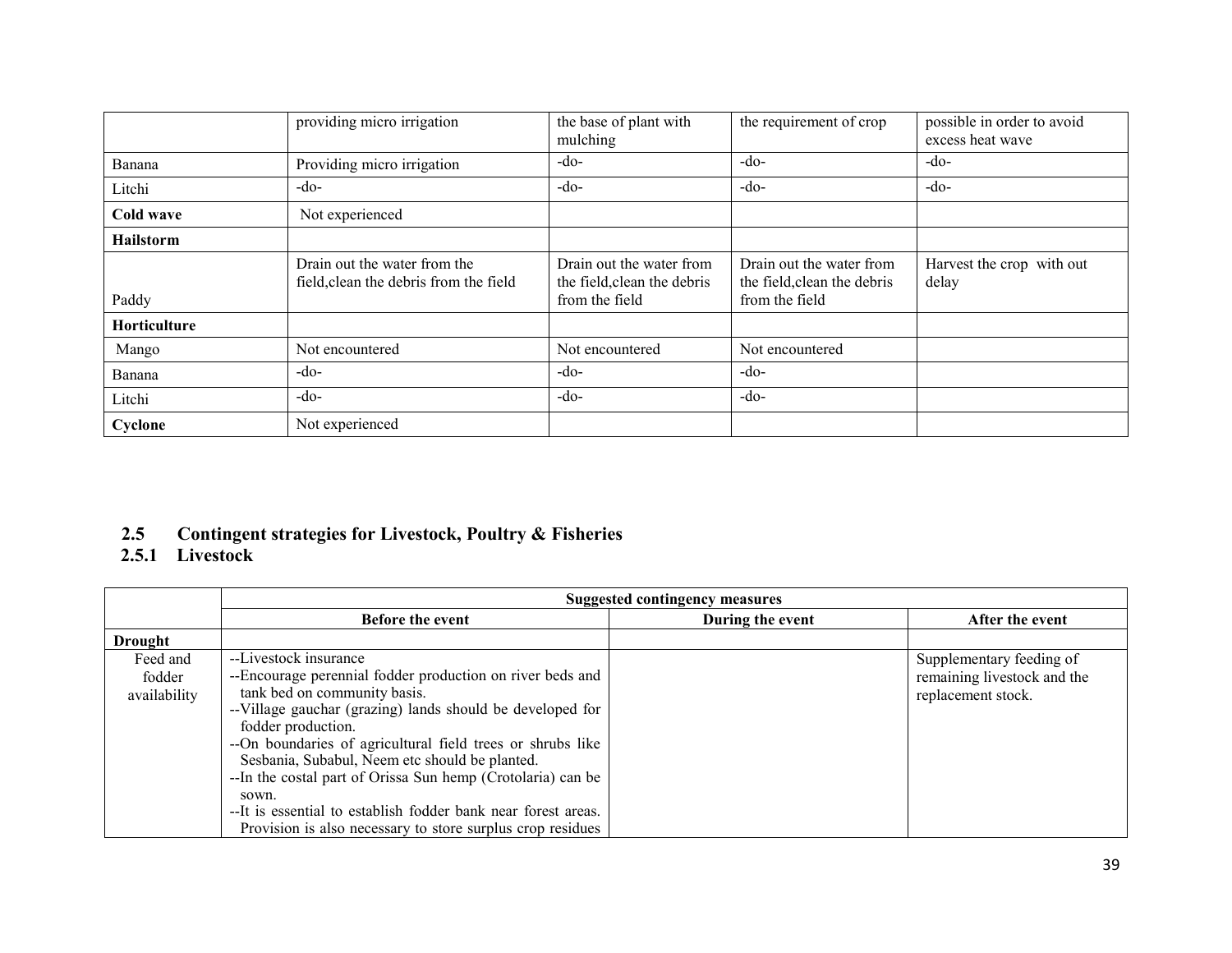|                | in fodder banks, which can be made available during           |                                              |                                   |
|----------------|---------------------------------------------------------------|----------------------------------------------|-----------------------------------|
|                | draught.                                                      |                                              |                                   |
|                | --Excess fodder in flush season can be preserved as hay /     |                                              |                                   |
|                | silage.                                                       |                                              |                                   |
|                | --Explore the possibilities of availability of unconventional |                                              |                                   |
|                | / alternative feed resources during draught.                  |                                              |                                   |
| Drinking water | --Preserving water in community tanks and ponds etc for       | --Water sources of Temples, Churches,        |                                   |
|                | drinking purpose by<br>excavation and sanitization of         | Gurdwaras, Jain temples and Maszids are      |                                   |
|                | these resources. In addition, wells (bore wells or dug        | generally ideal sources during draught.      |                                   |
|                | wells) may be constructed ahead of possible event of          |                                              |                                   |
|                | draught.                                                      |                                              |                                   |
| Health and     | --Veterinary preparedness with vaccine and medicines.         | --Conducting animal health camps and         | --Availing insurance              |
| disease        |                                                               | treating the affected animals                | --Culling<br>of<br>unproductive   |
| management     |                                                               | --Supplementation of mineral and vitamin     | livestock                         |
|                |                                                               | mixtures                                     | --Proper<br>disposal<br>of dead   |
|                |                                                               |                                              | animals                           |
| <b>Floods</b>  |                                                               |                                              |                                   |
| Feed and       |                                                               | --Procured feeds and fodders should be fed   | --Provision<br>of supplementary   |
| fodder         |                                                               | to all animals on the order of priority of   | feeding<br>(concentrate)          |
| availability   |                                                               | animals.                                     | Roughage)<br>with vitamin &       |
|                |                                                               | --Straws and stoves that got soaked during   | minerals.                         |
|                |                                                               | floods need not be thrown away out right.    |                                   |
|                |                                                               | They can be fed to animals as long as        |                                   |
|                |                                                               | rotting or fungal growth has not set in.     |                                   |
|                |                                                               | Partial drying choffing and sprinkling       |                                   |
|                |                                                               | concentrate mixture can improve intake       |                                   |
|                |                                                               | and utility.                                 |                                   |
| Drinking water |                                                               | --Priorities animals as suckling animals,    | --Provision of clean drinking     |
|                |                                                               | suckling animals along with their nursing    | water.                            |
|                |                                                               | mothers, producing and working animals,      |                                   |
|                |                                                               | sick and old animals, adult open and non-    |                                   |
|                |                                                               | producing animals as the feed and water      |                                   |
|                |                                                               | may be in short supply.                      |                                   |
|                |                                                               |                                              |                                   |
|                |                                                               | --Drinking water be made available to the    |                                   |
|                |                                                               | animals in any kind of clean container       |                                   |
|                |                                                               | available with the farmer.                   |                                   |
| Health and     | --Training to the farmers about care of their animas when     | --There should be one veterinarian with 3 to | --Prompt<br>and<br>appropriate    |
| disease        | catastrophe strives, so that they are prepared for the        | 4 village to work with the help of local     | injuries<br>attention<br>to<br>by |
| management     | situation. Preparation and distribution of leaflets or        | volunteers.                                  | providing<br>necessary            |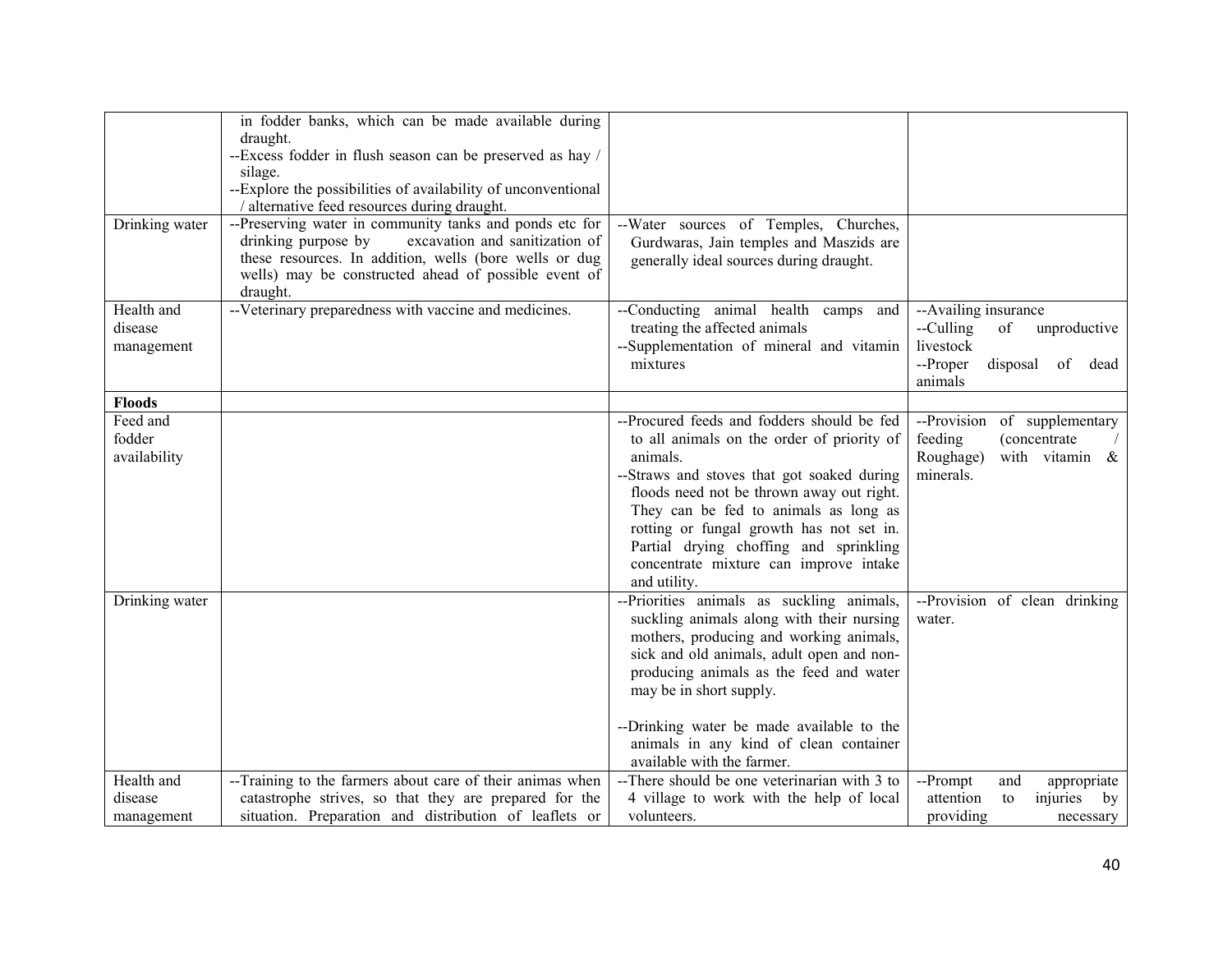|                                    | booklets in simple local language for care of livestock in<br>disaster.<br>-- Keeping track of weather forecast and prior information<br>through radio and TV Etc.<br>--Prior construction of animal shelters in disaster prone<br>areas.<br>--Temporary relief camps on spots can be set up at short<br>notice to provide shelter to animals on roads, railway line<br>embankments, other earthen embankments, low hillocks,<br>upland etc.<br>--Variation of livestock before onset of rainy season<br>--Keep the emergency service kit (first Aid Requisites)<br>ready always containing Cotton wool, Bandages, Surgical<br>gauze, old cotton sheets, Rubber tubing (for torniquet),<br>Surgical scissors – Curved and made of stainless steel,<br>Forceps, Splints or Split bamboos (for fractures), Clinical<br>thermometers $-$ two or three, Disinfectants $-$ potassium<br>permanganate, Acriflvin, Dettol, Savlon, Tannic acid<br>powder (for poisons) and Jelly (for burns) Antibiotic eye<br>drops, Epsom salts, copper sulphate, Treacle, oil of<br>turpentine (for bloat), Obstetric ropes, chains and hooks,<br>Tincture of iodine, tincture of Benzoin Co.(for wounds),<br>Cotton rope, halters<br>(for restraint),<br>Trocar and<br>canola (for bloat), Pocket Knife (for cutting,<br>strangulating ropes etc.)<br>--Temporary camps may be started to herd or<br>flocks animals of 25-50 animals in each group.<br>Inside the camp the animals can be just left free within<br>the paddock/ barricades created with wooden pole.<br>--If no trees or sheds are available shelter the animals<br>under a tent / tarpaulins held aloft by supporting poles or<br>temporary sheds with coconut leaf roof. | --The team should be well equipped with<br>contingent items like bandages, tourniquet<br>ropes, controlling rope, splints, slings,<br>poles and ropes to lift animals. Drugs<br>including<br>painkillers,<br>antiseptics,<br>antibiotics, anti-venom and anti-shock<br>drugs etc. should be adequately available<br>with them.<br>--Keep the animals loose in paddock<br>(sheltered or unsheltered) rather keeping<br>them tethered.<br>--Releasing animals from the unnatural and<br>harmful position or situation, stopping<br>bleeding.<br>binding<br>broken<br>limbs,<br>administering painkillers, anti-poison and<br>anti-shock drugs, sedating difficult animals<br>and even performing euthanasia on<br>hopelessly injured and suffering animals<br>with the consent of their owners. | medicines to the livestock<br>owners.<br>--Vaccination campaign against<br>common endemic diseases of<br>the areas (like H.S. B.Q.<br>Anthrax etc.) must be taken<br>up urgently. Necessary steps<br>should be taken for the control<br>of non-specific digestive and<br>infections<br>respiratory<br>in<br>consultation<br>of<br>local<br>veterinary personals.<br>--Improving<br>hygiene<br>shed<br>especially in the<br>farmers<br>household through<br>cleaning<br>and disinfection |
|------------------------------------|-------------------------------------------------------------------------------------------------------------------------------------------------------------------------------------------------------------------------------------------------------------------------------------------------------------------------------------------------------------------------------------------------------------------------------------------------------------------------------------------------------------------------------------------------------------------------------------------------------------------------------------------------------------------------------------------------------------------------------------------------------------------------------------------------------------------------------------------------------------------------------------------------------------------------------------------------------------------------------------------------------------------------------------------------------------------------------------------------------------------------------------------------------------------------------------------------------------------------------------------------------------------------------------------------------------------------------------------------------------------------------------------------------------------------------------------------------------------------------------------------------------------------------------------------------------------------------------------------------------------------------------------------------------------------------------------------------------------------|-----------------------------------------------------------------------------------------------------------------------------------------------------------------------------------------------------------------------------------------------------------------------------------------------------------------------------------------------------------------------------------------------------------------------------------------------------------------------------------------------------------------------------------------------------------------------------------------------------------------------------------------------------------------------------------------------------------------------------------------------------------------------------------------------|-----------------------------------------------------------------------------------------------------------------------------------------------------------------------------------------------------------------------------------------------------------------------------------------------------------------------------------------------------------------------------------------------------------------------------------------------------------------------------------------|
| Cyclone                            |                                                                                                                                                                                                                                                                                                                                                                                                                                                                                                                                                                                                                                                                                                                                                                                                                                                                                                                                                                                                                                                                                                                                                                                                                                                                                                                                                                                                                                                                                                                                                                                                                                                                                                                         |                                                                                                                                                                                                                                                                                                                                                                                                                                                                                                                                                                                                                                                                                                                                                                                               |                                                                                                                                                                                                                                                                                                                                                                                                                                                                                         |
| Feed and<br>fodder<br>availability |                                                                                                                                                                                                                                                                                                                                                                                                                                                                                                                                                                                                                                                                                                                                                                                                                                                                                                                                                                                                                                                                                                                                                                                                                                                                                                                                                                                                                                                                                                                                                                                                                                                                                                                         | --Procured feeds and fodders should be fed<br>to all animals on the order of priority of<br>animals.<br>--Straws and stoves that got soaked during<br>floods need not be thrown away out right.<br>They can be fed to animals as long as<br>rotting or fungal growth has not set in.                                                                                                                                                                                                                                                                                                                                                                                                                                                                                                          | --Provision of supplementary<br>feeding<br><i>(concentrate)</i><br>Roughage)<br>with vitamin &<br>minerals.                                                                                                                                                                                                                                                                                                                                                                             |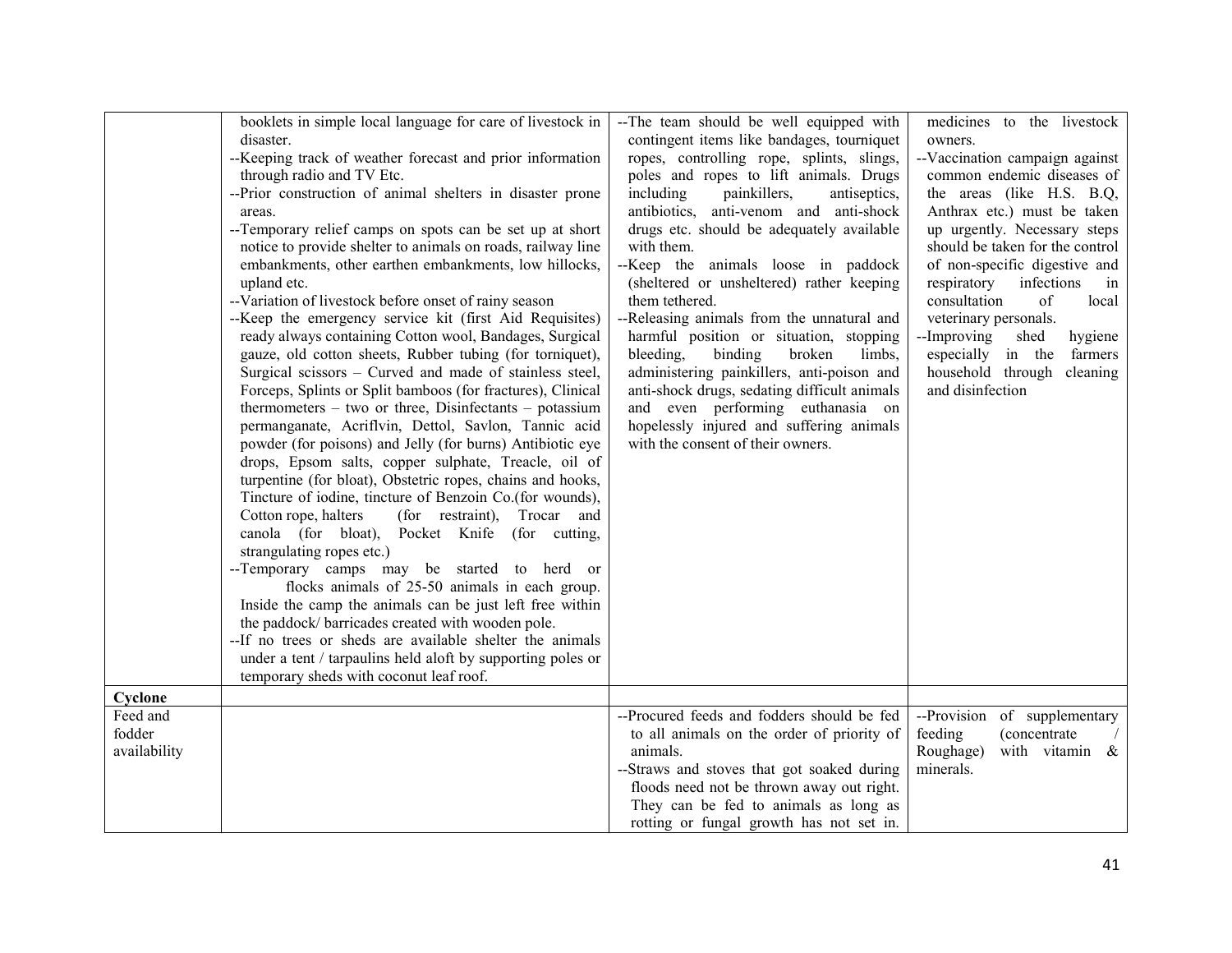|                |                                                             | Partial drying choffing and sprinkling       |                                  |
|----------------|-------------------------------------------------------------|----------------------------------------------|----------------------------------|
|                |                                                             | concentrate mixture can improve intake       |                                  |
|                |                                                             | and utility.                                 |                                  |
| Drinking water |                                                             | --Priorities animals as suckling animals,    | --[Provision of clean drinking   |
|                |                                                             | suckling animals along with their nursing    | water.                           |
|                |                                                             | mothers, producing and working animals,      |                                  |
|                |                                                             | sick and old animals, adult open and non-    |                                  |
|                |                                                             | producing animals as the feed and water      |                                  |
|                |                                                             | may be in short supply.                      |                                  |
|                |                                                             | --Drinking water be made available to the    |                                  |
|                |                                                             | animals in any kind of clean container       |                                  |
|                |                                                             | available with the farmer.                   |                                  |
| Health and     | --Training to the farmers about care of their animas when   | --There should be one veterinarian with 3 to | --Prompt<br>and<br>appropriate   |
| disease        | catastrophe strives, so that they are prepared for the      | 4 village to work with the help of local     | injuries<br>attetion<br>to<br>by |
| management     | situation. Preparation and distribution of leaflets or      | volunteers                                   | providing<br>necessary           |
|                | booklets in simple local language for care of livestock in  | --The team should be well equipped with      | medicines to<br>the livestock    |
|                | disaster.                                                   | contingent items like bandages, tourniquet   | owners.                          |
|                | --Keeping track of weather forecast and prior information   | ropes, controlling rope, splints, slings,    | --Vaccination campaign against   |
|                | through radio and TV Etc.                                   | poles and ropes to lift animals. Drugs       | common endemic diseases of       |
|                | --Prior construction of animal shelters in disaster prone   | including<br>painkillers,<br>antiseptics,    | the areas (like H.S. B.Q,        |
|                | areas.                                                      | antibiotics, anti-venom and anti-shock       | Anthrax etc.) must be taken      |
|                | --Temporary relief camps on spots can be set up at short    | drugs etc. should be adequately available    | up urgently. Necessary steps     |
|                | notice to provide shelter to animals on roads, railway line | with them.                                   | should be taken for the control  |
|                | embankments, other earthen embankments, low hillocks,       | --Keep the animals loose in paddock          | of non-specific digestive and    |
|                | upland etc.                                                 | (sheltered or unsheltered) rather keeping    | respiratory<br>infections<br>in  |
|                | --Variation of livestock before onset of rainy season       | them tethered.                               | consultation<br>of<br>local      |
|                | --Keep the emergency service kit (first Aid Requisites)     | --Releasing animals from the unnatural and   | veterinary personals.            |
|                | ready always containing Cotton wool, Bandages, Surgical     | harmful position or situation, stopping      | --Improving<br>shed<br>hygiene   |
|                | gauze, old cotton sheets, Rubber tubing (for torniquet),    | bleeding,<br>binding<br>limbs,<br>broken     | especially in the<br>farmers     |
|                | Surgical scissors - Curved and made of stainless steel,     | administering painkillers, anti-poison and   | household through<br>cleaning    |
|                | Forceps, Splints or Split bamboos (for fractures), Clinical | anti-shock drugs, sedating difficult animals | and disinfection                 |
|                | thermometers $-$ two or three, Disinfectants $-$ potassium  | and even performing euthanasia on            |                                  |
|                | permanganate, Acriflvin, Dettol, Savlon, Tannic acid        | hopelessly injured and suffering animals     |                                  |
|                | powder (for poisons) and Jelly (for burns) Antibiotic eye   | with the consent of their owners.            |                                  |
|                | drops, Epsom salts, copper sulphate, Treacle, oil of        |                                              |                                  |
|                | turpentine (for bloat), Obstetric ropes, chains and hooks,  |                                              |                                  |
|                | Tincture of iodine, tincture of Benzoin Co.(for wounds),    |                                              |                                  |
|                | Cotton rope, halters<br>(for restraint),<br>Trocar and      |                                              |                                  |
|                | canola (for bloat), Pocket Knife (for cutting,              |                                              |                                  |
|                | strangulating ropes etc.)                                   |                                              |                                  |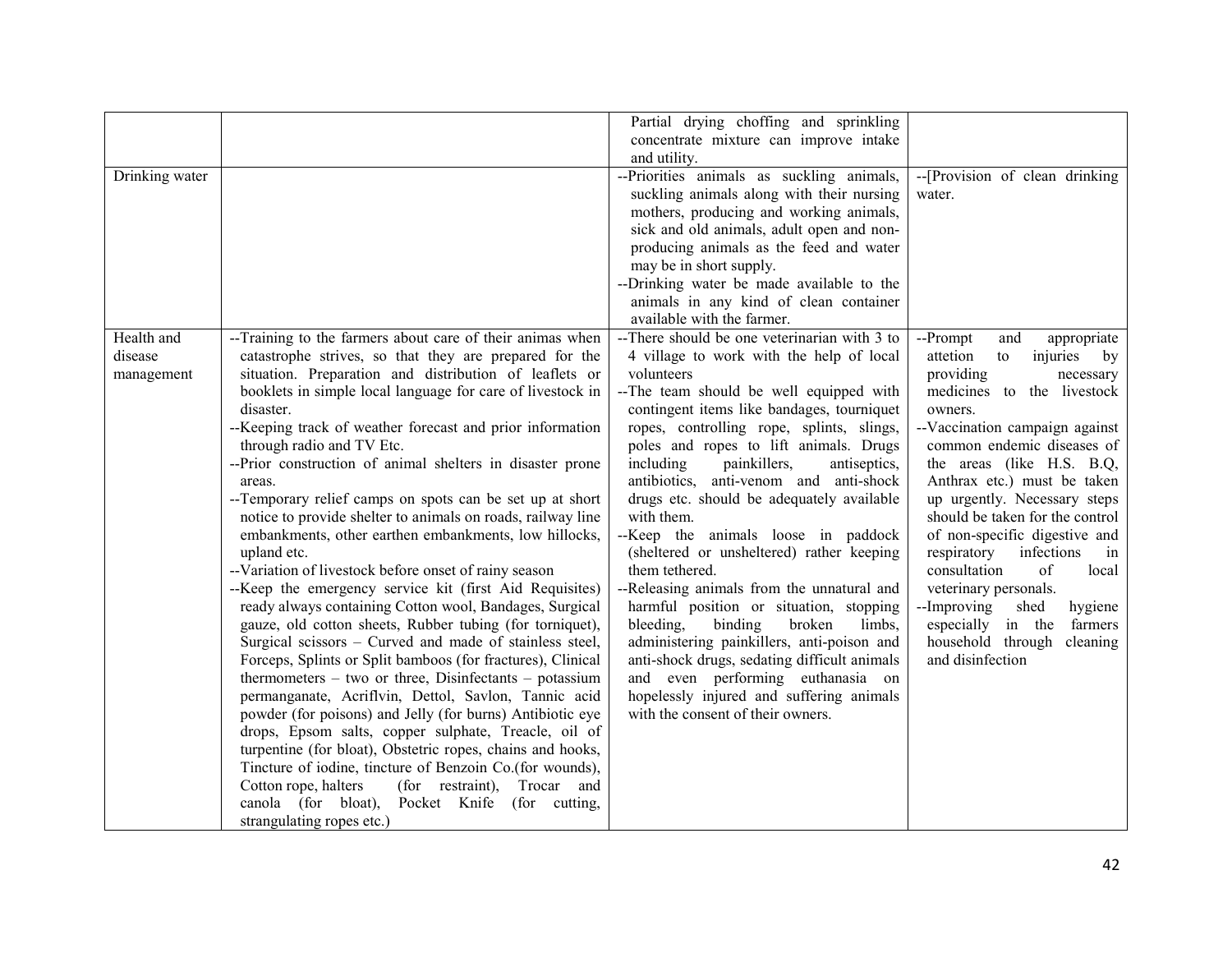|                                       | --Temporary camps may be started to herd or flocks<br>animals of 25-50 animals in each group. Inside the camp<br>the animals can be just left free within the paddock/<br>barricades created with wooden pole.<br>--If no trees or sheds are available shelter the animals<br>under a tent / tarpaulins held aloft by supporting poles or<br>temporary sheds with coconut leaf roof. |                                                                                                                                                                                                            |                                                                                                                                                                                                                                                                                                                                                                              |
|---------------------------------------|--------------------------------------------------------------------------------------------------------------------------------------------------------------------------------------------------------------------------------------------------------------------------------------------------------------------------------------------------------------------------------------|------------------------------------------------------------------------------------------------------------------------------------------------------------------------------------------------------------|------------------------------------------------------------------------------------------------------------------------------------------------------------------------------------------------------------------------------------------------------------------------------------------------------------------------------------------------------------------------------|
| Heat wave and cold wave               |                                                                                                                                                                                                                                                                                                                                                                                      |                                                                                                                                                                                                            |                                                                                                                                                                                                                                                                                                                                                                              |
| Shelter/environ<br>ment<br>management | Green cover (trees plantation, land scaping)<br>Proper sheltering / housing white painting outside the roof<br>and black painting inside the roof.                                                                                                                                                                                                                                   | wallowing<br>sprinkling/<br>--Washing<br>splashing / showering<br>--Provision of cool drinking water (inearthen<br>pitches)<br>--Cooling devices: fans, wet curtains or<br>panels, air cooler if possible. |                                                                                                                                                                                                                                                                                                                                                                              |
| Health and<br>disease<br>management   |                                                                                                                                                                                                                                                                                                                                                                                      | --Feeding Green fodder/ silage/ hay<br>--Provision for night feeding<br>--Grazing only if green pastures/ grass lands<br>available<br>--Graze early in the morning and late in the<br>afternoon            | --Protection of dry<br>milch<br>buffaloes/<br>breeding<br>$\text{cows}/$<br>bulls<br>and teasers<br>against<br>thermal stress<br>--Heat detection with young<br>teasers<br>--Close observation of all open<br>cows<br>--Study of cervical mucous<br>--Heat detection and AI during<br>cooler parts of the day.<br>--Insemination at optimal time<br>with good quality semen. |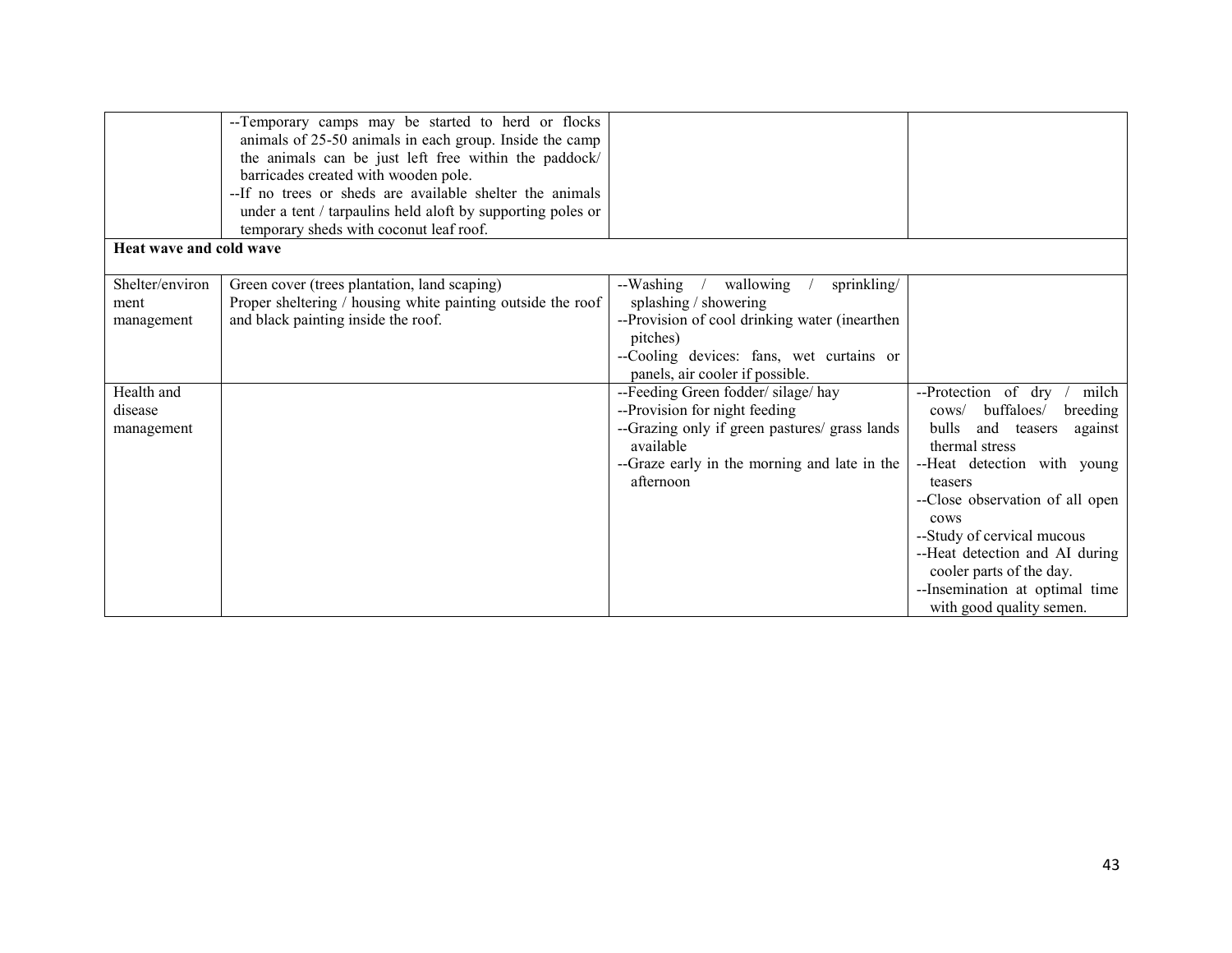### 2.5.2 Poultry

|                               | <b>Suggested contingency measures</b>                                                                                                                                                                |                                                                                                                                                 |                                                                                                                                                                              | Convergence/link<br>ages with ongoing<br>programs, if any |
|-------------------------------|------------------------------------------------------------------------------------------------------------------------------------------------------------------------------------------------------|-------------------------------------------------------------------------------------------------------------------------------------------------|------------------------------------------------------------------------------------------------------------------------------------------------------------------------------|-----------------------------------------------------------|
|                               | <b>Before the event</b>                                                                                                                                                                              | During the event                                                                                                                                | After the event                                                                                                                                                              |                                                           |
| <b>Drought</b>                |                                                                                                                                                                                                      |                                                                                                                                                 |                                                                                                                                                                              |                                                           |
| Shortage of feed ingredients  | of<br>feed<br>Ensure<br>procurement<br>ingredients sufficient ahead                                                                                                                                  | Feed supplementation will be<br>made to the farms                                                                                               | Attempt will be made for<br>available of feed ingredient<br>or compound feed to the<br>farmers                                                                               |                                                           |
| Drinking water                | Check water source for ensuring<br>sufficient portable water during<br>draught                                                                                                                       | Attempt will be made to provide<br>sanitized drinking water                                                                                     | Availability of water will<br>be ensured by digging of<br>bore well                                                                                                          |                                                           |
| Health and disease management | of<br>Procurement<br>vaccines<br>and<br>medicines and antistress agent.<br>Feeding antibiotics<br>Procurement of litter materials                                                                    | Continue feeding of antistress<br>agent                                                                                                         |                                                                                                                                                                              |                                                           |
| <b>Floods</b>                 |                                                                                                                                                                                                      |                                                                                                                                                 |                                                                                                                                                                              |                                                           |
| Shortage of feed ingredients  | of<br>feed<br>Ensure<br>procurement<br>ingredients<br>feed<br>compound<br>sufficient ahead as feed supply to the<br>will<br>farm<br>hamper<br>due<br>to<br>submergence<br>of the connecting<br>roads | Supply the compound feed to the<br>poultry farm under submerged<br>area                                                                         | Supply will continued till<br>the situation is<br>under<br>control                                                                                                           |                                                           |
| Drinking water                | Protect the water sources from<br>submergence                                                                                                                                                        | Attempt will be made to provide<br>sanitized drinking water                                                                                     | Water<br>will<br>sources<br>sanitized<br>with bleaching<br>powder<br><sub>or</sub><br>any water<br>sanitizer                                                                 |                                                           |
| Health and disease management | Procurement<br>of<br>vaccines<br>and<br>medicines.<br>Feeding antibiotics<br>Procurement of litter materials                                                                                         | Continue feeding antibiotics<br>Prevent entrance of flood water<br>to the shed<br>Replace wet litter<br>Proper disposal of dead birds if<br>any | Disinfection of the farm<br>premises.<br>Feeding antibiotics And<br>deworming.<br>Replace wet litter<br>Disinfection of<br>sheds.<br>Proper disposal of dead<br>birds if any |                                                           |
| Cyclone                       |                                                                                                                                                                                                      |                                                                                                                                                 |                                                                                                                                                                              |                                                           |
| Shortage of feed ingredients  | Procurement of feed                                                                                                                                                                                  | Supply the compound feed to the                                                                                                                 | Supply will continued till                                                                                                                                                   |                                                           |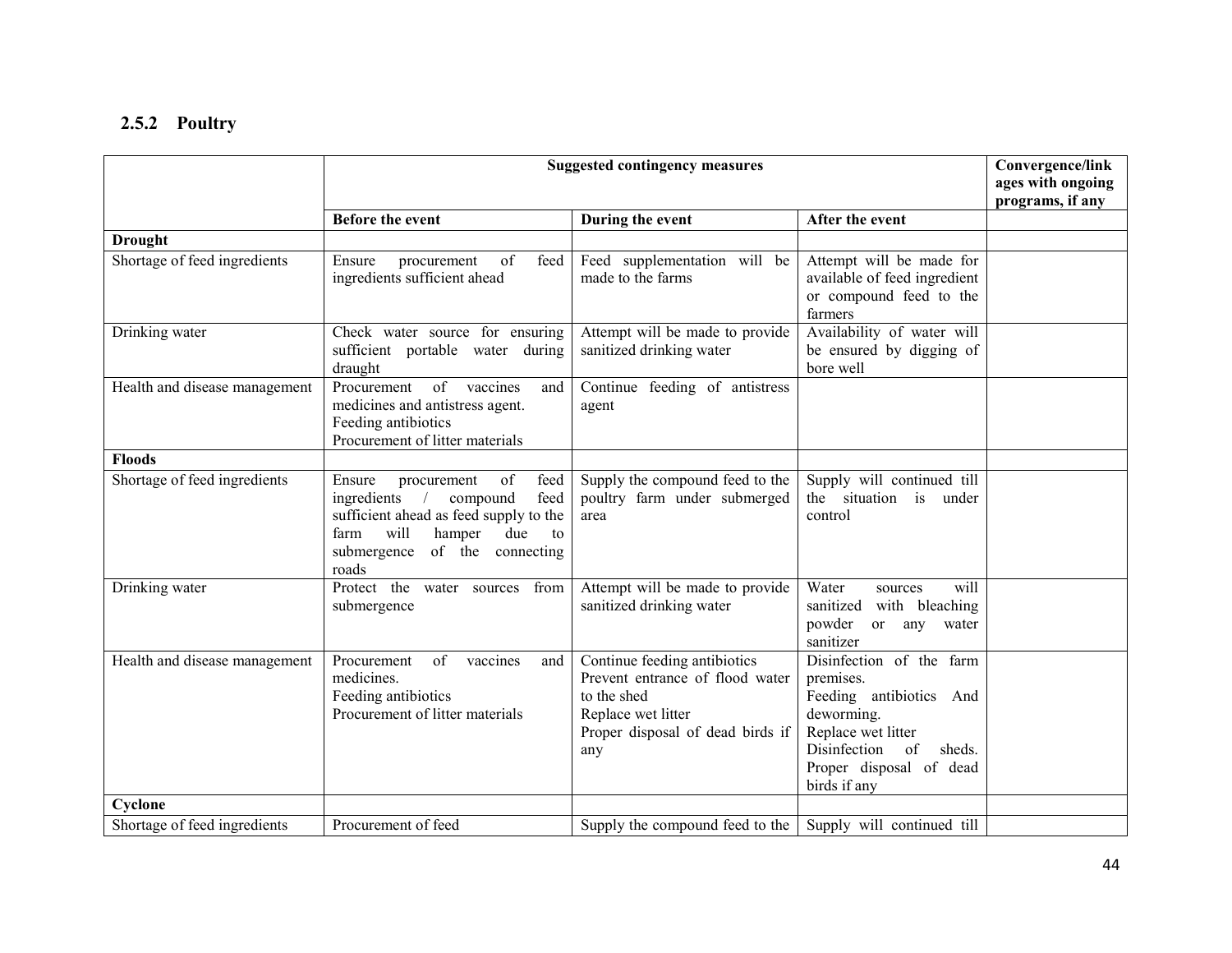|                                   |                                                                                                                                                                                                    | poultry farm under cyclone<br>affected area                                                                                                                                                                                              | the situation is<br>under<br>control                                                                                                                                                                                       |  |
|-----------------------------------|----------------------------------------------------------------------------------------------------------------------------------------------------------------------------------------------------|------------------------------------------------------------------------------------------------------------------------------------------------------------------------------------------------------------------------------------------|----------------------------------------------------------------------------------------------------------------------------------------------------------------------------------------------------------------------------|--|
| Drinking water                    |                                                                                                                                                                                                    | Attempt will be made to provide<br>sanitized drinking water                                                                                                                                                                              | Water<br>will<br>sources<br>sanitized with bleaching                                                                                                                                                                       |  |
|                                   |                                                                                                                                                                                                    |                                                                                                                                                                                                                                          | or any water<br>powder<br>sanitizer                                                                                                                                                                                        |  |
| Health and disease management     | of medicine<br>Procurement<br>and<br>vaccine                                                                                                                                                       | Vaccination of birds against<br>different diseases<br>Provision should be made for<br>available of sanitized water                                                                                                                       | $-do-$                                                                                                                                                                                                                     |  |
| Heat wave and cold wave           | Pruning of big trees in the farm.<br>Putting curtains on open sides of the<br>shed.<br>Procurement of electrical accessories                                                                       | Water proof materials will be<br>supplied to protect the poultry<br>sheds<br>Provision of generator should be<br>made to ensure electric supply<br>for brooding of chicks and<br>preparation of feed.                                    | Renovation<br>and<br>reconstruction of affected<br>sheds<br>Repair of damaged electric<br>connection                                                                                                                       |  |
| Shelter/environment<br>management |                                                                                                                                                                                                    |                                                                                                                                                                                                                                          |                                                                                                                                                                                                                            |  |
| Health and disease management     | Procurement of high protein and low<br>energy diet<br>Procurement of medicine, antistress<br>agent and vitamin C and E.                                                                            | Feeding during cooler hour of<br>the day.<br>Supplementation of vitamin E<br>and C, antistress agent with<br>water                                                                                                                       | Feeding will be continued<br>with high protein and low<br>energy till heat waves ends<br>and then feeding will be<br>done with normal diet<br>Antistress agents will be<br>continued<br>in drinking<br>water for some days |  |
|                                   | Provision should<br>be<br>made for<br>continuous available of water                                                                                                                                | Sufficient cool drinking water<br>with sodium bicarbonate or<br>electrolytes.                                                                                                                                                            | Availability of cold water<br>will be made for some days                                                                                                                                                                   |  |
|                                   | Procurement of Antistress drugs                                                                                                                                                                    | Supplementation of antistress<br>drug                                                                                                                                                                                                    | Vaccination of birds<br>against RD                                                                                                                                                                                         |  |
|                                   | Pruning of big trees in the farm.<br>Putting curtains on open sides of the<br>shed.<br>Procurement of electrical accessories<br>Providing shed to poultry houses.<br>Providing proper ventilation. | Attempt will be made for cooling<br>of poultry shed by adapting<br>different cooling methods<br>Thickness of litter should be<br>reduced<br>Ventilation to the house should<br>be increased by providing ceiling<br>fans and exhaust fan | Provision should be made<br>to ensure proper ventilation<br>to the house                                                                                                                                                   |  |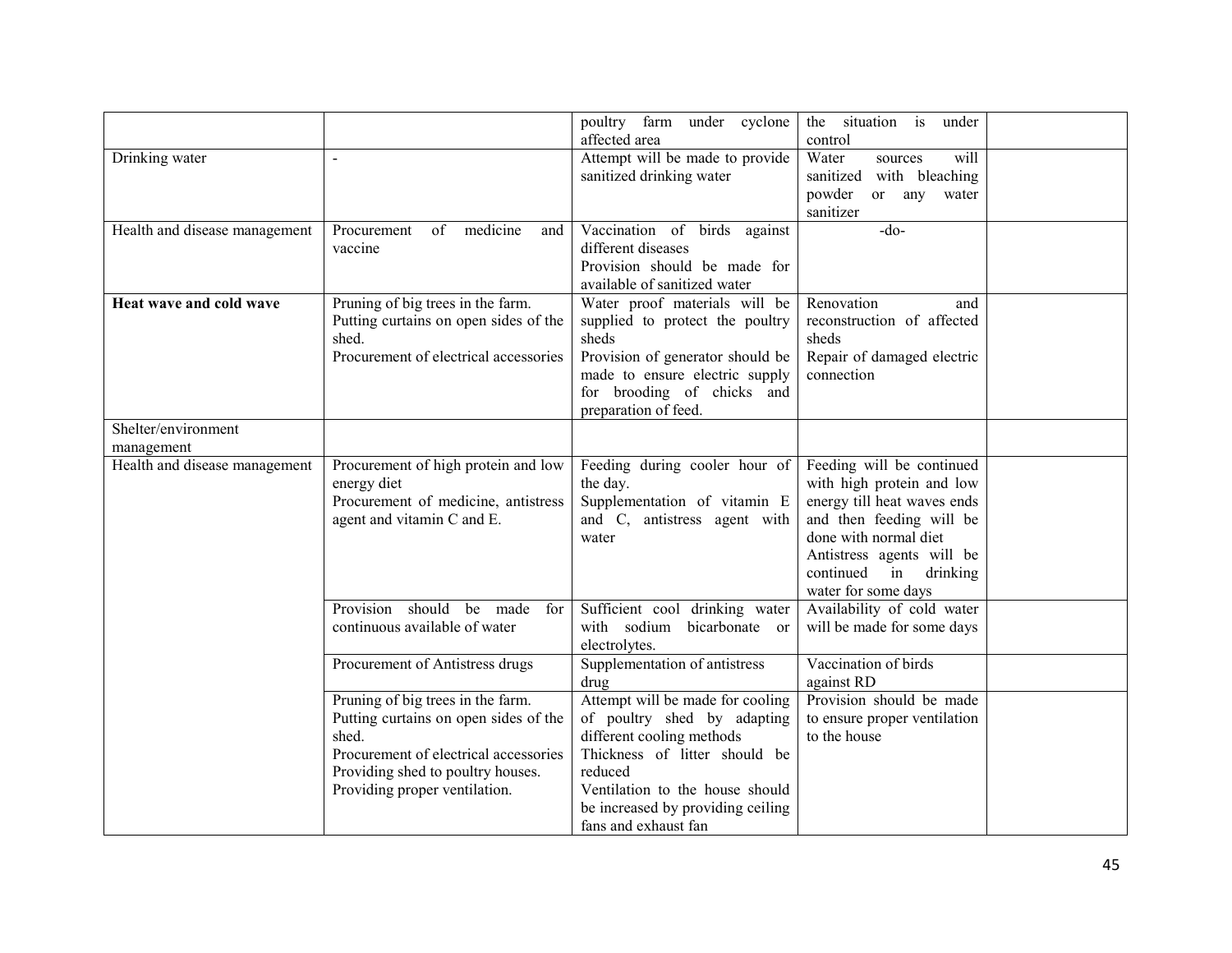| Procurement of high energy diet                                                               | Feed high energy diet.                                                                                                                                                                                    |                                              |  |
|-----------------------------------------------------------------------------------------------|-----------------------------------------------------------------------------------------------------------------------------------------------------------------------------------------------------------|----------------------------------------------|--|
| Proper water supply will be ensured                                                           |                                                                                                                                                                                                           |                                              |  |
| Procurement of Antistress drugs and<br>vaccine                                                | Feeding of antistress drugs in<br>drinking water Vaccination with<br>fowl pox                                                                                                                             | Vaccination against IBD<br>and RD            |  |
| Procurement of curtains to cover<br>open sides of the shed.<br>Heating arrangement kept ready | Close the open sides of the shed<br>by curtain in such a way that<br>ventilation should<br>not<br>be<br>hampered.<br>Provide heat if<br>necessary<br>depending on the temperature<br>and age of the birds | Remove the curtains.<br>Discontinue heating. |  |

#### 2.5.3 Fisheries/ Aquaculture

|                                                              | <b>Suggested contingency measures</b>                                                                                                                                                                             |                                                                                                    |                                                                  |
|--------------------------------------------------------------|-------------------------------------------------------------------------------------------------------------------------------------------------------------------------------------------------------------------|----------------------------------------------------------------------------------------------------|------------------------------------------------------------------|
|                                                              | Before the event                                                                                                                                                                                                  | During the event                                                                                   | After the event                                                  |
| 1) Drought                                                   |                                                                                                                                                                                                                   |                                                                                                    |                                                                  |
| A. Capture                                                   |                                                                                                                                                                                                                   |                                                                                                    |                                                                  |
| Marine                                                       |                                                                                                                                                                                                                   |                                                                                                    |                                                                  |
| Inland                                                       | $\overline{\phantom{a}}$                                                                                                                                                                                          |                                                                                                    |                                                                  |
| (i) Shallow water depth due<br>to insufficient rains/ inflow | 1. Restricted release of water from reservoir.<br>2. Supplementary water harvest structures<br>like pond and tanks has to be developed.<br>3. Renovation and maintenance of existing<br>water harvest structures. |                                                                                                    |                                                                  |
| (ii) Changes in water<br>quality                             | Prepare to release water into the habitat.                                                                                                                                                                        | Mixing of water from the water harvest<br>structure like ponds and tanks into the fish<br>habitat. | Monitoring the water quality and<br>health of aquatic organisms. |
| B. Aquaculture                                               |                                                                                                                                                                                                                   |                                                                                                    |                                                                  |